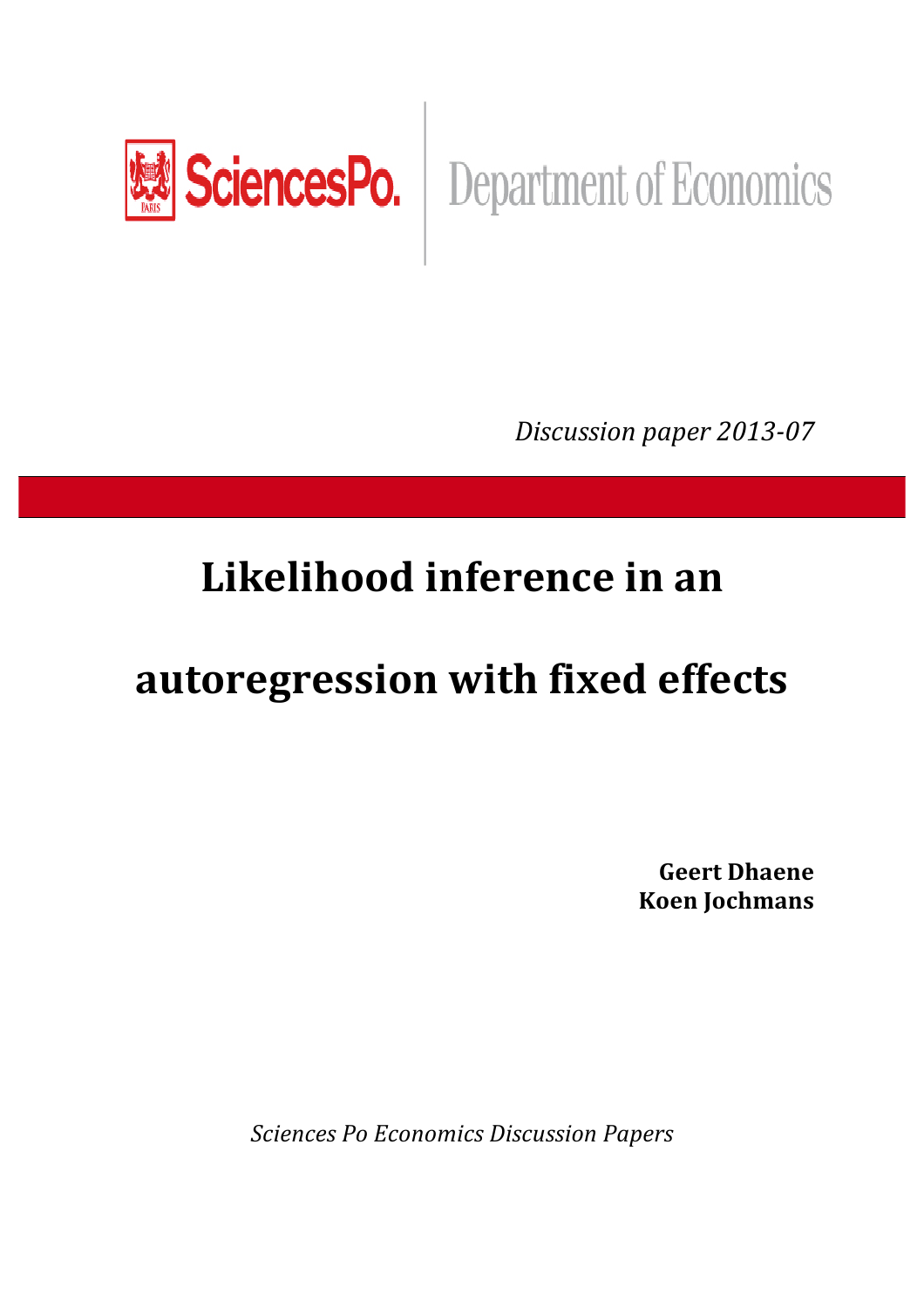### <span id="page-1-3"></span>LIKELIHOOD INFERENCE IN AN AUTOREGRESSION WITH FIXED EFFECTS

### GEERT DHAENE<sup>[1](#page-1-0)</sup> and KOEN JOCHMANS<sup>[2](#page-1-1)</sub><sup>\*</sup></sup>

<span id="page-1-0"></span><sup>1</sup>*Department of Economics, KU Leuven, Naamsestraat 69, 3000 Leuven, Belgium.*

<span id="page-1-1"></span><sup>2</sup> Department of Economics, Sciences Po, 28 rue des Saint-Pères, 75007 Paris, France.

We calculate the bias of the profile score for the regression coefficients in a multistratum autoregressive model with stratum-specific intercepts. The bias is free of incidental parameters. Centering the profile score delivers an unbiased estimating equation and, upon integration, an adjusted profile likelihood. A variety of other approaches to constructing modified profile likelihoods are shown to yield equivalent results. However, the global maximizer of the adjusted likelihood lies at infinity for any sample size, and the adjusted profile score has multiple zeros. We argue that the parameters are local maximizers inside or on an ellipsoid centered at the maximum likelihood estimator.

*Keywords:* adjusted likelihood, autoregression, incidental parameters, local maximizer, recentered estimating equation.

## 1. Introduction

In the presence of nuisance parameters, inference based on the profile likelihood can be highly misleading. In an  $N \times T$  data array setting with stratum nuisance parameters, the maximum likelihood estimator is often inconsistent as the number of strata, *N*, tends to infinity. This is the incidental parameter problem [\(Neyman](#page-27-0) [and Scott, 1948\)](#page-27-0). It arises because profiling out the nuisance parameters from the likelihood introduces a bias into the (profile) score function. One possible solution is to calculate this bias and to subtract it from the profile score, as suggested by [Neyman and Scott \(1948, Section 5\)](#page-27-0) and [McCullagh and Tibshirani \(1990\).](#page-27-1) When the bias is free of incidental parameters this yields a fully recentered score function which, in principle, paves the way for consistent estimation under Neyman-Scott asymptotics [\(Godambe and Thompson, 1974\)](#page-27-2). This is the case in the classic many-normal-means example, but little is known about this possibility in other situations.

In this paper we consider a time series extension of [Neyman and Scott's \(1948\)](#page-27-0) classic example. The problem is to estimate a *p*th order autoregressive model, possibly augmented with covariates, from data on *N* short time series of length *T*. The model has stratum-specific intercepts (the fixed effects). The distribution of the initial observations is left unrestricted and the  $p \times 1$  vector of autoregressive parameters,  $\rho$ , may lie outside the stationary region. The bias of the profile score is found to depend only on  $\rho$  and T. Hence, adjusting the profile score by subtracting its bias gives a fixed *T* unbiased estimating equation and, upon integration, an adjusted profile likelihood in the sense of [Pace and Salvan \(2006\).](#page-27-3)

However, contrary to what standard maximum likelihood theory would suggest, the parameters of interest are *local* maximizers of the adjusted likelihood. The global maximum is reached at infinity. This phenomenon is not a small sample problem or an artifact of an unbounded parameter space. The adjusted likelihood has its global maximum at infinity for any sample size, and may already be re-increasing in the stationary parameter region and reach its maximum at the boundary. Consequently, consistent estimation is not achieved by global maximization of the adjusted likelihood, and solving the adjusted score equation has to be supplemented by a

<span id="page-1-2"></span><sup>⇤</sup>Corresponding author. E-mail: [koen.jochmans@sciences-po.org](mailto:koen.jochmans@sciences-po.org). Previous versions of this paper circulated as 'An adjusted profile likelihood for non-stationary panel data models with incidental parameters' and 'An adjusted profile likelihood for nonstationary panel data models with fixed effects'. This version: November 13, 2012.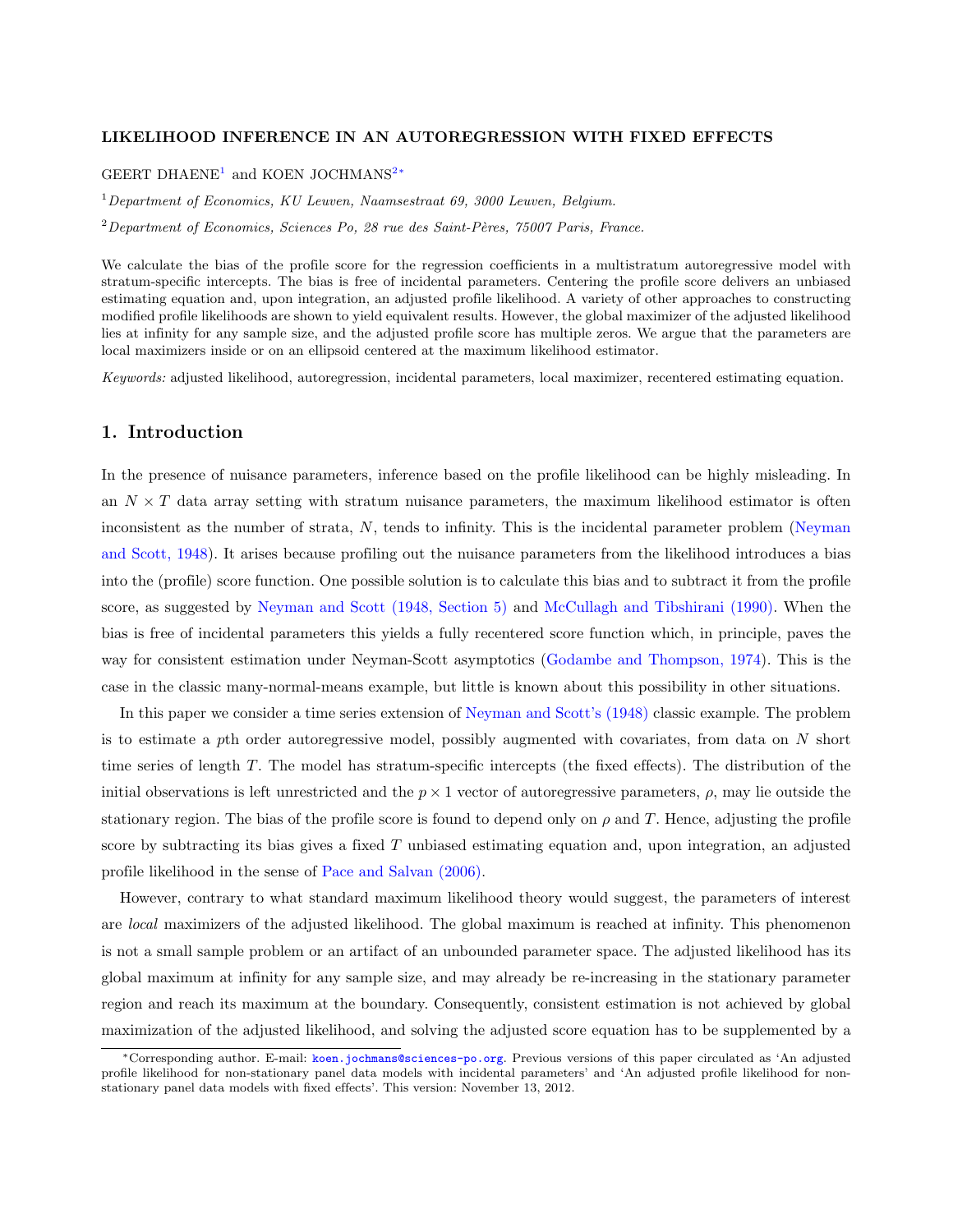solution selection rule, which we derive. The adjusted likelihood is re-increasing because the initial observations are unrestricted. This difficulty does not arise when stationarity of the initial observations is imposed, as in [Cruddas, Reid, and Cox \(1989\).](#page-27-4) Further, when the data carry only little information, in a sense that we specify, the Hessian of the adjusted likelihood is zero, implying first-order underidentification [\(Sargan, 1983\)](#page-27-5) and nonstandard asymptotic properties of the resulting point estimates [\(Rotnitzky, Cox, Bottai, and Robins, 2000\)](#page-27-6).

These features are not unique to our approach of modifying the profile likelihood. We show that several other routes to constructing modified likelihoods yield the same results. When  $p = 1$ , the adjusted profile likelihood coincides with [Lancaster's \(2002\)](#page-27-7) marginal posterior, which, in the absence of covariates, is a Bayesian version of a [Cox and Reid \(1987\)](#page-27-8) approximate conditional likelihood (see [Sweeting, 1987\)](#page-27-9). For general *p*, it is an integrated likelihood in the sense of [Kalbfleisch and Sprott \(1970\)](#page-27-10) and [Arellano and Bonhomme \(2009\),](#page-27-11) as well as a penalized likelihood as defined by [Bester and Hansen \(2009\)](#page-27-12) (see [DiCiccio, Martin, Stern, and Young, 1996](#page-27-13) and [Severini, 1998](#page-27-14) for related approaches). The adjusted profile score equation, in turn, is a [Woutersen \(2002\)](#page-27-15) integrated moment equation and a locally orthogonal [Cox and Reid \(1987\)](#page-27-8) moment equation, and solving it is equivalent to inverting the probability limit of the least-squares estimator, as proposed by [Bun and Carree](#page-27-16)  $(2005).$ 

#### 2. Adjusted profile likelihood

#### 2.1. Model and profile likelihood

Suppose we observe a scalar variable *y*, the first  $p \geq 1$  lags of *y*, and a *q*-vector of covariates *x* (which may include lags), for  $N$  strata  $i$  and  $T$  periods  $t$ . Assume that  $y_{it}$  is generated by

<span id="page-2-0"></span>
$$
y_{it} = y_{it-}^{\top} \rho + x_{it}^{\top} \beta + \alpha_i + \varepsilon_{it}, \qquad i = 1, ..., N; t = 1, ..., T,
$$
\n(2.1)

where  $y_{it-} = (y_{it-1}, ..., y_{it-p})^\top$  and the  $\varepsilon_{it}$  are identically distributed with mean zero and variance  $\sigma^2$  and are independent across i and t and also of  $x_{i't'}$  for all i' and t'. Let  $y_i^0 = (y_{i(1-p)},...,y_{i0})^\top$ ,  $X_i = (x_{i1},...,x_{iT})^\top$ , and  $\varepsilon_i = (\varepsilon_{i1}, ..., \varepsilon_{iT})^\top$ . We place no restrictions on how  $(y_i^0, \alpha_i, X_i)$ ,  $i = 1, ..., N$ , are generated. The unknown parameters are  $\theta = (\rho^{\top}, \beta^{\top})^{\top}$ ,  $\sigma^2$ , and  $\alpha_1, ..., \alpha_N$ . Let  $\theta_0$  and  $\sigma_0^2$  be the true values of  $\theta$  and  $\sigma^2$ . Our interest lies in consistently estimating  $\theta_0$  under large  $N$  and fixed  $T$  asymptotics. We do not impose the stationarity condition on  $\rho_0$ , i.e., we allow any  $\rho_0 \in \mathbb{R}^p$ .

Let  $z_{it} = (y_{it}^1, x_{it}^1)^T$ ,  $Y_{i-} = (y_{i1-}, ..., y_{iT-})^T$ ,  $Z_i = (Y_{i-}, X_i)$ , and  $y_i = (y_{i1}, ..., y_{iT})^T$ , so that  $My_i =$  $MZ_i\theta + M\varepsilon_i$  where  $M = I_T - T^{-1}\iota \iota^\top$  and  $\iota$  is a conformable vector of ones. We assume that  $N^{-1}\sum_{i=1}^N Z_i^\top M Z_i$ and its probability limit as  $N \to \infty$  are nonsingular. The Gaussian quasi-log-likelihood, conditional on  $y_1^0, ..., y_N^0$ and normalized by the number of observations, is

$$
-\frac{1}{2NT}\sum_{i=1}^N\sum_{t=1}^T\left(\log\sigma^2+\frac{1}{\sigma^2}(y_{it}-z_{it}^\top\theta-\alpha_i)^2\right)+c,
$$

where, here and later, c is a non-essential constant. Profiling out  $\alpha_1, ..., \alpha_N$  and  $\sigma^2$  gives the (normalized) profile log-likelihood for  $\theta$ ,

$$
l(\theta) = -\frac{1}{2}\log\left(\frac{1}{N}\sum_{i=1}^{N}(y_i - Z_i\theta)^{\top}M(y_i - Z_i\theta)\right) + c.
$$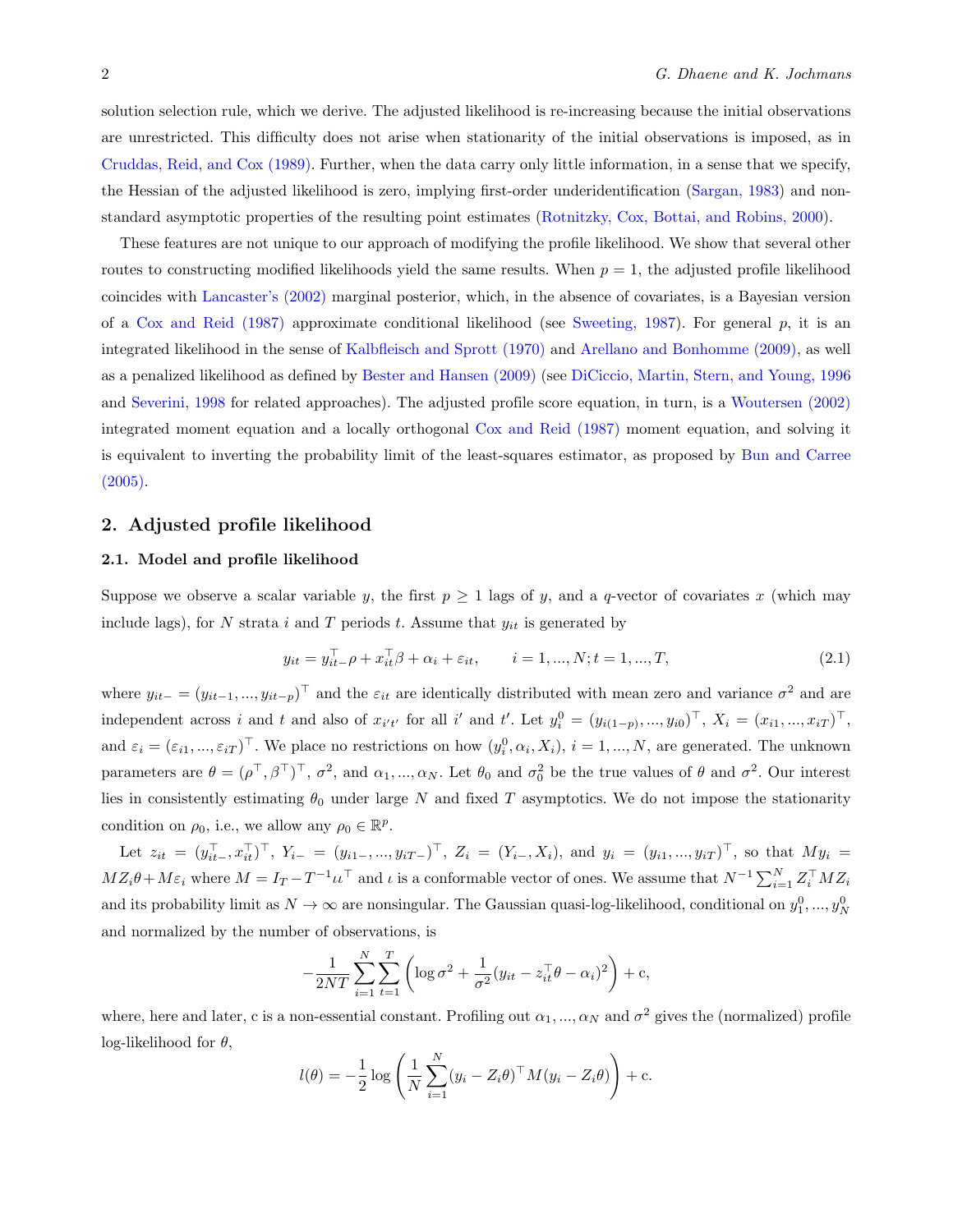The profile score,  $s(\theta) = \nabla_{\theta} l(\theta)$ , has elements

$$
s_{\rho_j}(\theta) = \frac{\sum_{i=1}^N (y_i - Z_i \theta)^\top M y_{i, -j}}{\sum_{i=1}^N (y_i - Z_i \theta)^\top M (y_i - Z_i \theta)}, \qquad j = 1, ..., p,
$$
  

$$
s_{\beta_j}(\theta) = \frac{\sum_{i=1}^N (y_i - Z_i \theta)^\top M x_{i, j}}{\sum_{i=1}^N (y_i - Z_i \theta)^\top M (y_i - Z_i \theta)}, \qquad j = 1, ..., q,
$$

where  $y_{i,-j}$  is the *j*th column of  $Y_{i-}$  and  $x_{i,j}$  is the *j*th column of  $X_i$ .

For the analysis below, rewrite  $(2.1)$  as

$$
Dy_i = Cy_i^0 + X_i\beta + \iota\alpha_i + \varepsilon_i, \qquad i = 1, ..., N,
$$

where  $D = D(\rho)$  and  $C = C(\rho)$  are the  $T \times T$  and  $T \times p$  matrices

$$
D = \begin{pmatrix} 1 & 0 & \cdots & \cdots & \cdots & 0 \\ -\rho_1 & \ddots & \ddots & \ddots & \ddots & \ddots & \vdots \\ \vdots & \ddots & \ddots & \ddots & \ddots & \ddots & \vdots \\ -\rho_p & \ddots & \ddots & \ddots & \ddots & \ddots & \vdots \\ 0 & \ddots & \ddots & \ddots & \ddots & \ddots & \vdots \\ \vdots & \ddots & \ddots & \ddots & \ddots & \ddots & \vdots \\ 0 & \cdots & \ddots & \ddots & \ddots & \ddots & 0 \\ \vdots & \ddots & \ddots & \ddots & \ddots & \ddots & 0 \\ 0 & \cdots & 0 & -\rho_p & \cdots & -\rho_1 & 1 \end{pmatrix}, C = \begin{pmatrix} \rho_p & \cdots & \cdots & \cdots & \rho_1 \\ 0 & \ddots & \ddots & \ddots & \vdots \\ \vdots & \ddots & \ddots & \ddots & \vdots \\ 0 & \cdots & \cdots & \ddots & \vdots \\ 0 & \cdots & \cdots & 0 & \rho_p \\ \vdots & \ddots & \ddots & \ddots & \vdots \\ 0 & \cdots & \cdots & \cdots & 0 \end{pmatrix}.
$$

<span id="page-3-1"></span>Then

✓ *y*<sup>0</sup> *i yi* ◆ = ⇠*<sup>i</sup>* + *F*"*i,* ⇠*<sup>i</sup>* = ✓ *y*<sup>0</sup> *i D*<sup>1</sup> *Cy*<sup>0</sup> *<sup>i</sup>* + *Xi* + ◆↵*<sup>i</sup>* ◆ *, F* = ✓ 0 *D*<sup>1</sup> ◆ *,* (2.2)

and  $y_{i,-j} = S_j(\xi_i + F\varepsilon_i)$ , where  $S_j = (0_{T \times (p-j)}, I_T, 0_{T \times j})$ , a selection matrix.

#### 2.2. Bias of the profile score

The profile score is asymptotically biased, i.e.,  $\text{plim}_{N\to\infty} s(\theta_0) \neq 0$ . Hence, the maximum likelihood estimator, solving  $s(\theta) = 0$ , is inconsistent. (Throughout, probability limits and expectations are taken conditionally, given  $(y_i^0, \alpha_i, X_i)$ ,  $i = 1, ..., N$ .) The profile score bias is a polynomial in  $\rho_0$ . For  $k = (k_1, ..., k_p)^\top \in \mathbb{N}^p$ , let  $\rho^k = \prod_{j=1}^p \rho_j^{k_j}$ . Also, let  $\tau = (1, ..., p)^\top$ ,

$$
\varphi_t = \sum_{\tau \vdash k = t} \frac{(\iota^{\top} k)!}{k_1! \cdots k_p!} \rho^k, \qquad t = 1, \dots, T - 1,
$$
\n(2.3)

<span id="page-3-0"></span>and set  $\varphi_0 = 0$ .

LEMMA 1. *The asymptotic bias of the profile score is*  $\text{plim}_{N\to\infty} s(\theta_0) = b(\rho_0)$ *, where*  $b(\rho) = (b_1(\rho), \ldots, b_{p+q}(\rho))^{\top}$ *and*

$$
b_j(\rho) = -\sum_{t=0}^{T-j-1} \frac{T-j-t}{T(T-1)} \varphi_t, \qquad j = 1, ..., p,
$$

$$
b_j(\rho) = 0,
$$
  $j = p + 1, ..., p + q.$ 

*In addition, if*  $\varepsilon_{it} \sim \mathcal{N}(0, \sigma_0^2)$ *, then*  $\mathbb{E}[s(\theta_0)] = b(\rho_0)$ *.*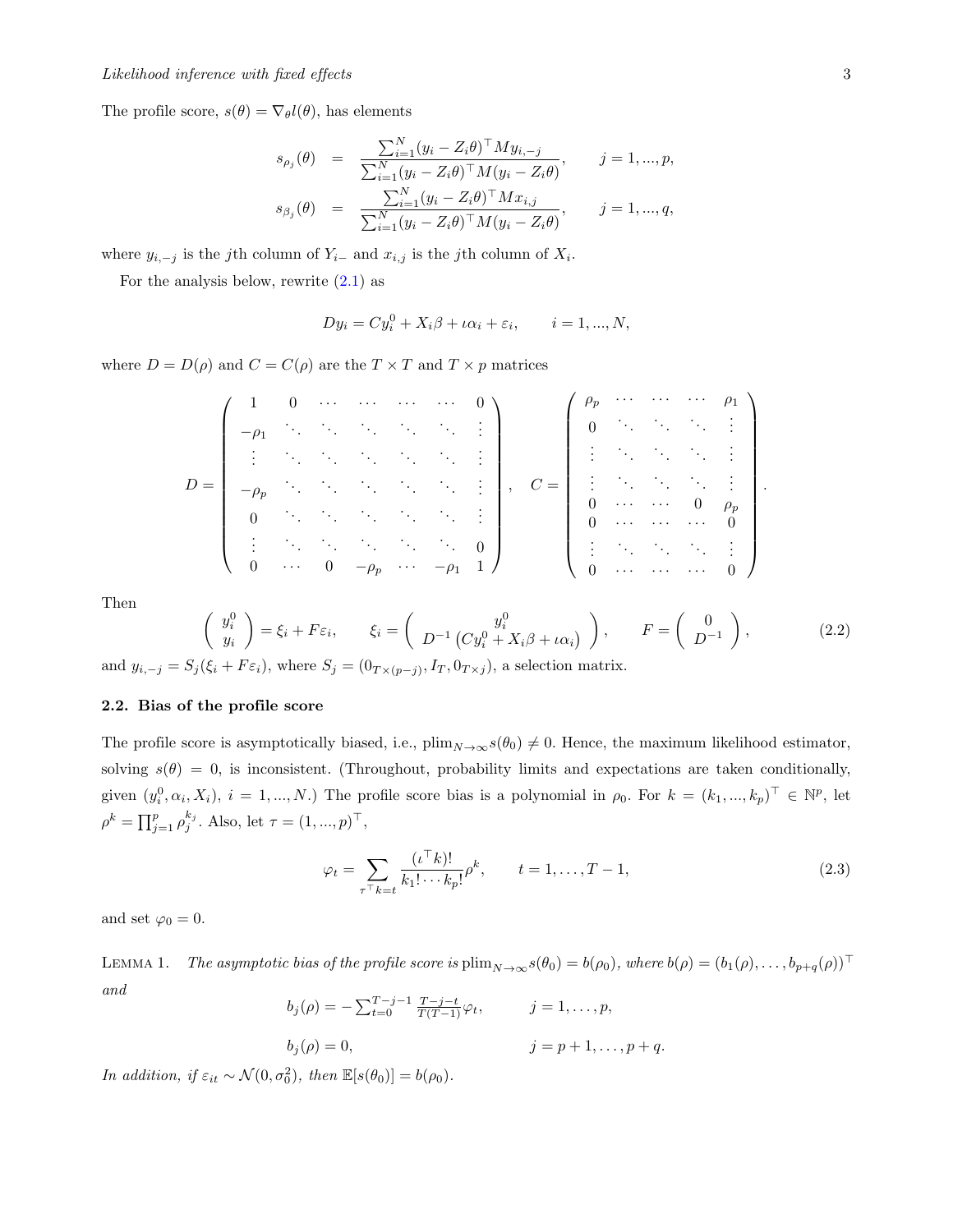The bias of the profile score,  $b(\rho_0)$ , depends only on  $\rho_0$  and T. It is independent of the initial observations, the fixed effects, and the covariates. This is in sharp contrast with the bias of the maximum likelihood estimator, which was first derived by [Nickell \(1981\)](#page-27-17) for the first order autoregressive model under the assumption of stationarity of the initial observations. This bias depends on the initial observations, the fixed effects, and the covariate values. Note, also, that the Nickell bias concerns a probability limit as  $N \to \infty$  whereas here, when the errors are normal,  $\mathbb{E}[s(\theta_0)] = b(\rho_0)$  is a finite sample result holding for fixed N and T and may therefore be of independent interest in a time series setting.

#### 2.3. Centered profile score and adjusted profile likelihood

By construction, the centered (or adjusted) profile score,

$$
s_{\mathbf{a}}(\theta) = s(\theta) - b(\rho),
$$

is asymptotically unbiased, i.e.,  $\text{plim}_{N\to\infty} s_{\text{a}}(\theta_0) = 0$ . Hence,  $s_{\text{a}}(\theta) = 0$  is a bias-adjusted estimating equation. The question arises whether there is a corresponding adjustment to the profile likelihood. The differential equation  $\nabla_{\theta}a(\rho) = b(\rho)$  has a solution indeed.

<span id="page-4-0"></span>LEMMA 2. *Up to an arbitrary constant of integration, the solution to*  $\nabla_{\theta}a(\rho) = b(\rho)$  *is given by* 

$$
a(\rho) = \sum_{S \in \mathcal{S}} a_S(\rho), \qquad a_S(\rho) = -\sum_{t=|S|}^{T-1} \frac{T-t}{T(T-1)} \sum_{k \in \mathcal{K}_{S} : \tau^{\top} k = t} \frac{(\iota^{\top} k - 1)!}{k_1! \cdots k_p!} \rho_S^{k_S},
$$

where S is the collection of the non-empty subsets of  $\{1,...,p\}$ ;  $|S|$  is the sum of the elements of S;  $K_S = \{k \in$  $\mathbb{N}^p |k_j > 0$  if and only if  $j \in S$ ; and  $\rho_S = (\rho_j)_{j \in S}$  and  $k_S = (k_j)_{j \in S}$  are subvectors of  $\rho$  and  $k$  determined by  $S$ .

It follows that  $s_a(\theta) = 0$  is an estimating equation associated with the function

$$
l_{\mathbf{a}}(\theta) = l(\theta) - a(\rho),
$$

which we call an adjusted profile log-likelihood. Every subvector  $\rho_S$  of  $\rho$  contributes to  $l_a(\theta)$  an adjustment term,  $-a<sub>S</sub>(\rho)$ , which takes the form of a multivariate polynomial in  $\rho_j$ ,  $j \in S$ , with positive coefficients that are independent of *p*.

#### 3. Connections with the literature

[Lancaster \(2002\)](#page-27-7) studied the first-order autoregressive model, with and without covariates, from a Bayesian perspective. With  $p = 1$ , we have  $\varphi_t = \rho^t$  and

$$
b_1(\rho) = -\sum_{t=1}^{T-1} \frac{T-t}{T(T-1)} \rho^{t-1}, \qquad a(\rho) = -\sum_{t=1}^{T-1} \frac{T-t}{T(T-1)t} \rho^t.
$$

With independent uniform priors on the reparameterized effects  $\eta_i = \alpha_i e^{-(T-1)a(\rho)}$  and on  $\theta$  and log  $\sigma^2$ , Lancaster's posterior for  $\theta = (\theta^{\top}, \sigma^2)^{\top}$  is

$$
f(\vartheta|\text{data}) \propto \sigma^{-N(T-1)-2} \exp(-N(T-1)a(\rho) - Q^2(\theta)\sigma^{-2}/2),
$$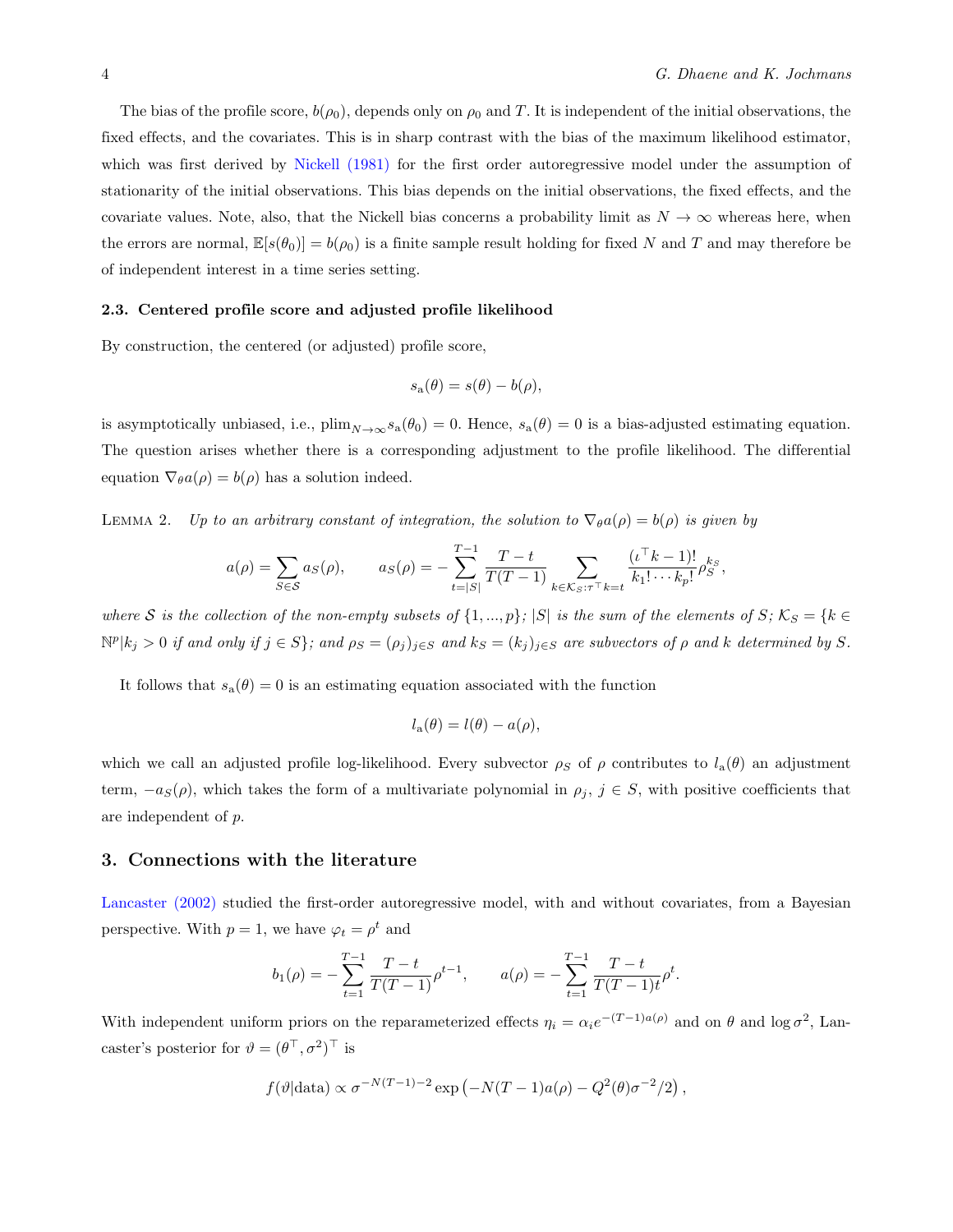where  $Q^2(\theta) = \sum_{i=1}^N (y_i - Z_i \theta)^{\top} M (y_i - Z_i \theta) \propto e^{-2l(\theta)}$ . Integrating over  $\sigma^2$  gives  $f(\theta | \text{data}) \propto e^{-N(T-1)a(\rho)} (Q^2(\theta))^{-N(T-1)/2}$ 

<span id="page-5-0"></span>and, hence,

$$
f(\theta|\text{data}) \propto e^{N(T-1)l_a(\theta)}.\tag{3.1}
$$

Thus, the posterior and the adjusted likelihood are equivalent. More generally, for any *p* and *q*, independent uniform priors on  $\eta_1, ..., \eta_N, \theta$ , log  $\sigma^2$ , with  $\eta_i = \alpha_i e^{-(T-1)a(\rho)}$  and  $a(\rho)$  as in Lemma [2,](#page-4-0) yield a posterior  $f(\theta|\text{data})$ that is related to  $l_a(\theta)$  as in [\(3.1\)](#page-5-0).

Lancaster's choice of a prior on the reparameterized effects  $\eta_i$  that is independent of  $\vartheta$  is motivated by a first-order autoregression without covariates, where  $\eta_i$  is orthogonal to  $\vartheta$  and the posterior  $f(\theta|\text{data})$  (hence also  $e^{l_a(\theta)}$  has an interpretation as a [Cox and Reid \(1987\)](#page-27-8) approximate conditional likelihood; see also [Sweeting](#page-27-9) [\(1987\).](#page-27-9) Orthogonalization to a multidimensional parameter is generally not possible (see, e.g., [Severini, 2000,](#page-27-18) [pp. 340–342\)](#page-27-18). Here, orthogonalization is not possible when the model is augmented with covariates, as shown by Lancaster, or when the autoregressive order, *p*, is greater than one, as we show in Appendix A. From a bias correction perspective, however, orthogonality is sufficient but not necessary. In the present model, for any *p* and  $q$ ,  $s_a(\theta) = 0$  is an unbiased estimating equation, and the bias calculation underlying it is immune to the non-existence of orthogonalized fixed effects.

[Arellano and Bonhomme's \(2009\)](#page-27-11) approach shares the integration step with [Lancaster \(2002\)](#page-27-7) but allows nonuniform priors on fixed effects or, equivalently, non-orthogonalized fixed effects. Of interest are bias-reducing priors, i.e., weighting schemes that deliver an integrated likelihood whose score equation has bias  $o(T^{-1})$  as opposed to the standard  $O(T^{-1})$ . The present model (with general  $p, q$ ) illustrates an interesting result of Arellano and Bonhomme that generalizes the scope of uniform integration to situations where orthogonalization is impossible. For a given prior  $\pi_i(\alpha_i|\vartheta)$ , the (normalized) log integrated likelihood is

$$
l_{\rm int}(\vartheta) = \frac{1}{NT} \sum_{i=1}^{N} \log \int \sigma^{-T/2} \exp \left(-\frac{1}{2\sigma^2} \sum_{t=1}^{T} (y_{it} - z_{it}^{\top} \theta - \alpha_i)^2\right) \pi_i(\alpha_i|\vartheta) d\alpha_i + \text{c.}
$$

Choosing  $\pi_i(\alpha_i|\vartheta) \propto e^{-(T-1)a(\rho)}$  yields

$$
l_{\rm int}(\theta) = -\frac{T-1}{2T} \log \sigma^2 - \frac{T-1}{T} a(\rho) - \frac{Q^2(\theta)}{2NT\sigma^2} + c.
$$

Profiling out  $\sigma^2$  gives  $\sigma^2(\theta) = \arg \max_{\sigma^2} l_{\rm int}(\theta) = Q^2(\theta)/(N(T-1))$  and

$$
l_{\rm int}(\theta) = \max_{\sigma^2} l_{\rm int}(\theta) = \frac{T-1}{T} l_{\rm a}(\theta) + c,
$$

so  $l_{\text{int}}(\theta)$  and  $l_a(\theta)$  are equivalent. Because  $a(\rho)$  does not depend on true parameter values,  $\pi_i(\alpha_i|\theta) \propto e^{-(T-1)a(\rho)}$ is a data-independent bias-reducing (in fact, bias-eliminating) prior in the sense of Arellano and Bonhomme. Now,  $\pi_i(\alpha_i|\theta) \propto e^{-(T-1)a(\rho)}$  is equivalent to  $\pi_i(\eta_i|\theta) \propto 1$ , i.e., to a uniform prior on  $\eta_i = \alpha_i e^{-(T-1)a(\rho)}$ , leading to the same  $l_{\text{int}}(\vartheta)$ . [Arellano and Bonhomme \(2009, Eq. \(11\)\)](#page-27-11) give a necessary and sufficient condition for a uniform prior to be bias-reducing. With  $\ell_i(\vartheta, \eta_i) = T^{-1} \sum_{t=1}^T \ell_{it}(\vartheta, \eta_i)$  denoting *i*'s (normalized) log-likelihood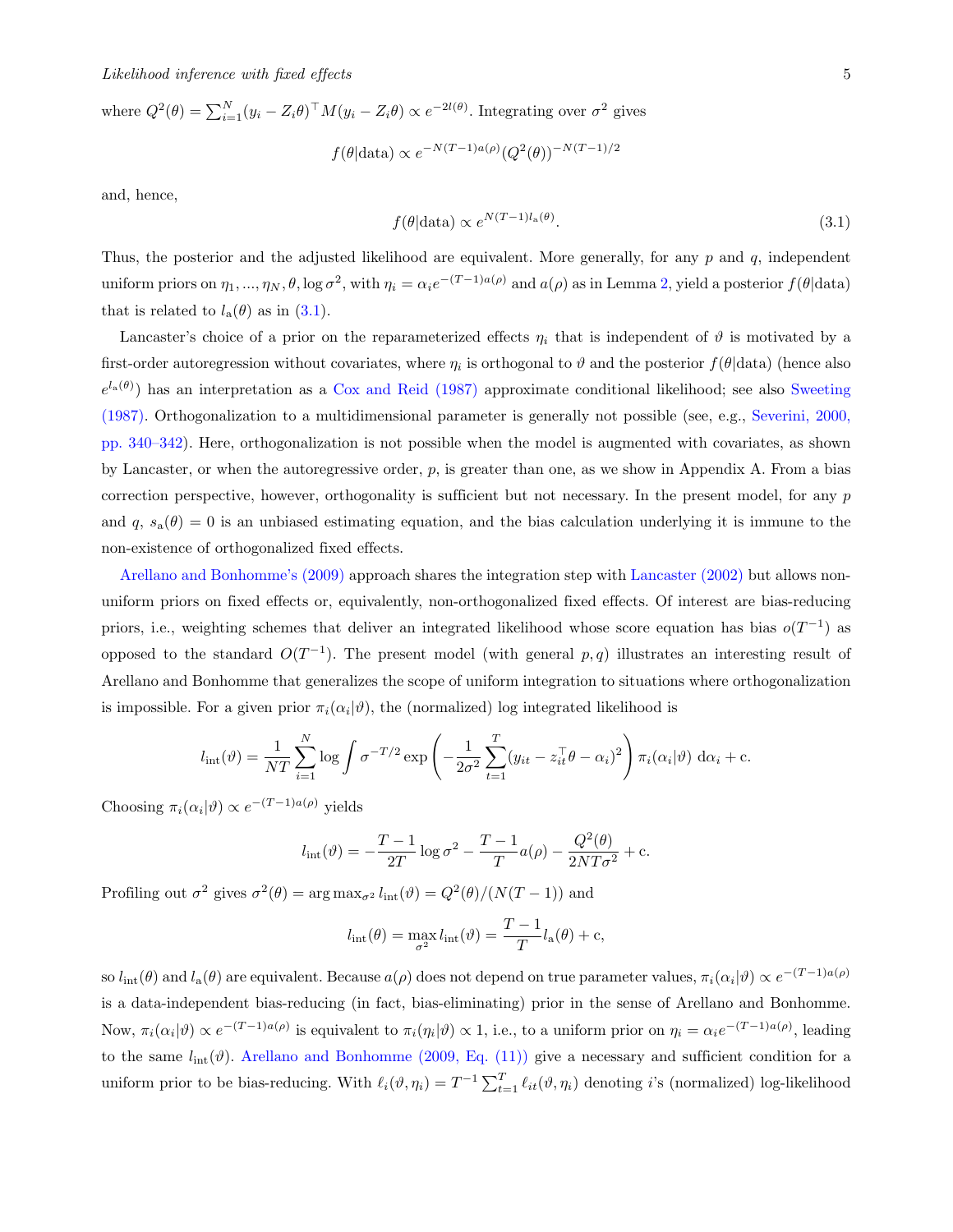contribution in a parametrization  $\eta_i$ , the condition is that

<span id="page-6-0"></span>
$$
\text{plim}_{N \to \infty} \frac{1}{N} \sum_{i=1}^{N} \nabla_{\eta_i} (A_i^{-1} B_i) = o(1) \quad \text{as } T \to \infty,
$$
\n(3.2)

where  $A_i = A_i(\vartheta, \eta_i) = -\mathbb{E}_{\vartheta, \eta_i} \nabla_{\eta_i, \eta_i} \ell_i(\vartheta, \eta_i), B_i = B_i(\vartheta, \eta_i) = \mathbb{E}_{\vartheta, \eta_i} \nabla_{\vartheta, \eta_i} \ell_i(\vartheta, \eta_i)$ , and  $\nabla_{\eta_i} (A_i^{-1}B_i)$  is evaluated at the true parameter values. When  $\eta_i$  and  $\vartheta$  are orthogonal,  $B_i = 0$  and [\(3.2\)](#page-6-0) holds. However, Condition (3.2) is considerably weaker than parameter orthogonality. In the present model, when *p >* 1 or *q >* 0, and thus no orthogonalization is possible, it follows from our analysis and [Arellano and Bonhomme \(2009\)](#page-27-11) that [\(3.2\)](#page-6-0) must hold for  $\eta_i = \alpha_i e^{-(T-1)a(\rho)}$ . Indeed, as we show in Appendix A,

<span id="page-6-2"></span>
$$
\nabla_{\eta_i}(A_i^{-1}B_i) = 0\tag{3.3}
$$

*,*

because  $A_i^{-1}B_i$  is free of  $\eta_i$ .

[Woutersen \(2002\)](#page-27-15) derived a likelihood-based moment condition in which parameters of interest and fixed effects are orthogonal by construction even though orthogonality in the information matrix may not be possible. With  $\ell_i = \ell_i(\vartheta, \alpha_i) = \sum_{t=1}^T \ell_{it}(\vartheta, \alpha_i)$  a generic log-likelihood for stratum *i*, let

$$
g_i = g_i(\vartheta, \alpha_i) = \nabla_{\vartheta} \ell_i - \nabla_{\alpha_i} \ell_i \frac{\mathbb{E}_{\vartheta, \alpha_i} \nabla_{\alpha_i \vartheta} \ell_i}{\mathbb{E}_{\vartheta, \alpha_i} \nabla_{\alpha_i \alpha_i} \ell_i}.
$$
\n(3.4)

Then  $\mathbb{E}_{\vartheta,\alpha_i} g_i = 0$  and parameter orthogonality holds in the sense that  $\mathbb{E}_{\vartheta,\alpha_i} \nabla_{\alpha_i} g_i = 0$  (under regularity condi-tions). [Woutersen's \(2002\)](#page-27-15) integrated moment estimator of  $\vartheta$  minimizes  $g_{\text{int}}^{\top} g_{\text{int}}$  where  $g_{\text{int}} = (NT)^{-1} \sum_{i=1}^{N} g_{\text{int}i}$ and

$$
g_{\text{int}i} = g_{\text{int}i}(\vartheta) = \left[ g_i - \frac{1}{2} \frac{\nabla_{\alpha_i \alpha_i} g_i}{\nabla_{\alpha_i \alpha_i} \ell_i} + \frac{1}{2} \frac{\nabla_{\alpha_i \alpha_i \alpha_i} \ell_i}{\nabla_{\alpha_i \alpha_i} \ell_i} \nabla_{\alpha_i} g_i \right]_{\alpha_i = \widehat{\alpha}_i(\vartheta)}
$$

with  $\hat{\alpha}_i(\vartheta) = \arg \max_{\alpha_i} \ell_i$ . The function  $g_{\text{int}}$  is the Laplace approximation to  $\int g_i e^{\ell_i} d\alpha_i / \int e^{\ell_i} d\alpha_i$ , that is, to  $g_i$ with  $\alpha_i$  integrated out using likelihood weights. [Arellano \(2003\)](#page-27-19) obtained the same  $g_{\text{int}}$  as a locally orthogonal [Cox and Reid \(1987\)](#page-27-8) moment function. [Woutersen and Voia \(2004\)](#page-27-20) calculated *g*int for the present model with  $p = 1$ . For any  $p$  and  $q$ , the integrated moment condition essentially coincides with the adjusted profile score. In Appendix A, it is shown that

<span id="page-6-3"></span>
$$
g_{\text{int}i}(\theta, \sigma^2) = \begin{pmatrix} \sigma^{-2} Z_i^{\top} M(y_i - Z_i \theta) - (T - 1) b(\rho) \\ \sigma^{-4} (y_i - Z_i \theta)^{\top} M(y_i - Z_i \theta) / 2 - \sigma^{-2} (T - 1) / 2 \end{pmatrix}.
$$
 (3.5)

On profiling out  $\sigma^2$  from the minimand  $g_{\text{int}}^{\top}g_{\text{int}}$ , we obtain

$$
g_{\text{int}}(\theta) = \frac{T-1}{T}(s(\theta) - b(\rho)) = \frac{T-1}{T} s_a(\theta).
$$

Thus, [Woutersen's \(2002\)](#page-27-15) estimator of  $\theta$  minimizes the norm of the adjusted profile score.

The adjusted likelihood can also be viewed as a penalized log-likelihood in the sense of [Bester and Hansen](#page-27-12) [\(2009\).](#page-27-12) With  $\ell = \sum_{i=1}^{N} \sum_{t=1}^{T} \ell_{it}, \ell_{it} = \ell_{it}(\vartheta, \alpha_i)$ , again denoting a generic log-likelihood, let  $\pi_i = \pi_i(\vartheta, \alpha_i)$  be a function satisfying

$$
\nabla_{\alpha_i} \pi_i \quad \stackrel{p}{\rightarrow} \quad \lim_{T \to \infty} \mathbb{E} \left[ \frac{1}{T} \sum_{t=1}^T \nabla_{\alpha_i \alpha_i} \ell_{it} \sum_{t=1}^T \psi_{it} \right] + \frac{1}{2} \mathbb{E} \left[ \nabla_{\alpha_i \alpha_i \alpha_i} \ell_{it} \right] \lim_{T \to \infty} \mathbb{E} \left[ \frac{1}{T} \sum_{t=1}^T \psi_{it} \sum_{t=1}^T \psi_{it} \right], \tag{3.6}
$$

<span id="page-6-1"></span>
$$
\nabla_{\vartheta} \pi_i \quad \xrightarrow{p} \quad \lim_{T \to \infty} \mathbb{E} \left[ \frac{1}{T} \sum_{t=1}^T \nabla_{\alpha_i \vartheta} \ell_{it} \sum_{t=1}^T \psi_{it} \right] + \frac{1}{2} \mathbb{E} \left[ \nabla_{\alpha_i \alpha_i \vartheta} \ell_{it} \right] \lim_{T \to \infty} \mathbb{E} \left[ \frac{1}{T} \sum_{t=1}^T \psi_{it} \sum_{t=1}^T \psi_{it} \right], \tag{3.7}
$$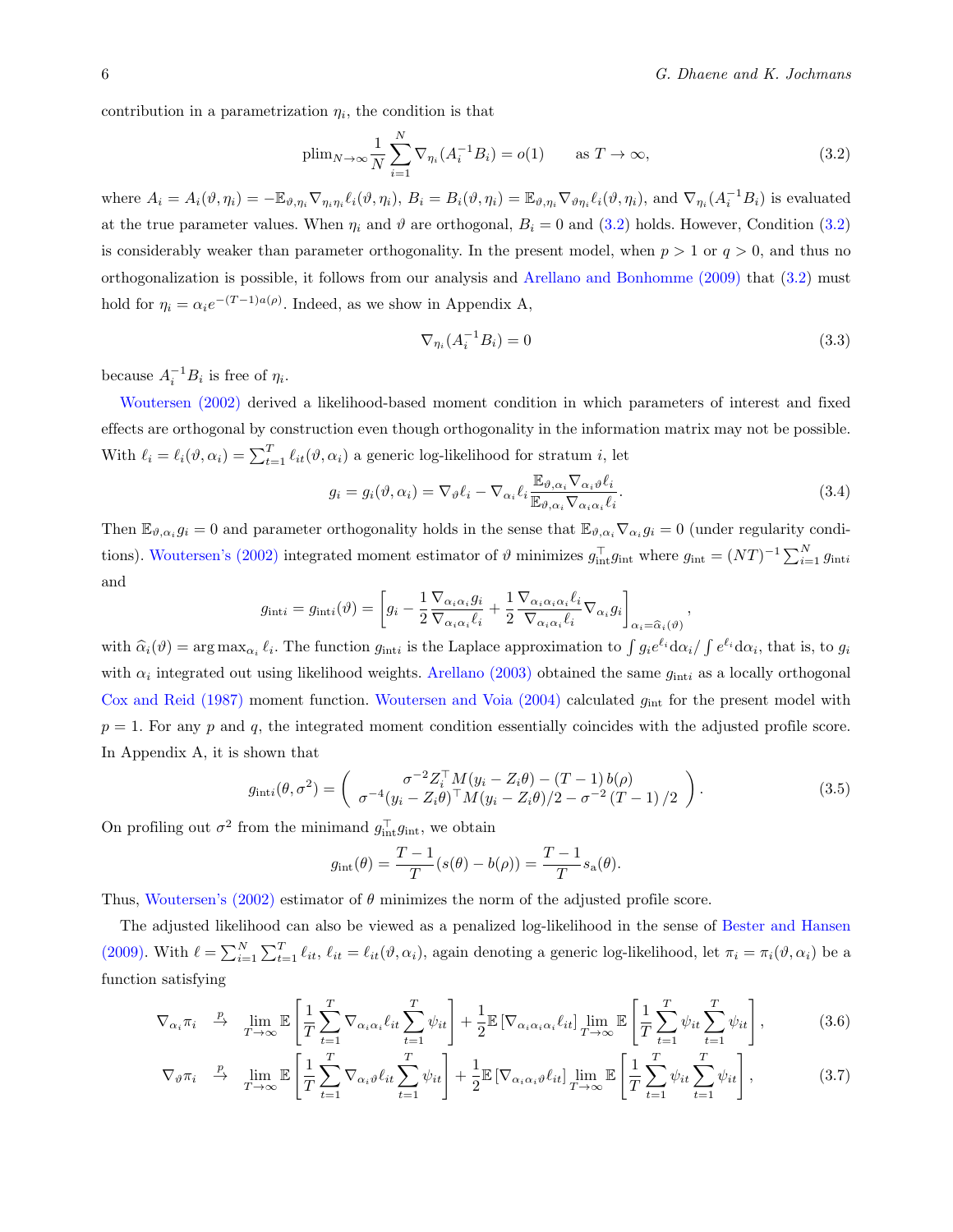where  $\psi_{it} = -\mathbb{E} [\nabla_{\alpha_i \alpha_i} \ell_{it}]^{-1} \nabla_{\alpha_i} \ell_{it}$ . Then  $\ell_{\pi} = \ell - \sum_{i=1}^n \pi_i$  is a penalized log-likelihood. [Bester and Hansen](#page-27-12)  $(2009)$  provide a function that satisfies  $(3.6)$ – $(3.7)$  in a general class of fixed-effect models and show that it leads to  $\ell_{\pi}$  whose first-order condition has bias  $o(T^{-1})$ . In the present model,  $(3.6)-(3.7)$  $(3.6)-(3.7)$  $(3.6)-(3.7)$  can be solved exactly, i.e., for finite *T*, thus allowing a full recentering of the score. With  $\ell_{it} = -\frac{1}{2} [\log \sigma^2 + (y_{it} - z_{it}^\top \theta - \alpha_i)^2 / \sigma^2] + c$ , the relevant differential equations are

$$
\nabla_{\alpha_i} \pi_i = 0, \qquad \nabla_{\theta} \pi_i = (T - 1)b(\rho), \qquad \nabla_{\sigma^2} \pi_i = -\frac{1}{2\sigma^2},
$$

which yields  $\pi_i = -\frac{1}{2} \log \sigma^2 + (T - 1)a(\rho) + c$ . Therefore,

$$
\ell_{\pi} = \ell + \frac{N}{2} \log \sigma^2 - N(T - 1)a(\rho) + c \tag{3.8}
$$

and  $l_{\pi}(\theta) = \max_{\alpha_1,\ldots,\alpha_N,\sigma^2} \ell_{\pi} = N(T-1)l_{\mathbf{a}}(\theta) + c$ . Thus, the (normalized) profile penalized log-likelihood and the adjusted log-likelihood coincide. Bester and Hansen  $(2009)$  derived the exact solution to  $(3.6)$ – $(3.7)$  for the case  $p = 1$  and noted the equivalence between the penalized log-likelihood and [Lancaster's \(2002\)](#page-27-7) posterior. Bester and Hansen's approach is to adjust the likelihood *before* profiling out the incidental parameters, while we adjust it *after* doing so. In the present model, the two approaches coincide.

Finally, the adjusted profile score is also related to [Bun and Carree \(2005\).](#page-27-16) Note that  $s(\theta) = \sum_{i=1}^{N} Z_i^{\top} M(y_i - \theta_i)$  $Z_i\theta$ */Q*<sup>2</sup>( $\theta$ ) and  $My_i = MZ_i\hat{\theta} + M\hat{\varepsilon}_i$  where  $\hat{\theta}$  is the maximum likelihood estimator, with residuals  $\hat{\varepsilon}_i$  satisfying  $\sum_{i=1}^{N} Z_i^{\top} M \widehat{\varepsilon}_i = 0$ . Therefore, solving  $s_a(\theta) = 0$  is equivalent to solving

<span id="page-7-0"></span>
$$
\widehat{\theta} - \theta = \left(\sum_{i=1}^{N} Z_i^{\top} M Z_i\right)^{-1} b(\rho) Q^2(\theta).
$$
\n(3.9)

When  $p = 1$ ,  $(3.9)$  corresponds to Bun and Carree's  $(2005)$  proposal for bias-correcting the maximum likelihood estimate.

#### 4. Global properties of the adjusted profile likelihood

At this point it is tempting to anticipate that  $\theta_0$  maximizes  $\text{plim}_{N\to\infty}l_a(\theta)$ . However, as shown below,  $-a(\rho)$ dominates  $\lim_{N\to\infty}l(\theta)$  as  $\|\rho\|\to\infty$  in almost all directions and  $\lim_{N\to\infty}l_a(\theta)$  is unbounded from above.

Let  $h(\theta) = \nabla_{\theta} \tau s(\theta), c(\rho) = \nabla_{\theta} \tau b(\rho)$ , and

$$
L_{\mathbf{a}}(\theta) = L(\theta) - a(\rho), \qquad L(\theta) = \text{plim}_{N \to \infty} l(\theta),
$$
  
\n
$$
S_{\mathbf{a}}(\theta) = S(\theta) - b(\rho), \qquad S(\theta) = \text{plim}_{N \to \infty} s(\theta),
$$
  
\n
$$
H_{\mathbf{a}}(\theta) = H(\theta) - c(\rho), \qquad H(\theta) = \text{plim}_{N \to \infty} h(\theta).
$$

Using  $M(y_i - Z_i \theta) = -MZ_i(\theta - \theta_0) + M\varepsilon_i$ , we have

$$
L(\theta) = -\frac{1}{2}\log\left(\text{plim}_{N\to\infty}\frac{1}{N}\sum_{i=1}^N\left(\varepsilon_i^\top M\varepsilon_i - 2(\theta - \theta_0)^\top Z_i^\top M\varepsilon_i + (\theta - \theta_0)^\top Z_i^\top M Z_i(\theta - \theta_0)\right)\right) + \text{c.}
$$

Let  $b_0 = b(\rho_0) = S(\theta_0)$  and note that

$$
\text{plim}_{N \to \infty} \frac{1}{N} \sum_{i=1}^{N} Z_i^{\top} M \varepsilon_i = \left( \text{plim}_{N \to \infty} \frac{1}{N} \sum_{i=1}^{N} \varepsilon_i^{\top} M \varepsilon_i \right) b_0 = \sigma_0^2 (T - 1) b_0.
$$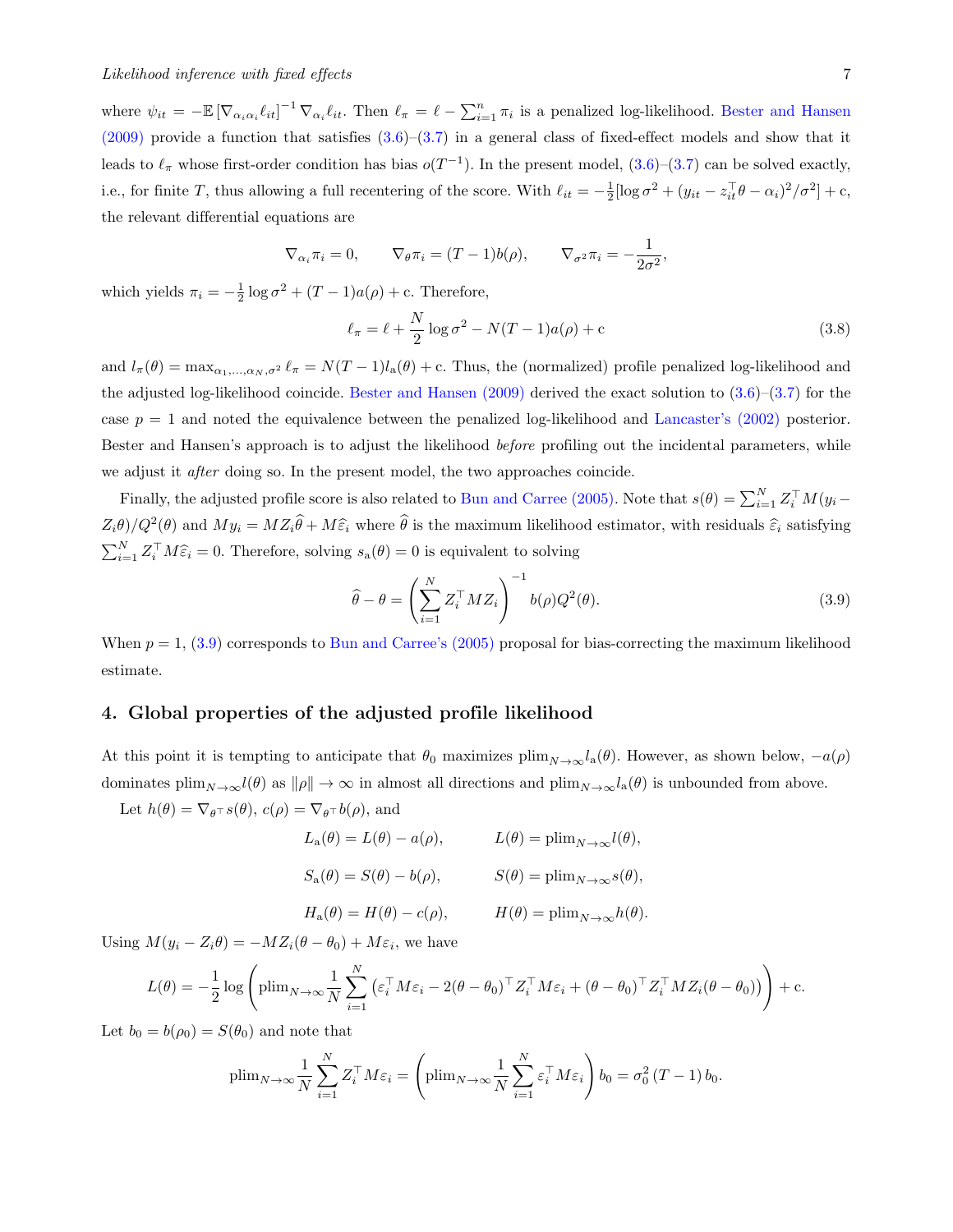Hence, defining  $V_0 = V(\theta_0)$  by

$$
\text{plim}_{N \to \infty} \frac{1}{N} \sum_{i=1}^{N} Z_i^{\top} M Z_i = \left( \text{plim}_{N \to \infty} \frac{1}{N} \sum_{i=1}^{N} \varepsilon_i^{\top} M \varepsilon_i \right) V_0 = \sigma_0^2 (T - 1) V_0,
$$

we can write

$$
L(\theta) = -\frac{1}{2} \log (1 - 2(\theta - \theta_0)^{\top} b_0 + (\theta - \theta_0)^{\top} V_0 (\theta - \theta_0)) + c
$$

by absorbing the term  $-\frac{1}{2} \log (\sigma_0^2 (T-1))$  into c. As  $N \to \infty$ , the maximum likelihood estimator of  $\theta$  converges in probability to  $\theta_{\rm ml} = \arg \max_{\theta} L(\theta) = \theta_0 + V_0^{-1} b_0$  and has asymptotic bias  $V_0^{-1} b_0$ . This expression generalizes the fixed *T* bias calculations in [Nickell \(1981\)](#page-27-17) and [Bun and Carree \(2005\).](#page-27-16) Note that  $(\theta_0 - \theta_{\rm ml})^{\top}V_0(\theta_0 - \theta_{\rm ml})$  =  $b_0^{\top} V_0^{-1} b_0$ . Furthermore,

$$
L(\theta) = -\frac{1}{2} \log \left( 1 - b_0^{\top} V_0^{-1} b_0 + (\theta - \theta_{\text{ml}})^{\top} V_0 (\theta - \theta_{\text{ml}}) \right) + c,
$$
  
\n
$$
S(\theta) = -\frac{V_0 (\theta - \theta_{\text{ml}})}{1 - b_0^{\top} V_0^{-1} b_0 + (\theta - \theta_{\text{ml}})^{\top} V_0 (\theta - \theta_{\text{ml}})},
$$
  
\n
$$
H(\theta) = -\frac{V_0}{1 - b_0^{\top} V_0^{-1} b_0 + (\theta - \theta_{\text{ml}})^{\top} V_0 (\theta - \theta_{\text{ml}})} + 2S(\theta) S(\theta)^{\top}.
$$

Note that  $L(\cdot)$  and  $H(\cdot)$  are even and  $S(\cdot)$  is odd about  $\theta_{\rm ml}$  and that  $H(\theta_0)=2b_0b_0^{\dagger}-V_0$  and  $H_{\rm a}(\theta_0)=0$  $2b_0b_0^{\dagger} - V_0 - c_0$ , where  $c_0 = c(\rho_0)$ . Since  $L(\theta)$  is log-quadratic in  $\theta$  and  $a(\rho)$  is a multivariate polynomial with negative coefficients,  $L_a(\theta) = L(\theta) - a(\rho)$  is unbounded from above. For example, if we put  $\rho = kr$  with r in the positive orthant of  $\mathbb{R}^p$  and let  $k \to \infty$ , the term  $-a(\rho)$  dominates and  $L_a(\theta) \to \infty$ .

It follows that  $\theta_0 \neq \arg \max_{\theta} L_a(\theta)$  and  $\theta_0$  has to be identified as a functional of  $L_a(\theta)$  other than its global maximizer (as in standard maximum likelihood theory). Because  $S_a(\theta_0) = 0$ , we need to select  $\theta_0$  from the set of stationary points of  $L_a(\theta)$ , that is, from the set of zeros of  $S_a(\theta)$ . In general, this set is not a singleton. Indeed, whenever  $\theta_0$  is a local maximizer of  $L_a(\theta)$  (which will often be the case, as shown below),  $L_a(\theta)$ , being smooth and unbounded, must also have at least one local minimum. Because  $l(\theta)$  is log-quadratic for any  $N \geq 1$ and  $a(\rho)$  does not depend on the data,  $l_a(\theta)$ , too, is re-increasing, regardless of the sample size. Therefore, an estimation strategy based on solving  $s_a(\theta) = 0$  has to be complemented by a solution selection rule.

#### 4.1. First-order autoregression without covariates

In the first-order autoregressive model without covariates  $(p = 1, q = 0)$ , let  $\zeta_0^2 = (V_0 - b_0^2) / V_0^2$ . Then,

$$
L(\rho) = -\frac{1}{2}\log\left(\zeta_0^2 + (\rho - \rho_{\rm ml})^2\right) + c,
$$
  
\n
$$
S(\rho) = -\frac{\rho - \rho_{\rm ml}}{\zeta_0^2 + (\rho - \rho_{\rm ml})^2}, \qquad H(\rho) = -\frac{\zeta_0^2 - (\rho - \rho_{\rm ml})^2}{\left(\zeta_0^2 + (\rho - \rho_{\rm ml})^2\right)^2},
$$

by absorbing  $-\frac{1}{2} \log V_0$  into c. Note that  $\zeta_0^2 = -1/H(\rho_{\rm ml})$ . Recall that  $S(\rho)$  is odd about  $\rho_{\rm ml} = \rho_0 + b_0/V_0$ . The zeros of  $H(\rho)$  are  $\rho = \rho_{\rm ml} - \zeta_0$  and  $\overline{\rho} = \rho_{\rm ml} + \zeta_0$ , so  $S(\rho)$  decreases on  $[\rho, \overline{\rho}]$  and increases elsewhere. All of  $\rho$ ,  $\bar{\rho}$ ,  $\rho_{\rm ml}$ , and  $\zeta_0$  are identified by  $S(\cdot)$ , and  $\rho_{\rm ml}$  and  $\zeta_0$  act as location and scale parameters of  $S(\cdot)$ . For any given  $\rho_0$ ,  $\rho_{\rm ml}$  and  $\zeta_0$  are determined by  $V_0$ . As  $V_0$  increases,  $|b_0/V_0|$  and  $\zeta_0$  decrease, that is, the bias of  $\rho_{\rm ml}$  decreases in absolute value, the length of  $[\rho, \overline{\rho}]$  shrinks, and  $S(\rho)$  becomes steeper on  $[\rho, \overline{\rho}]$ .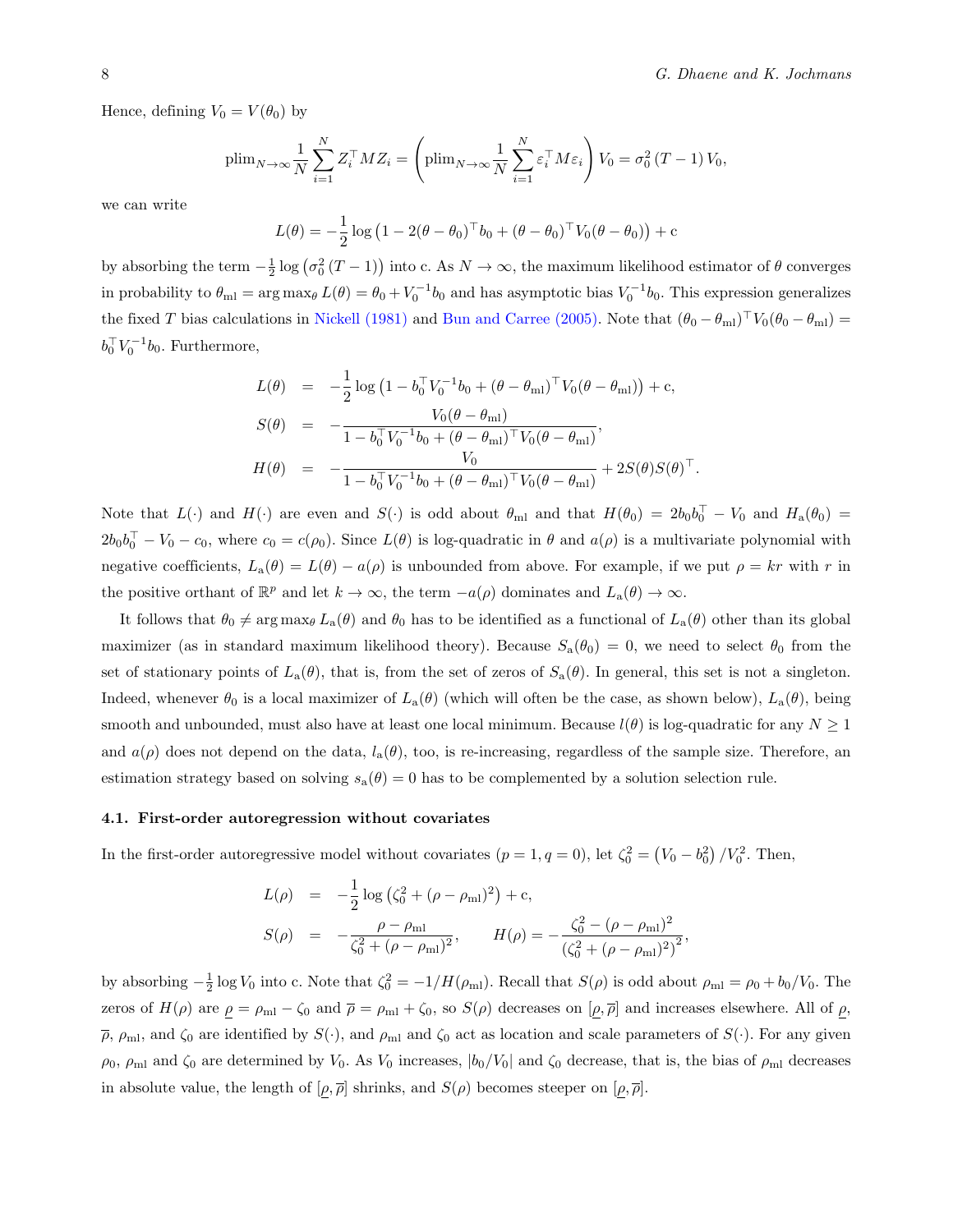There is a sharp lower bound on  $V_0$ . With  $\xi_{0i}$  and  $F_0$  denoting  $\xi_i$  and  $F$  evaluated at  $\rho_0$ , we have  $y_{i,-1}$  $S_1(\xi_{0i} + F_0 \varepsilon_i)$ . From the independence between  $\xi_{0i}$  and  $\varepsilon_i$ , we obtain

$$
V_0 = \frac{\text{plim}_{N \to \infty} \frac{1}{N} \sum_{i=1}^{N} y_{i,-1}^{\top} M y_{i,-1}}{\sigma_0^2 (T - 1)} = V_0^{LB} + V_{\xi\xi},
$$

where

$$
V_0^{LB} = \frac{\text{tr} F_0^\top S_1^\top M S_1 F_0}{T - 1}, \qquad V_{\xi\xi} = \frac{\text{plim}_{N \to \infty} \frac{1}{N} \sum_{i=1}^N \xi_{0i}^\top S_1^\top M S_1 \xi_{0i}}{\sigma_0^2 (T - 1)}.
$$

So  $V_0 \geq V_0^{LB}$  and this lower bound implies an upper bound on  $|b_0/V_0|$  and on the length of  $[\rho, \bar{\rho}]$ , and a lower bound on the steepness of  $S(\rho)$  on  $[\rho, \overline{\rho}]$ .

<span id="page-9-0"></span>LEMMA 3.  $V_0^{LB}$  *is given by* 

$$
V_0^{LB} = \frac{1}{T-1} \left( \sum_{j=0}^{T-2} (T-j-1) \rho_0^{2j} - \frac{1}{T} \sum_{j=0}^{T-2} \left( \sum_{k=0}^j \rho_0^k \right)^2 \right)
$$

*and satisfies (i)*  $V_0^{LB} \ge 2b_0^2$ ; *(ii)*  $V_0^{LB} \ge 2b_0^2 - c_0$  *with equality if and only if*  $T = 2$  *or*  $\rho_0 = 1$ *.* 

By Lemma [3,](#page-9-0)  $H(\rho_0) = 2b_0^2 - V_0 \le 0$  and, hence,

$$
(\overline{\rho} - \rho_{\rm ml})^2 = \frac{V_0 - b_0^2}{V_0^2} \ge \frac{b_0^2}{V_0^2} = (\rho_0 - \rho_{\rm ml})^2.
$$

Therefore,  $\rho_0 \in [\rho, \overline{\rho}]$ . Since  $S(\rho)$  is a rational function that vanishes at  $\pm \infty$  and  $b(\rho)$  is a polynomial,  $S_a(\rho)$ has finitely many zeros. Thus, because  $S_a(\rho_0) = 0$  and, by Lemma [3,](#page-9-0)  $H_a(\rho_0) = 2b_0^2 - V_0 - c_0 \le 0$ , it follows that  $L_a(\rho)$  has a local maximum or a flat inflection point at  $\rho_0$ . Our main result for a first-order autoregression without covariates is the uniqueness of such a point in  $[\rho, \overline{\rho}]$ , thereby identifying  $\rho_0$  as a functional of  $L_a(\rho)$ . Equivalently,  $\rho_0$  is the unique point in  $[\rho, \overline{\rho}]$  where  $b(\rho)$  approaches  $S(\rho)$  from below.

<span id="page-9-1"></span>THEOREM 1.  $\rho_0$  *is the unique point in*  $[\rho, \overline{\rho}]$  *where*  $L_a(\rho)$  *has a local maximum or a flat inflection point.* 

 $L_a(\rho)$  has a flat inflection point at  $\rho_0$  if and only if  $V_0 = V_0^{LB} = 2b_0^2 - c_0$ . The latter equality holds if and only if  $T = 2$  or  $\rho_0 = 1$ . The former holds if and only if  $V_{\xi\xi} = 0$ , which requires  $MS_1\xi_{0i}$  to be negligibly small for almost all *i*. The elements of  $S_1 \xi_{0i}$  are  $\rho_0^{j-1} y_i^0 + \alpha_i \sum_{k=1}^{j-1} \rho_0^{k-1}$ ,  $j = 1, ..., T$ , so  $MS_1 \xi_{0i} = 0$  if and only if  $y_i^0(1 - \rho_0) = \alpha_i$ . The following corollary has been independently obtained by [Ahn and Thomas \(2006\).](#page-27-21)

COROLLARY 1. *When*  $\rho_0 = 1$  *and*  $\alpha_i = 0$ ,  $L_a(\rho)$  *has a flat inflection point at*  $\rho_0$  *for any T.* 

When  $\rho_0 \neq 1$ ,  $V_0 = V_0^{LB} = 2b_0^2 - c_0$  only when  $T = 2$  and a very strong condition holds on the initial observations and the fixed effects, which is unlikely to hold in situations where a fixed effect modeling approach is called for. Thus, when  $\rho_0 \neq 1$ , except in quite special circumstances,  $\rho_0$  is the unique point in  $[\rho, \overline{\rho}]$  where  $L_{\rm a}(\rho)$  attains a strict local maximum. Note that, when  $\rho_0$  is a local maximizer of  $L_{\rm a}(\rho)$ , it need not be the global maximizer on  $[\rho, \bar{\rho}]$ , which may instead be  $\bar{\rho}$ . To see why this may happen, interpret the situation where  $L_a(\rho)$  has a flat inflection point at  $\rho_0$  as a limiting case of the property that  $L_a(\rho)$  is re-increasing.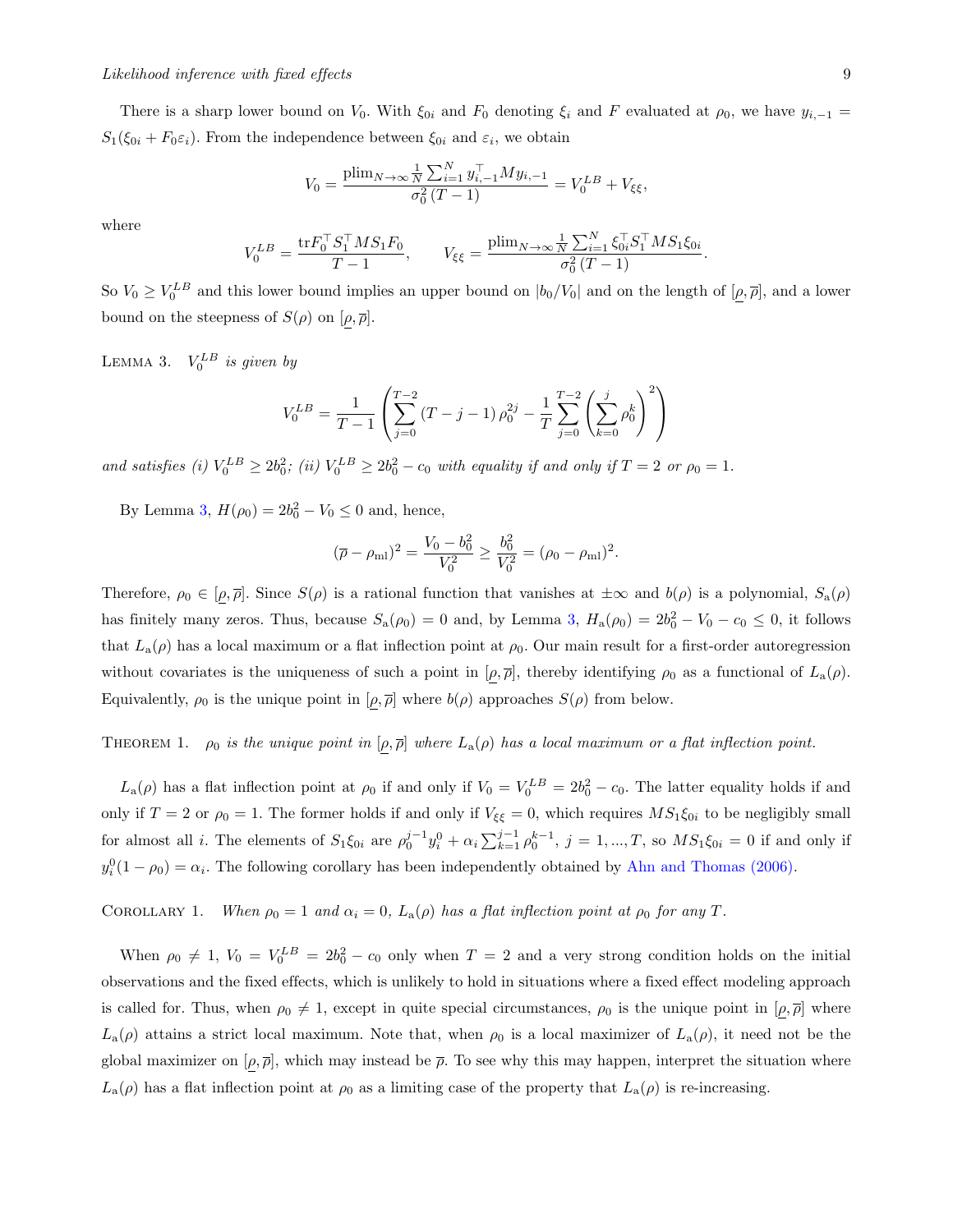Figure 1 illustrates how  $\rho_0$  is identified by  $L_a(\rho)$  for two cases, each with  $T = 4$ . The plots on the left correspond to the case  $\rho_0 = .5$  with  $V_0 = V_0^{LB} + V_{\xi\xi}$  and  $V_{\xi\xi}$  corresponding to stationary initial observations. Those on the right correspond to the unit root case without deterministic trends, i.e.,  $\rho_0 = 1$  and  $V_0 = V_0^{LB}$ . In each case, the bottom figures show  $S(\rho)$  (solid line) and  $b(\rho)$  (dashed line); the top plots show  $L(\rho)$  (solid line),  $-a(\rho)$  (dashed line), and  $L_a(\rho) = L(\rho) - a(\rho)$  (thick line). In all the plots, vertical lines indicate  $\rho$ ,  $\rho_0$ , and  $\overline{\rho}$ , from left to right. In the case of  $\rho_0 = .5$ ,  $\rho_0$  is the unique local maximizer of  $L_a(\rho)$  on  $[\rho, \overline{\rho}]$ . Note that there is a second solution of  $S_a(\rho) = 0$  on  $[\rho, \overline{\rho}]$ , which corresponds to a local minimum of  $L_a(\rho)$ . In the unit root case,  $\rho_0$  is the unique flat inflection point of  $L_\mathrm{a}(\rho)$  on  $[\rho, \overline{\rho}]$ .

The asymptotic bias of the maximum likelihood estimator has the same sign as  $b_0$  because  $\rho_{ml} = \rho_0 + b_0/V_0$ . The proof of Theorem [1,](#page-9-1) as a by-product, shows that if *T* is even, then  $b_0 < 0$ ; and, if *T* is odd, then  $b(\rho)$ decreases and has a unique zero at some point  $\rho_u \in [-2, -1)$ , so  $b_0$  has the same sign as  $\rho_u - \rho_0$ .

Figure 1. Identification



Left:  $\rho_0 = 0.5$ . Right:  $\rho_0 = 1$ . Bottom:  $S(\rho)$  (solid),  $b(\rho)$  (dashed). Top:  $L(\rho)$  (solid),  $-a(\rho)$  (dashed),  $L_a(\rho)$  (thick). Vertical lines at  $\rho$ ,  $\rho_0$ , and  $\bar{\rho}$ .

#### 4.2. First-order autoregression with covariates

In the first-order autoregressive model with covariates  $(p = 1, q \ge 1)$ , profiling out  $\beta$  yields a profile likelihood of  $\rho$  with essentially the same properties as in the model without covariates. Let  $\beta(\rho) = \arg \max_{\beta} L_{\mathbf{a}}(\rho, \beta)$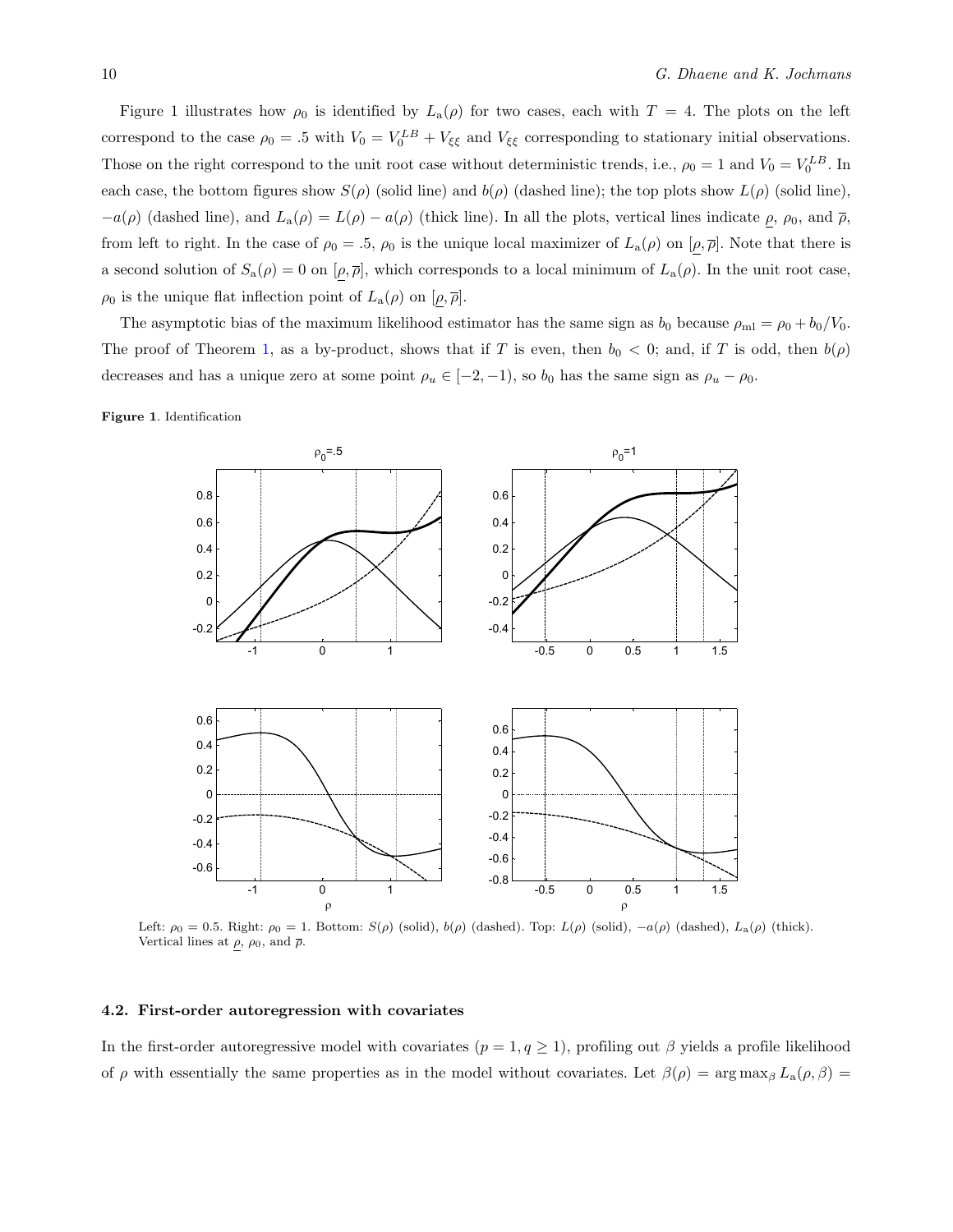$\arg \max_{\beta} L(\rho, \beta) = \arg \min_{\beta} (\theta - \theta_{\text{ml}})^{\top} V_0(\theta - \theta_{\text{ml}}).$  Partition  $V_0, V_0^{-1}$ , and  $b_0$  as

$$
V_0 = \begin{pmatrix} V_{0\rho\rho} & V_{0\rho\beta} \\ V_{0\beta\rho} & V_{0\beta\beta} \end{pmatrix}, \qquad V_0^{-1} = \begin{pmatrix} V_0^{\rho\rho} & V_0^{\rho\beta} \\ V_0^{\beta\rho} & V_0^{\beta\beta} \end{pmatrix}, \qquad b_0 = \begin{pmatrix} b_{0\rho} \\ 0 \end{pmatrix}.
$$

With  $V_0^{\rho \rho} = (V_{0\rho\rho} - V_{0\rho\beta} V_{0\beta\beta}^{-1} V_{0\beta\rho})^{-1}$ , we have

$$
V_{0\beta\beta} (\beta(\rho) - \beta_{\rm ml}) = -V_{0\beta\rho} (\rho - \rho_{\rm ml}),
$$
  
\n
$$
\min_{\beta} (\theta - \theta_{\rm ml})^{\top} V_0 (\theta - \theta_{\rm ml}) = (\rho - \rho_{\rm ml})^2 / V_0^{\rho\rho},
$$
  
\n
$$
1 - b_0^{\top} V_0^{-1} b_0 = 1 - b_{0\rho}^2 V_0^{\rho\rho}.
$$

The first of these equations, together with  $V_0(\theta_0 - \theta_{ml}) = -b_0$ , yields  $\beta(\rho_0) = \beta_0$ , so  $\beta_0$  is identified whenever  $\rho_0$  is. Profiling out  $\beta$  from  $L(\rho, \beta)$  gives the limiting profile log-likelihood of  $\rho$  as

$$
L(\rho) = L(\rho, \beta(\rho)) = -\frac{1}{2}\log (\zeta_0^2 + (\rho - \rho_{\rm ml})^2) + c
$$

<span id="page-11-0"></span>(slightly abusing notation), where  $\zeta_0^2$  is redefined as  $\zeta_0^2 = \left(1 - b_{0\rho}^2 V_0^{\rho\rho}\right) V_0^{\rho\rho}$  and  $\frac{1}{2} \log V_0^{\rho\rho}$  is absorbed into c.

LEMMA 4.  $(V_0^{\rho\rho})^{-1} \ge V_0^{LB}$ , with  $V_0^{LB}$  as defined earlier and given in Lemma [3.](#page-9-0)

We can now invoke the result for the model without covariates. Let  $\rho = \rho_{ml} - \zeta_0$  and  $\overline{\rho} = \rho_{ml} + \zeta_0$ , with  $\zeta_0$ redefined as indicated.

THEOREM 2.  $\rho_0$  *is the unique point in*  $[\rho, \overline{\rho}]$  *where*  $L_a(\rho) = L(\rho) - a(\rho)$  *has a local maximum or a flat inflection point.*

By the proof of Lemma [4,](#page-11-0) the conditions under which  $\rho_0$  is a flat inflection point of  $L_a(\rho)$  are the same as before. The presence of covariates does not affect the sign of the asymptotic bias of the maximum likelihood estimator of  $\rho$ . It also follows from the proof of Lemma [4](#page-11-0) that the inclusion of covariates in the model cannot increase  $V_0^{\rho\rho}$ , so the magnitude of  $\rho_{ml} - \rho_0 = V_0^{\rho\rho} b_{0\rho}$  can only decrease relative to the model without covariates.

### 4.3. *p*th-order autoregression

Consider first an autoregression with  $p > 1$  and without covariates, i.e.,  $q = 0$ . Then

$$
L(\rho) = -\frac{1}{2}\log\left(1 + (\rho - \rho_{\rm ml})^{\top}W_0(\rho - \rho_{\rm ml})\right) + c, \qquad W_0 = \frac{V_0}{1 - b_0^{\top}V_0^{-1}b_0},
$$
  
\n
$$
S(\rho) = -\frac{W_0(\rho - \rho_{\rm ml})}{1 + (\rho - \rho_{\rm ml})^{\top}W_0(\rho - \rho_{\rm ml})},
$$
  
\n
$$
H(\rho) = -\frac{W_0}{1 + (\rho - \rho_{\rm ml})^{\top}W_0(\rho - \rho_{\rm ml})} + 2S(\rho)S(\rho)^{\top},
$$

where  $-\frac{1}{2} \log(1 - b_0^{\top} V_0^{-1} b_0)$  is absorbed into c. Because  $W_0 = -H(\rho_{\text{ml}})$ ,  $W_0$  is identified by  $L(\cdot)$ .

As in the  $p = 1$  case, there is a lower bound on  $V_0$ . Recalling that  $Y_{i-} = (y_{i,-1},...,y_{i,-p})$  and  $y_{i,-j} =$  $S_j(\xi_{0i} + F_0 \varepsilon_i)$ , where  $\xi_{0i}$  and  $\varepsilon_i$  are independent, we have

$$
V_0 = \frac{\text{plim}_{N \to \infty} \frac{1}{N} \sum_{i=1}^{N} Y_{i-}^{\top} M Y_{i-}}{\sigma_0^2 (T - 1)} = V_0^{LB} + V_{\xi\xi}
$$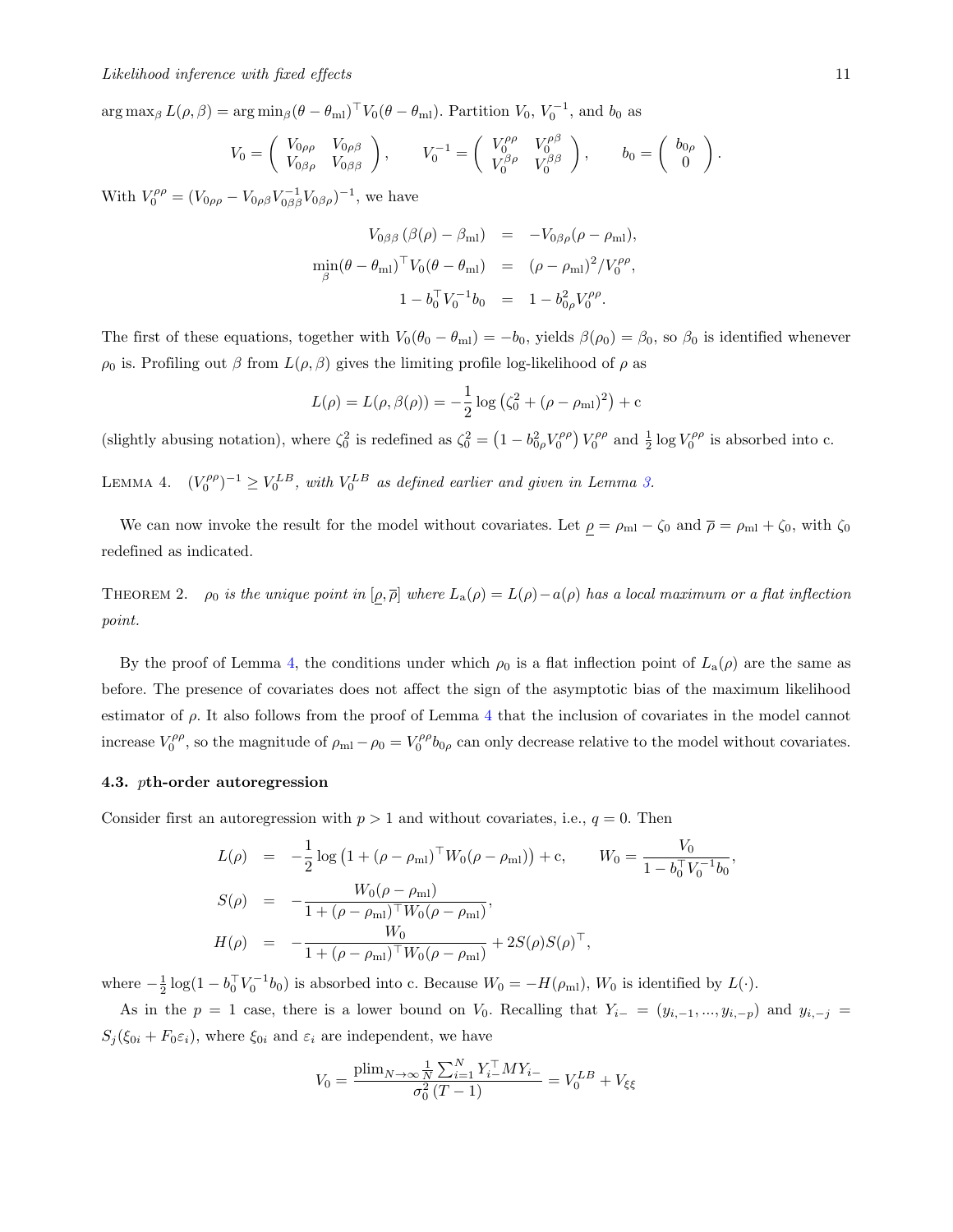where  $V_0^{LB}$  and  $V_{\xi\xi}$  have elements

$$
(V_0^{LB})_{jk} = \frac{\text{tr} F_0^\top S_j^\top M S_k F_0}{T - 1}, \qquad (V_{\xi\xi})_{jk} = \frac{\text{plim}_{N \to \infty} \frac{1}{N} \sum_{i=1}^N \xi_{0i}^\top S_j^\top M S_k \xi_{0i}}{\sigma_0^2 (T - 1)},
$$

for  $1 \le j, k \le p$ . Hence,  $V_0 - V_0^{LB}$  is positive semi-definite, which we write as  $V_0 \ge V_0^{LB}$ . When  $p \ge T$ , while  $V_0$ is nonsingular by assumption,  $\text{rank}(V_0^{LB}) \leq T - 1$  because  $S_j F_0 = 0$  for  $j \geq T$ , which implies that  $(V_0^{LB})_{jk} = 0$ whenever  $j \geq T$  or  $k \geq T$ . Thus, when  $p \geq T$ , although  $V_0$  can be arbitrarily close to  $V_0^{LB}$ ,  $V_0 \neq V_0^{LB}$ . Further, when  $p \geq T$ ,  $b_j(\rho) = 0$  for  $j \geq T$  because the sum defining  $b_j(\rho)$  is empty, and  $c_{ij}(\rho) = 0$  for  $i + j \geq T$ . Hence, when  $p \geq T$ ,  $V_0^{LB} - 2b_0b_0^{\top}$  and  $V_0^{LB} - 2b_0b_0^{\top} + c_0$  have only zeros beyond their leading  $(T - 1) \times (T - 1)$  blocks.

A proof of generalizations of (i)–(ii) of Lemma [3](#page-9-0) and Theorem [1](#page-9-1) to the  $p > 1$  would be desirable but is more difficult.<sup>1</sup> We resorted to numerical computations, which suggest that

<span id="page-12-2"></span>
$$
V_0^{LB} \ge 2b_0 b_0^{\top}, \qquad V_0^{LB} \ge 2b_0 b_0^{\top} - c_0,\tag{4.1}
$$

<span id="page-12-0"></span>rank
$$
(V_0^{LB} - 2b_0b_0^{\top} + c_0)
$$
 =  $\begin{cases} \min(p, T - 2) & \text{if } \sum_{j=1}^p \rho_{0j} \neq 1 \text{ or } T < p + 2, \\ p - 1 & \text{else.} \end{cases}$  (4.2)

<span id="page-12-1"></span>Specifically, we computed the eigenvalues of  $V_0^{LB} - 2b_0b_0^{\top}$  and  $V_0^{LB} - 2b_0b_0^{\top} + c_0$  for  $p = 2, 3, 4; T = 2, ..., 7;$  and all  $\rho_0$  in a subset of  $\mathbb{R}^p$  chosen as follows. For  $p=4$ , we put a square grid on the Cartesian product of the two triangles defined by

$$
-1 \le \gamma_2 \le 1, \qquad \gamma_2 - 1 \le \gamma_1 \le 1 - \gamma_2,-1 \le \gamma_4 \le 1, \qquad \gamma_4 - 1 \le \gamma_3 \le 1 - \gamma_4,
$$
\n(4.3)

which is the stationary region of the lag polynomial  $\gamma(L) = (1 - \gamma_1 L - \gamma_2 L^2)(1 - \gamma_3 L - \gamma_4 L^2)$ . For each point on this grid and for each of the values  $m = 1, 2, 4, \rho_0$  was calculated by equating the coefficients on both sides of  $m - \rho_{01}L - \rho_{02}L^2 - \rho_{03}L^3 - \rho_{04}L^4 = m\gamma(L)$ . For  $m = 1$ , the stationary region is covered, while for larger *m* a larger region is covered, though less densely. In addition to [\(4.3\)](#page-12-0) we set  $\gamma_4 = 0$  for  $p = 3$ , and  $\gamma_3 = \gamma_4 = 0$ for  $p = 2$ . The grid points on the region defined by  $(4.3)$  were spaced at intervals of  $.002$  when  $p = 2$ ,  $.02$  when  $p = 3$ , and *.*1 when  $p = 4$ . We found that, uniformly over this numerical design, the eigenvalues of  $V_0^{LB} - 2b_0b_0^{\dagger}$ and  $V_0^{LB} - 2b_0b_0^{\dagger} + c_0$  are non-negative and the rank of  $V_0^{LB} - 2b_0b_0^{\dagger} + c_0$  is as given by [\(4.2\)](#page-12-1). These findings, while obviously not a proof, support  $(4.1)$  and  $(4.2)$ , and we shall proceed under the assumption that  $(4.1)$  and  $(4.2)$  hold.<sup>2</sup>

Because  $V_0 \geq V_0^{LB}$ , [\(4.1\)](#page-12-2) implies that  $V_0 \geq 2b_0b_0^{\top}$  and that  $H_a(\rho_0) = 2b_0b_0^{\top} - V_0 - c_0 \leq 0$ . Pre- and postmultiplication of  $V_0 \ge 2b_0 b_0^{\top}$  by  $b_0^{\top} V_0^{-1}$  and  $V_0^{-1} b_0$  gives  $b_0^{\top} V_0^{-1} b_0 \le \frac{1}{2} \le 1 - b_0^{\top} V_0^{-1} b_0$ . Recalling that  $(\rho_0 - \rho_{\text{ml}})^{\top} V_0(\rho_0 - \rho_{\text{ml}}) = b_0^{\top} V_0^{-1} b_0$ , we have

$$
(\rho_0 - \rho_{\rm ml})^{\top} W_0 (\rho_0 - \rho_{\rm ml}) \leq 1.
$$

<sup>&</sup>lt;sup>1</sup>A major difficulty is the rapidly increasing complexity of  $\varphi_t$  as p increases. For example,  $\varphi_t = \sum_{k=0}^{\lfloor t/2 \rfloor} \frac{(t-k)!}{(t-2k)!k!} \rho_1^{t-2k} \rho_2^k$  when  $p = 2$ . In comparison,  $\varphi_t = \rho_1^t$  when  $p = 1$ .

<sup>&</sup>lt;sup>2</sup>The same computations but with  $T = 8, 9, 10$  further supported the conclusions. Here, however, when  $m = 4$  and  $p = 3, 4$ the computations are numerically less stable because the polynomial terms may be extremely large and their sum numerically imprecise.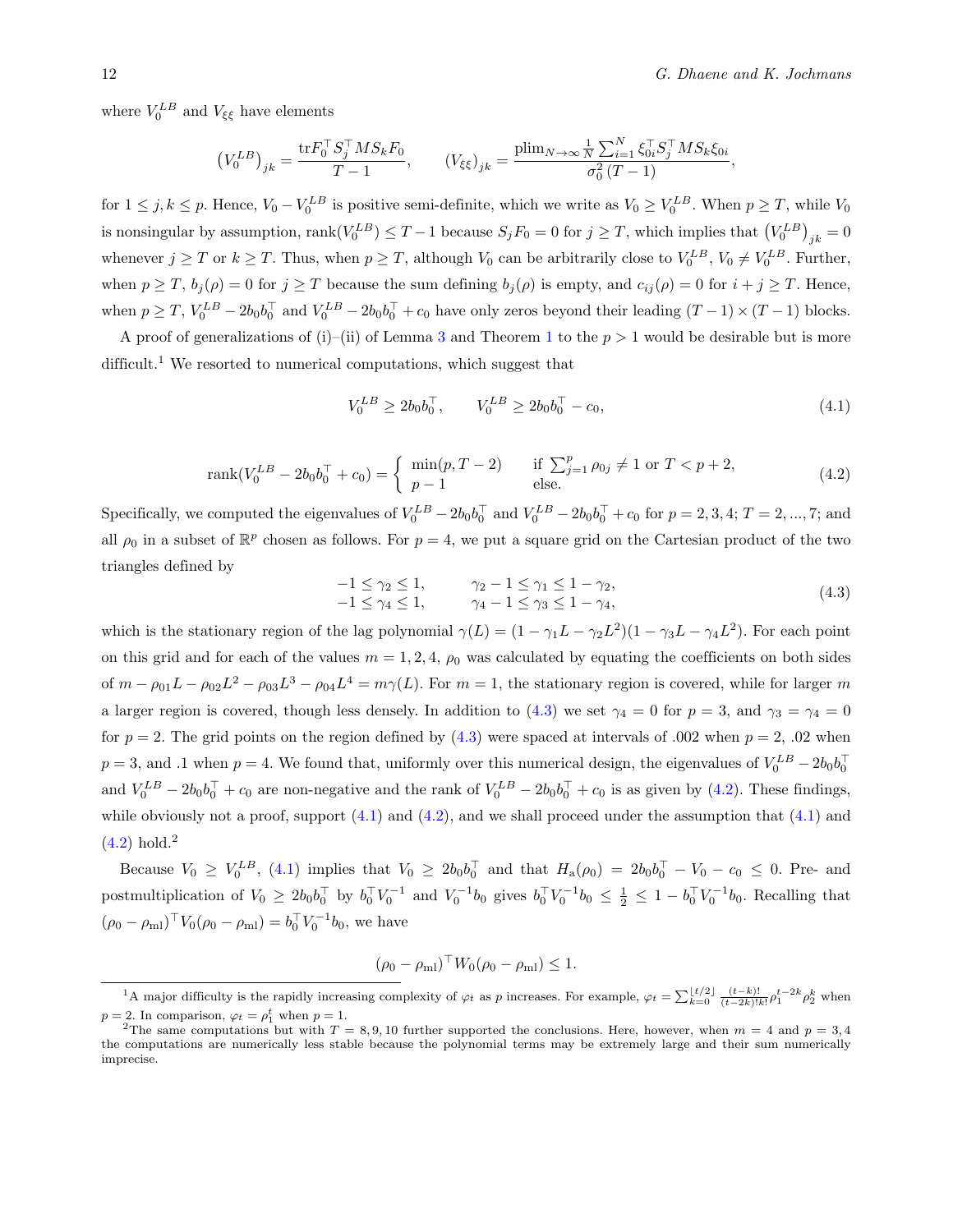Therefore, if [\(4.1\)](#page-12-2) and [\(4.2\)](#page-12-1) hold,  $\rho_0$  is a point in the ellipsoidal disk  $\mathcal{E} = {\rho : (\rho - \rho_{\text{ml}})^{\top}W_0(\rho - \rho_{\text{ml}}) \leq 1}$ where  $L_{\rm a}(\rho)$  has a local maximum or a flat inflection point. We approached the question of uniqueness of such a point numerically. For the same numerical design as above and with  $V_0 = V_0^{LB}$ , we applied the Newton-Raphson algorithm to find a stationary point of  $L_a(\rho)$ , starting at  $\rho_{ml}$  and using the Moore-Penrose inverse of  $H_a(\rho)$  whenever  $H_a(\rho)$  is singular. Uniformly over this design, the algorithm was found to converge to  $\rho_0$ , thus supporting the conjecture that  $\rho_0$  is the unique point in  $\mathcal E$  where  $L_a(\rho)$  has a local maximum or a flat inflection point.<sup>3</sup>

In the model with covariates, just as before,  $\beta$  can be profiled out of  $L_a(\theta)$ . Here, again,  $\beta_0 = \beta(\rho_0)$ . Lemma [4](#page-11-0) continues to hold for  $p > 1$ . Hence, if  $\rho_0$  is identified in the model without covariates in the way we suggested, then it is identified in the model with covariates in exactly the same way, now with  $\mathcal E$  defined through  $W_0 = (1 - b_{0\rho}^{\top} V_0^{\rho\rho} b_{0\rho})^{-1} V_{0\rho\rho}$ , in obvious notation.

## 5. Estimation and inference

For a given  $\rho$ , define

$$
\widehat{\beta}(\rho) = \arg \max_{\beta} l_{\mathbf{a}}(\rho, \beta) = \arg \max_{\beta} l(\rho, \beta) = \left( \sum_{i=1}^{N} X_i^{\top} M X_i \right)^{-1} \sum_{i=1}^{N} X_i^{\top} M (y_i - Y_{i-\rho}).
$$

The unadjusted and adjusted profile log-likelihoods for  $\rho$  are  $l(\rho) = l(\rho, \hat{\beta}(\rho))$  and  $l_a(\rho) = l(\rho) - a(\rho)$ . Let  $s(\rho)$ ,  $s_a(\rho)$ ,  $h(\rho)$ , and  $h_a(\rho)$  be the corresponding profile scores and Hessians. Let  $W = -h(\hat{\rho}_{m_l})$ , where  $\hat{\rho}_{m_l}$  is the maximum likelihood estimator of  $\rho_0$ , and let  $\mathcal{E} = \{\rho : (\rho - \widehat{\rho}_{ml}) \mid W(\rho - \widehat{\rho}_{ml}) \leq 1\}$ . We define the adjusted likelihood estimator of  $\rho_0$  as

$$
\widehat{\rho}_{\mathrm{al}} = \arg\min_{\rho \in \widehat{\mathcal{E}}} s_{\mathrm{a}}^{\top}(\rho) s_{\mathrm{a}}(\rho) \quad \text{s.t.} \quad h_{\mathrm{a}}(\rho) \le 0,
$$

that is, as the strict local maximizer of  $l_a(\rho)$  on the interior of  $\mathcal E$  if such a maximizer exists and otherwise as the minimizer of the norm of  $s_a(\rho)$  on  $\mathcal{E}$ . The adjusted likelihood estimator of  $\beta_0$ , then, is  $\beta_{al} = \beta(\widehat{\rho}_{al})$ .

Let  $N \to \infty$ . Then  $l_a(\rho)$  converges to  $L_a(\rho)$  uniformly in  $\rho$  since  $-a(\rho)$  is nonstochastic and sup<sub> $\rho$ </sub>  $|l(\rho)-L(\rho)|=$  $o_p(1)$ . Further,  $\hat{\rho}_{ml} \stackrel{p}{\rightarrow} \rho_{ml}$ ,  $\widehat{W} \stackrel{p}{\rightarrow} -H(\rho_{ml}) = W_0$ , and  $\widehat{\mathcal{E}} \stackrel{p}{\rightarrow} \mathcal{E}$  in the sense that  $\Pr[\rho \in \widehat{\mathcal{E}}] \rightarrow 1_{\{\rho \in \mathcal{E}\}}$  for any  $\rho$ not on the boundary of *E*. It follows that  $\widehat{\theta}_{al} = (\widehat{\rho}_{al}^{\top}, \widehat{\beta}_{al}^{\top})^{\top} \stackrel{p}{\to} \theta_0$ .

When  $H_a(\theta_0)$  is nonsingular, by a Taylor series expansion of  $s_a(\theta)$  around  $\theta_0$ ,

$$
\sqrt{N}(\widehat{\theta}_{\rm al} - \theta_0) \stackrel{d}{\rightarrow} \mathcal{N}(0, \Omega), \qquad \Omega = H_a(\theta_0)^{-1} (V_0 - b_0 b_0^\top) H_a(\theta_0)^{-1}.
$$
\n(5.1)

The asymptotic variance can be estimated in the usual way.<sup>4</sup>

We have not investigated the limit distribution of  $\theta_{al}$  in the situation where  $H_a(\theta_0)$  is singular (which includes all cases where  $\rho_0$  is a flat inflection point). Presumably this could be done by using arguments along the lines of [Rotnitzky, Cox, Bottai, and Robins \(2000\).](#page-27-6)

<sup>&</sup>lt;sup>3</sup>Computations with  $T = 8,9,10$  gave the same results except in certain cases with  $m = 4$  and  $p = 3,4$  where the algorithm failed to converge because the rank of  $H_a(\rho)$  was underestimated.<br><sup>4</sup>Note that the information equality does not hold, although this could be rectified by rescaling the adjusted profile score; see

[McCullagh and Tibshirani \(1990\).](#page-27-1)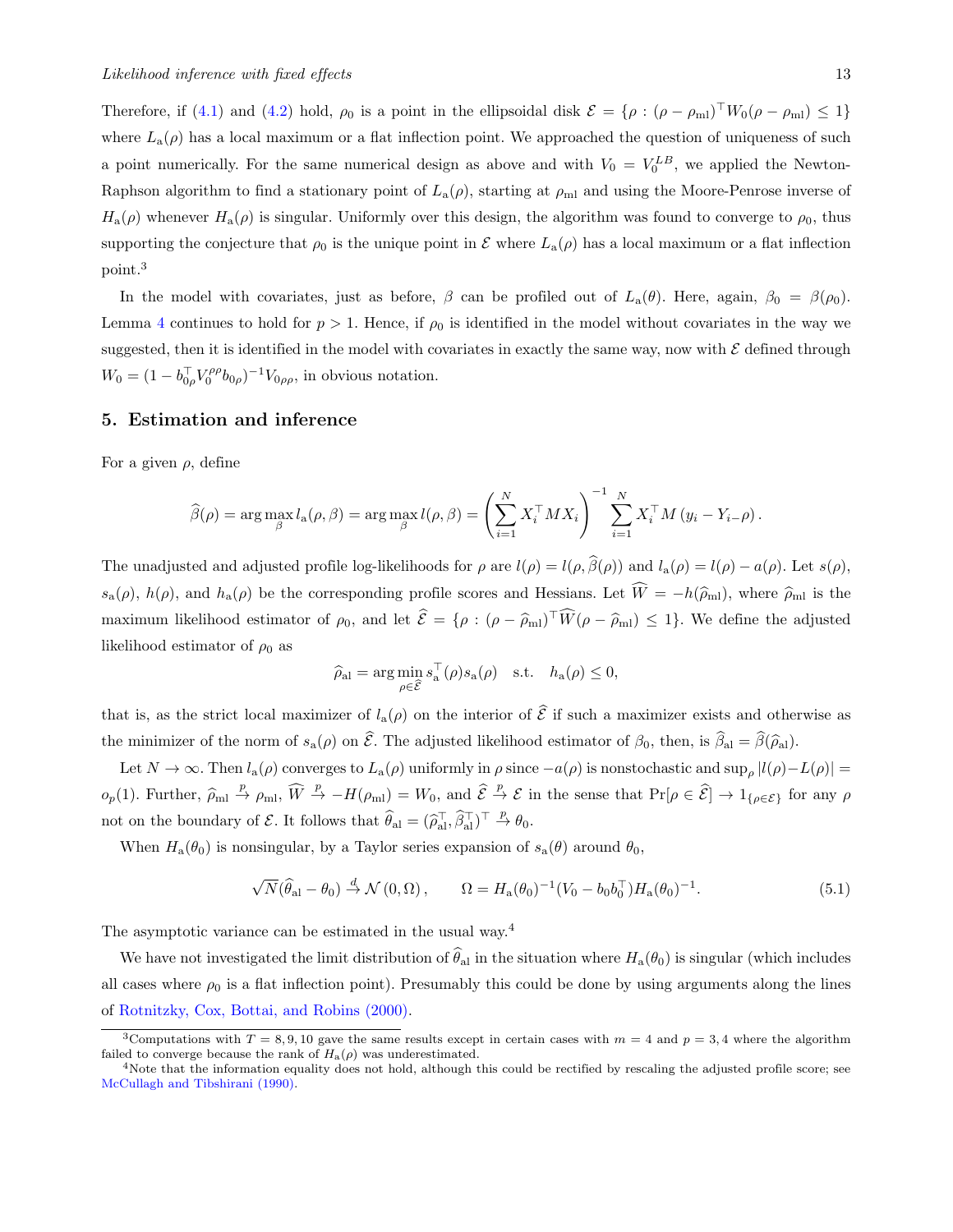We used simulations to examine the finite sample properties of the adjusted likelihood estimator in first- and second-order autoregressions without covariates and in a first-order autoregressive model with one stationary covariate. We compared the estimator with the one-step [Arellano and Bond \(1991\)](#page-27-22) estimator, which leaves the initial observations unrestricted,<sup>5</sup> and with two estimators that are consistent only under rectangular array asymptotics (see [Li, Lindsay, and Waterman, 2003](#page-1-3) and [Sartori, 2003\)](#page-27-23). The latter two estimators have an asymptotic bias that is  $O(T^{-2})$ . The first of these estimators corrects the maximum likelihood estimate. For the first-order autoregression without covariates, we used the estimator of [Hahn and Kuersteiner \(2002\),](#page-27-24) which is targeted to this setup. For the other models, we used its extension to possibly nonlinear models as proposed by [Hahn and Kuersteiner \(2011\).](#page-27-25) The second large *T* estimator considered is the penalized likelihood estimator of [Bester and Hansen \(2009\).](#page-27-12) 6

In all the designs, we set  $N = 100$ , generated  $\varepsilon_{it}$  and  $\alpha_i$  as  $\mathcal{N}(0,1)$  variates, and chose  $\rho_0$  in the interior of the stationary region, which implies that  $y_{it}$  is eventually stationary as  $t \to \infty$ . We varied the information content of the data through the initial observations. Let  $\mu_i = \lim_{t \to \infty} \mathbb{E}(y_{it-}|\alpha_i)$  and  $\Sigma_i = \lim_{t \to \infty} \text{Var}(y_{it-}|\alpha_i)$ , so, if  $y_i^0$  was drawn from the stationary distribution, we would just have  $\mu_i = \mathbb{E}(y_i^0 | \alpha_i)$  and  $\Sigma_i = \text{Var}(y_i^0 | \alpha_i)$ . Let  $G_i G_i^{\top} = \Sigma_i$  be the Cholesky factorization of  $\Sigma_i$ . We set  $y_i^0 = \mu_i + \psi G_i t$  for some chosen scalar  $\psi \ge 0$ , which is a *p*-variate version of setting the initial observations  $\psi$  standard deviations away from the stationary mean. So  $\psi$  controls the outlyingness of the initial observations relative to the stationary distributions. All else being equal,  $V_0$  increases in  $\psi$  and  $V_0 \to V_0^{LB}$  as  $\psi \to 0$ , so the data carry less information as  $\psi$  gets smaller. The effect of strong inlying observations (small  $\psi$ ) on the informativeness of the data is stronger when *T* is small because it takes time to revert to the stationary distribution. The effect of  $\psi$  is vanishingly small as  $\rho_0$  moves to the boundary of the stationary region. We set  $\psi = 0, 1, 2$  when  $p = 1$  and  $\psi = .3, 1, 2$  when  $p = 2$ .

In the models without a covariate,  $\mu_i$  and  $\Sigma_i$  follow immediately from  $\alpha_i$  and  $\rho_0$ . In the model with a covariate,  $x_{it}$  was generated by  $x_{it} = \delta \alpha_i + \gamma x_{it-1} + u_{it}$  with  $u_{it} \sim \mathcal{N}(0, \sigma_u^2)$  and  $x_{i0}$  drawn from the stationary distribution. Here,

$$
\mu_i = \frac{\alpha_i}{1 - \rho_0} \left( 1 + \frac{\delta \beta_0}{1 - \gamma} \right), \qquad \Sigma_i = \frac{1}{1 - \rho_0^2} \left( 1 + \frac{\beta_0^2}{1 - \gamma^2} \left( \frac{1 + \gamma \rho_0}{1 - \gamma \rho_0} \right) \sigma_u^2 \right).
$$

We set  $\delta = \gamma = \sigma_u = .5$  and  $\beta_0 = 1 - \rho_0$ , inducing dependence between the covariate and the fixed effect, and keeping the long-run multiplier of *x* on *y* constant at unity across designs.

Tables 1–5 in Appendix B present Monte Carlo estimates, based on 10*,* 000 replications, of the bias and the standard deviation (std) of the estimators considered, as well as the coverage rates of the corresponding asymptotic and bootstrap 95% confidence intervals (ci<sup>3</sup><sub>95</sub> and ci<sup>b</sup><sub>95</sub>). Bootstrap confidence intervals were computed using the percentile method with 39 bootstrap samples formed by randomly drawing *N* strata with replacement from *{*1*, ..., N}*.

In the first-order autoregression with  $\rho_0 = .5$  (upper panel in Table 1), both  $\hat{\rho}_{al}$  and  $\hat{\rho}_{ab}$  perform well. The adjusted likelihood estimator has smaller standard deviation and is virtually unbiased, except when  $\psi = 0$ 

<sup>5</sup>The [Arellano and Bond \(1991\)](#page-27-22) estimator is a generalized method of moments estimator based on the moments  $\mathbb{E}[x_{ij}(\varepsilon_{it} - \varepsilon_{it-1})] = 0, j = 1, ..., T; t = 2, ..., T; \text{ and } \mathbb{E}[y_{it-j}(\varepsilon_{it} - \varepsilon_{it-1})] = 0, j = 2, ..., t; t = 2, ..., T.$ <br>
<sup>6</sup>The estimators of [Hahn and Kuersteiner \(2011\)](#page-27-25) and [Bester and Hansen \(2009\)](#page-27-12) require a bandwidth choice. We set t

bandwidth equal to unity, following the suggestion of [Bester and Hansen \(2009, p. 134\).](#page-27-12)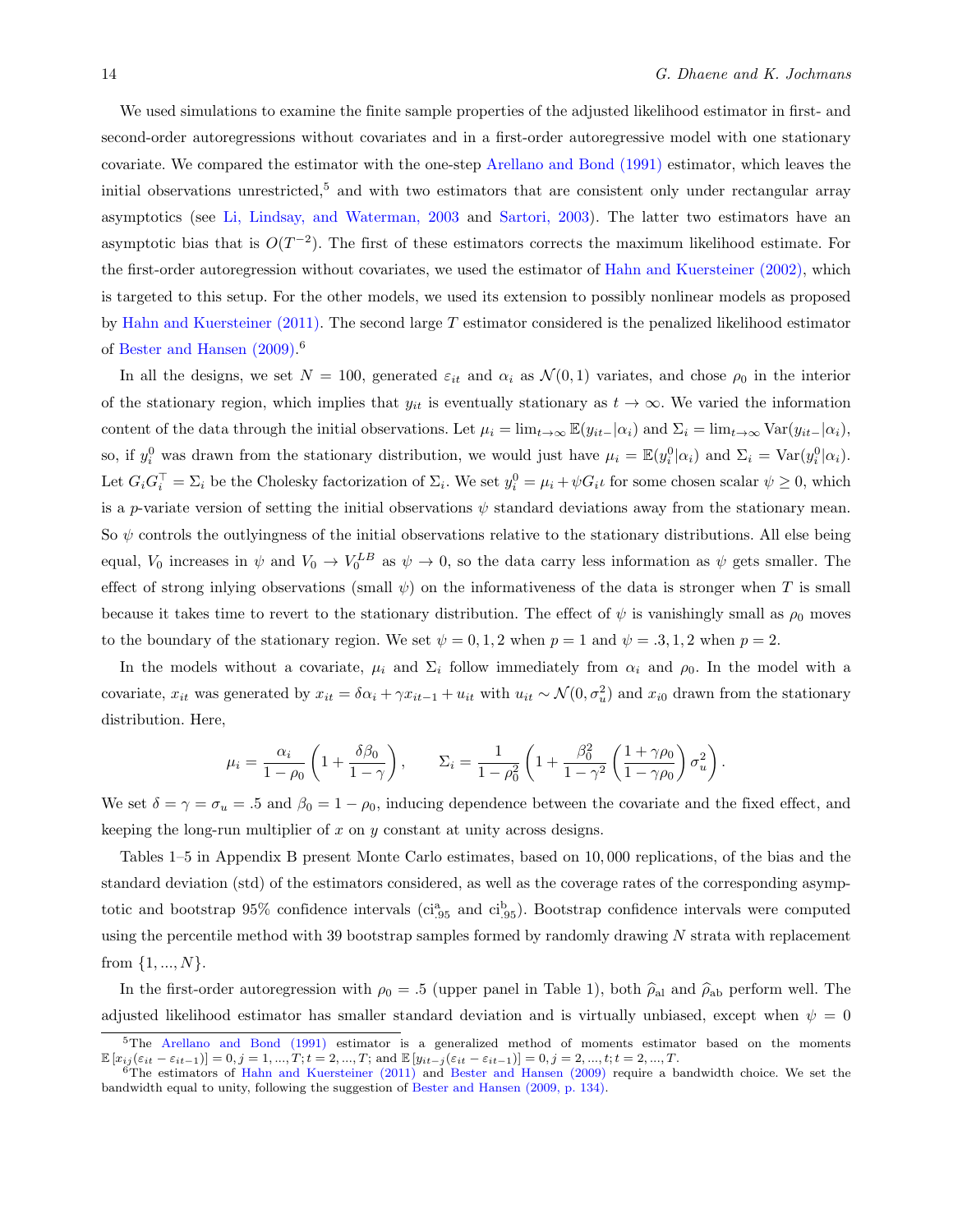and *T* = 2. Both estimators deliver 95% confidence intervals with broadly correct coverage, although the coverage errors are somewhat larger for  $\hat{\rho}_{ab}$ , where they also increase in *T*. The latter observation is in line with the theoretical results of [Alvarez and Arellano \(2003\).](#page-27-26) The estimator of [Hahn and Kuersteiner \(2002\)](#page-27-24) outperforms the [Bester and Hansen \(2009\)](#page-27-12) estimator, although both exhibit substantial bias for small *T* and their performance is sensitive to  $\psi$ .

When  $\rho_0$  is increased to .95 (lower panel in Table 1), the performance of all estimators tends to worsen.  $\hat{\rho}_{ab}$  deteriorates the most, showing a substantial bias, large dispersion, and confidence intervals with much lower coverage.  $\hat{\rho}_{al}$  continues to have little bias and provides confidence intervals with approximately correct coverage, with the bootstrap-based confidence intervals being slightly better. In most designs, both  $\hat{\rho}_{hk}$  and  $\hat{\rho}_{bh}$ outperform  $\hat{\rho}_{ab}$  in terms of bias and standard deviation. Their confidence intervals, however, are not reliable.

In the second-order autoregression (Tables 2 and 3), both  $\hat{\rho}_{al}$  and  $\hat{\rho}_{ab}$  perform well in terms of bias, although there is a non-negligible bias when  $T = 2$ , and also when  $T = 4$  and the initial observations are strong inlyers. As  $N = 100$ , the probability that the adjusted likelihood has no local maximum in the relevant region is fairly large when both *T* and  $\psi$  are small. In most designs,  $\hat{\rho}_{al}$  has smaller standard deviation than  $\hat{\rho}_{ab}$ , with the difference decreasing in  $T$  and  $\psi$ . For both estimators, the confidence intervals have very reasonable coverage. As before,  $\hat{\rho}_{hk}$  and  $\hat{\rho}_{bh}$  still show a substantial bias for most of the designs considered. Together with their small standard deviation for most values of *T*, this again leads to their confidence intervals being too narrow.

In the model with a covariate (Tables 4 and 5), the coefficient on  $x_{it}$ ,  $\beta_0$ , is generally estimated with small bias by all estimators. Regarding the estimation of  $\rho_0$ , the tables show a similar pattern as in the model without a covariate.  $\hat{\rho}_{\rm al}$  has little bias and well-behaved confidence intervals for all designs, especially when computed by bootstrapping. The same holds for  $\hat{\rho}_{ab}$  only when  $\rho_0 = .5$ .  $\hat{\rho}_{hk}$  and  $\hat{\rho}_{bh}$  only start to perform reasonably when  $T \geq 16$ , although the coverage errors of their confidence intervals remain large for all values of *T* considered.

## Appendix A: Proofs

**Proof of Lemma [1.](#page-3-0)** Using  $(2.2)$ ,

$$
\begin{array}{rcl}\n\text{plim}_{N \to \infty} s_{\rho_j}(\theta_0) & = & \frac{\text{plim}_{N \to \infty} N^{-1} \sum_{i=1}^N \varepsilon_i^\top M S_j(\xi_{0i} + F_0 \varepsilon_i)}{\text{plim}_{N \to \infty} N^{-1} \sum_{i=1}^N \varepsilon_i^\top M \varepsilon_i} = \frac{\mathbb{E}(\varepsilon_i^\top M S_j F_0 \varepsilon_i)}{\mathbb{E}(\varepsilon_i^\top M \varepsilon_i)} \\
& = & \frac{\text{tr} M S_j F_0}{T - 1}, \\
\text{plim}_{N \to \infty} s_{\beta_j}(\theta_0) & = & 0,\n\end{array}
$$

where  $\xi_{0i}$  and  $F_0$  are  $\xi_i$  and  $F$ , evaluated at  $\theta_0$ . If, in addition, the disturbances are normal variates, i.e.,  $\varepsilon_{it} \sim \mathcal{N}(0, \sigma^2)$ , then

<span id="page-15-0"></span>
$$
\mathbb{E}[s_{\rho_j}(\theta_0)] = \mathbb{E}\left(\frac{\sum_{i=1}^N \varepsilon_i^\top MS_j(\xi_{0i} + F_0 \varepsilon_i)}{\sum_{i=1}^N \varepsilon_i^\top M \varepsilon_i}\right) = \mathbb{E}\left(\frac{\sum_{i=1}^N \varepsilon_i^\top MS_j F_0 M \varepsilon_i}{\sum_{i=1}^N \varepsilon_i^\top M \varepsilon_i}\right)
$$
\n
$$
= \frac{\mathbb{E}(\varepsilon_i^\top MS_j F_0 M \varepsilon_i)}{\mathbb{E}(\varepsilon_i^\top M \varepsilon_i)} = \frac{\text{tr} MS_j F_0}{T - 1},
$$
\n(A.2)\n
$$
\mathbb{E}[s_{\beta_j}(\theta_0)] = 0,
$$

by well-known properties of the normal distribution and the following geometric argument, which goes back to [Fisher](#page-27-27) [\(1930\)](#page-27-27) and [Geary \(1933\).](#page-27-28) Let  $v \sim \mathcal{N}(0, \sigma^2 I_g)$  and let *Q* be a  $g \times h$  matrix such that  $Q^{\top} Q = I_h$ , so  $QQ^{\top}$  is idempotent. Write  $I_g - QQ^\top$  as  $PP^\top$ , where  $P^\top P = I_{g-h}$ . Transform v into  $m = P^\top v$ , the radius  $r = (v^\top QQ^\top v)^{1/2}$ , and the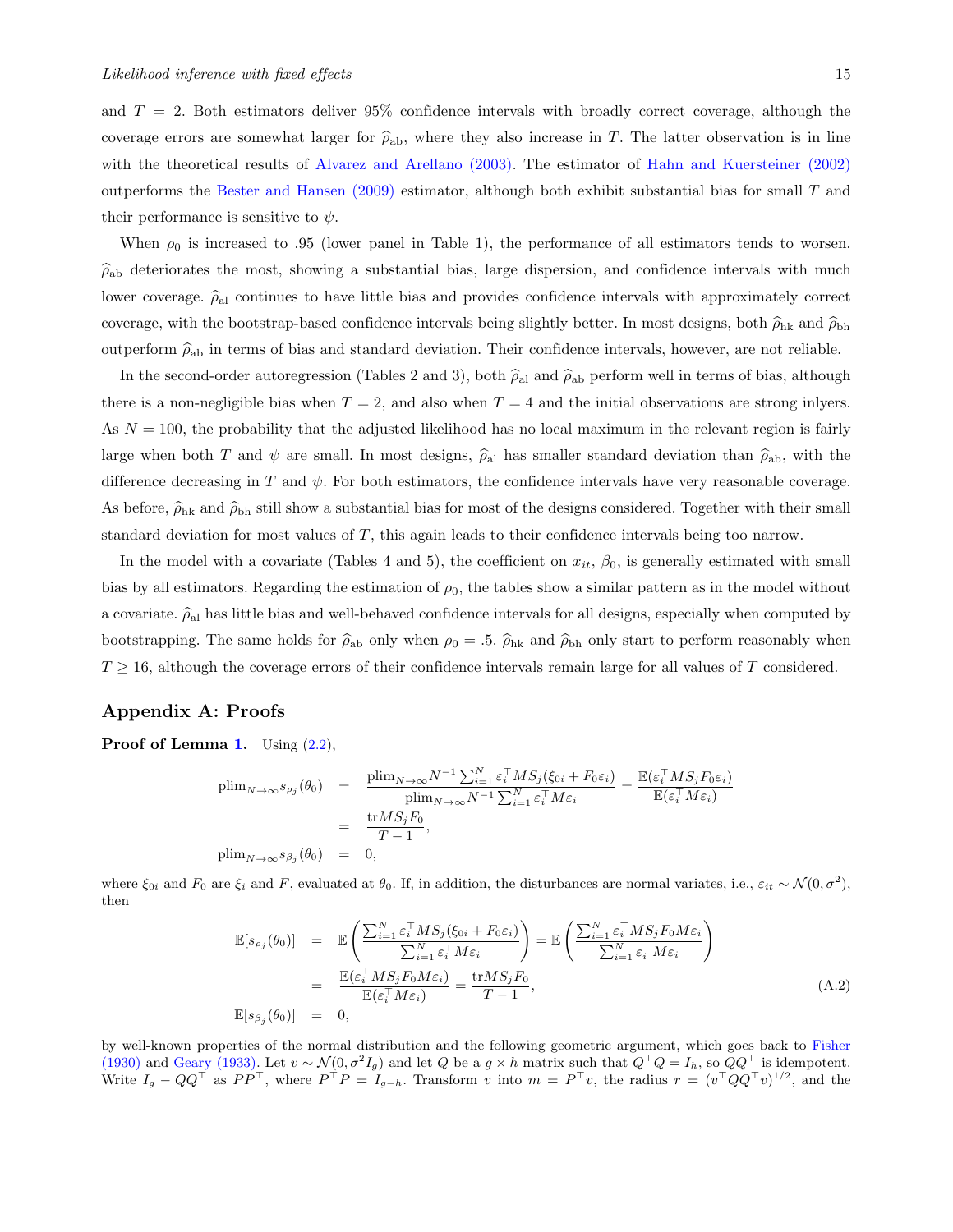$h-1$  polar angles  $a \circ f$   $Q'$  v. Then the elements of  $(m^+, r, a^+)$  are independent. Therefore, for any  $g \times g$  matrix *W*, if  $A = v<sup>+</sup>QQ<sup>+</sup> WQQ<sup>+</sup> v$  and  $B = v<sup>+</sup> QQ<sup>+</sup> v$ , then the ratio  $A/B$  depends on *v* only through *a* and hence is independent of *B*, which implies that  $\mathbb{E}(A) = \mathbb{E}(A/B)\mathbb{E}(B)$  and  $\mathbb{E}(A/B) = \mathbb{E}(A)/\mathbb{E}(B)$ .<sup>7</sup> The transition to [\(A.2\)](#page-15-0) now follows from applying this property to the ratio

$$
\frac{\sum_{i=1}^N \varepsilon_i^\top M S_j F_0 M \varepsilon_i}{\sum_{i=1}^N \varepsilon_i^\top M \varepsilon_i} = \frac{\varepsilon^\top (I_N \otimes M)(I_N \otimes S_j F_0)(I_N \otimes M)\varepsilon}{\varepsilon^\top (I_N \otimes M)\varepsilon}
$$

with  $v = \varepsilon = (\varepsilon_1^+, ..., \varepsilon_N^+)^\top$ ,  $QQ^\top = I_N \otimes M$ , and  $W = I_N \otimes S_j F_0$ . The proof is completed by writing  ${\rm tr} MS_j F_0$  in terms of the  $\varphi_t$ . Note that

$$
S_j F = \left( \begin{array}{cc} 0 & 0 \\ D_j^{-1} & 0 \end{array} \right),
$$

where  $D_j^{-1}$  is the leading  $(T - j) \times (T - j)$  block of  $D^{-1}$ . For arbitrary  $\rho_1, ..., \rho_{T-1}, D$  and its inverse are

$$
D = \left( \begin{array}{cccc} 1 & 0 & \cdots & 0 \\ -\rho_1 & \ddots & \ddots & \vdots \\ \vdots & \ddots & \ddots & 0 \\ -\rho_{T-1} & \cdots & -\rho_1 & 1 \end{array} \right), \qquad D^{-1} = \left( \begin{array}{cccc} 1 & 0 & \cdots & 0 \\ \phi_1 & \ddots & \ddots & \vdots \\ \vdots & \ddots & \ddots & 0 \\ \phi_{T-1} & \cdots & \phi_1 & 1 \end{array} \right),
$$

where  $\phi_1, ..., \phi_{T-1}$  are recursively obtained as  $\phi_1 = \rho_1$  and  $\phi_j = \rho_j + \sum_{k=1}^{j-1} \phi_k \rho_{j-k}, j = 2, ..., T-1$ . Recursive substitution gives

$$
\phi_j = \sum_{k_1+2k_2+\cdots+jk_j=j} \frac{(k_1+\ldots+k_p)!}{k_1!\cdots k_p!} \rho_1^{k_1} \rho_2^{k_2} \cdots \rho_j^{k_j}.
$$

Putting  $\rho_{p+1} = \cdots = \rho_{T-1} = 0$  gives  $\phi_j = \varphi_j$ . Therefore,

$$
\frac{\text{tr}MS_jF_0}{T-1} = -\frac{\iota^{\top}D_j^{-1}\iota}{T(T-1)} = -\sum_{t=0}^{T-j-1}\frac{T-j-t}{T(T-1)}\varphi_t, \quad j=1,\ldots,p,
$$

which equals  $b_i(\rho)$ .

**Proof of Lemma [2.](#page-4-0)** For  $j = 1, ..., p$ , let  $S_j = \{S \in S | j \in S\}$ . Group terms by  $S \in S_j$  to write

$$
\int b_j(\rho)d\rho_j = \sum_{S \in \mathcal{S}_j} B_{j,S}(\rho) + c,
$$

where

$$
B_{j,S}(\rho) = -\sum_{t=0}^{T-j-1} \frac{T-j-t}{T(T-1)} \sum_{k \in \mathcal{K}_{j,S}: \tau \vdash k=t} \frac{(\iota^{\top} k)!}{k_1! \cdots (k_j+1)! \cdots k_p!} \rho_j \rho_S^{k_S}
$$

and  $\mathcal{K}_{j,S} = \{k \in \mathbb{N}^p | \text{ for all } j' \neq j, k_{j'} > 0 \text{ if and only if } j' \in S\} \supset \mathcal{K}_S$ . A change of variable from  $k_j + 1$  to  $k_j$  gives

$$
B_{j,S}(\rho) = -\sum_{t=|S|-j}^{T-j-1} \frac{T-j-t}{T(T-1)} \sum_{k \in \mathcal{K}_S: \tau \subset \tau} \frac{(t^{\top}k-1)!}{k_1! \cdots k_p!} \rho_S^{k_S},
$$

where the lower limit in the first sum changed from 0 to  $|S| - j$  because, when  $t < |S| - j$ , no  $k \in \mathcal{K}_S$  satisfies  $\tau^{\top} k = t + j$ . A further change of variable from  $t + j$  to  $t$  gives  $B_j$ ,  $S(\rho) = a_S(\rho)$ , with  $a_S(\rho)$  as defined in [\(2\)](#page-4-0). Therefore,

$$
b_j(\rho) = \nabla_{\rho_j} \sum_{S \in \mathcal{S}_j} a_S(\rho) = \nabla_{\rho_j} \sum_{S \in \mathcal{S}} a_S(\rho) = \nabla_{\rho_j} a(\rho),
$$

which completes the proof.

 $\Box$ 

 $\Box$ 

<sup>7</sup>For a discussion and historical perspective on this device, see [Conniffe and Spencer \(2001\).](#page-27-29)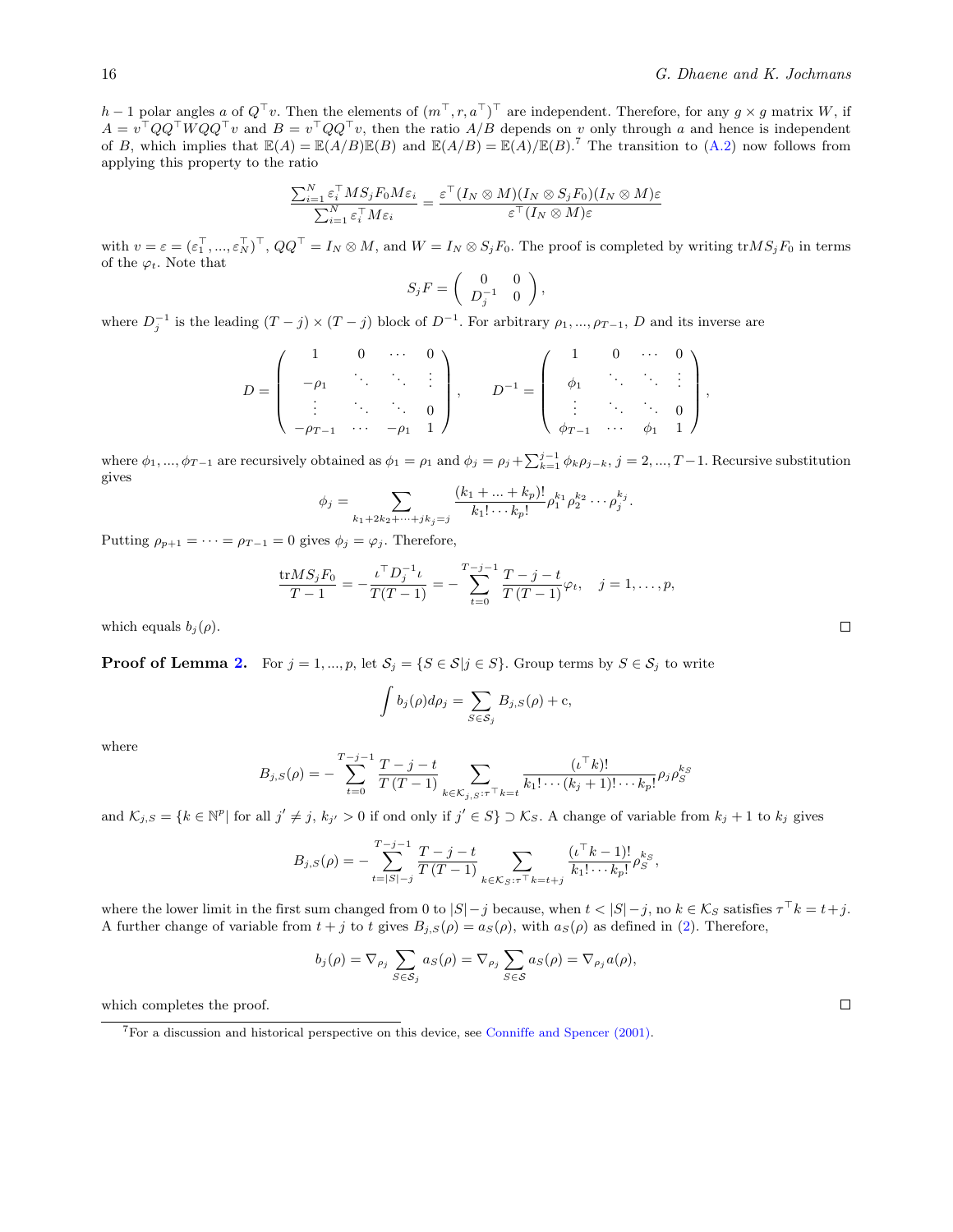**Proof of Equation [\(3.3\)](#page-6-2).** In the parameterization  $\eta_i = \alpha_i e^{-(T-1)a(\rho)}$ , we have

$$
\ell_i(\vartheta, \eta_i) = -\frac{1}{2} \log \sigma^2 - \frac{1}{2T\sigma^2} \sum_{t=1}^T (y_{it} - z_{it}^\top \theta - \eta_i e^{(T-1)a(\rho)})^2 + c,
$$
  

$$
\nabla_{\eta_i} \ell_i(\vartheta, \eta_i) = \frac{e^{(T-1)a(\rho)}}{T\sigma^2} (y_i - Z_i \theta - \eta_i e^{(T-1)a(\rho)} t)^\top t,
$$

and

$$
\mathbb{E}_{\vartheta,\eta_i} \nabla_{\eta_i \eta_i} \ell_i(\vartheta,\eta_i) = -\sigma^{-2} e^{2(T-1)a(\rho)}, \qquad \mathbb{E}_{\vartheta,\eta_i} \nabla_{\sigma^2 \eta_i} \ell_i(\vartheta,\eta_i) = 0,
$$
  

$$
\mathbb{E}_{\vartheta,\eta_i} \nabla_{\theta \eta_i} \ell_i(\vartheta,\eta_i) = -\sigma^{-2} e^{(T-1)a(\rho)} \Big( \eta_i(T-1)b(\rho) e^{(T-1)a(\rho)} + \mathbb{E}_{\vartheta,\eta_i} Z_i^\top \iota/T \Big).
$$

The *j*th column of  $Y_{i-}$  is  $y_{i,-j} = S_j(\xi_i + F\varepsilon_i)$ , so the *j*th element of  $\mathbb{E}_{\vartheta, \eta_i} Y_{i-}^{\perp} \iota$  is

$$
\mathbb{E}_{\vartheta, \eta_i} y_{i, -j}^\top \iota = \iota^\top S_j \xi_i = \iota^\top D_j^{-1} \iota \eta_i e^{(T-1)a(\rho)} + T m_j, \qquad m_j = \iota^\top S_j \left( D^{-1} \begin{pmatrix} y_i^0 \\ C y_i^0 + X_i \beta \end{pmatrix} \right) / T.
$$

Hence,

$$
\mathbb{E}_{\vartheta,\eta_i} Z_{i-}^\top \iota/T = -\eta_i (T-1) b(\rho) e^{(T-1)a(\rho)} + m,
$$

where  $m = (m_1, ..., m_p, \iota^{\top} X_i/T)^{\top}$  is free of  $\eta_i$ . Consequently,

$$
A_i^{-1}B_i = -e^{-(T-1)a(\rho)} \begin{pmatrix} m \\ 0 \end{pmatrix}
$$

and  $\nabla_{\eta_i} (A_i^{-1} B_i) = 0.$ 

**Proof that no orthogonalization exists when**  $p > 1$ **. In the original parameterization, if**  $l_i(\vartheta, \alpha_i)$  **is** *i***'s** log-likelihood contribution, we have

$$
\mathbb{E}_{\vartheta,\alpha_i} \nabla_{\alpha_i \alpha_i} l_i(\vartheta, \alpha_i) = -\sigma^{-2}, \qquad \mathbb{E}_{\vartheta,\alpha_i} \nabla_{\sigma^2 \alpha_i} l_i(\vartheta, \alpha_i) = 0, \n\mathbb{E}_{\vartheta,\alpha_i} \nabla_{\theta \alpha_i} l_i(\vartheta, \alpha_i) = -\sigma^{-2} \mathbb{E}_{\vartheta,\alpha_i} Z_i^{\top} \iota / T,
$$

and so, by the preceeding proof,

$$
A_i^{-1}B_i = -\begin{pmatrix} \mathbb{E}_{\vartheta, \alpha_i} Z_i^{\top} \iota/T \\ 0 \end{pmatrix} = -\begin{pmatrix} -(T-1)b(\rho)\alpha_i + m \\ 0 \end{pmatrix}.
$$

Suppose some reparameterized fixed effect, say  $\zeta_i$ , is orthogonal to  $\vartheta$ . Then  $\alpha_i = \alpha_i(\vartheta, \zeta_i)$  must satisfy the differential equation  $\nabla_{\theta} \alpha_i = A_i^{-1} B_i$ , that is,

$$
\nabla_{\rho_j} \alpha_i = (T-1)b_j(\rho)\alpha_i - m_j, \qquad j = 1, \dots, p,
$$
\n(A.3)

<span id="page-17-0"></span>
$$
\nabla_{\beta_j} \alpha_i = -m_{p+j}, \qquad j = 1, \dots, q,\tag{A.4}
$$

and  $\nabla_{\sigma^2} \alpha_i = 0$ . We show that these equations are inconsistent. Suppose  $q > 0$ . Then  $(A.3)$  implies  $\nabla_{\rho_j \beta_{j'}} \alpha_i = -\nabla_{\beta_{j'}} m_j$ , which is generally non-zero, while  $(A.4)$  implies  $\nabla_{\rho_j \beta_{j'}} \alpha_i = 0$ , so the equations are inconsistent. Suppose  $q = 0$ . Then

$$
T m_j = \iota^\top S_j \left( \begin{array}{c} I_p \\ D^{-1} C \end{array} \right) y_i^0, \qquad j = 1, \ldots, p,
$$

and, because  $\nabla_{\rho_{j'}}b_j(\rho) = \nabla_{\rho_{j'}\rho_j}a(\rho) = \nabla_{\rho_j}b_{j'}(\rho)$ , [\(A.3\)](#page-17-0) will be inconsistent if  $\nabla_{\rho_{j'}}m_j \neq \nabla_{\rho_j}m_{j'}$  for some  $j, j'$ . Take  $j = p$  and  $j' = p - 1$ . The first element of  $y_i^0$  appears in  $Tm_p$  and  $Tm_{p-1}$  with coefficients  $\gamma_p = 1 + \rho_p \sum_{t=0}^{T-p-1} \varphi_t$  and  $\gamma_{p-1} = \rho_p \sum_{t=0}^{T-p} \varphi_t$ , respectively. Differentiating gives

$$
\nabla_{\rho_{p-1}} \gamma_p = \rho_p \sum_{t=0}^{T-p-1} \nabla_{\rho_{p-1}} \varphi_t = \rho_p \sum_{t=1}^{T-p} \nabla_{\rho_p} \varphi_t, \qquad \nabla_{\rho_p} \gamma_{p-1} = \rho_p \sum_{t=1}^{T-p} \nabla_{\rho_p} \varphi_t + \sum_{k=0}^{T-p} \varphi_t,
$$

using  $\varphi_0 = 1$  and  $\nabla_{\rho_p-1} \varphi_t = \nabla_{\rho_p} \varphi_{t+1}$ . The latter follows from differentiating  $\varphi_t$  and a change of variable from  $k_{p-1} - 1$ to  $k_{p-1}$ , giving

$$
\nabla_{\rho_{p-1}}\varphi_t = \sum_{\tau \top k = t-p+1} \frac{(\iota^{\top} k+1)!}{k_1! \cdots k_p!} \rho^k,
$$

which is invariant under a unit shift of *p* and *t*. Therefore,  $\nabla_{\rho_{p-1}} \gamma_p \neq \nabla_{\rho_p} \gamma_{p-1}$ , and [\(A.3\)](#page-17-0) is inconsistent.

 $\Box$ 

 $\Box$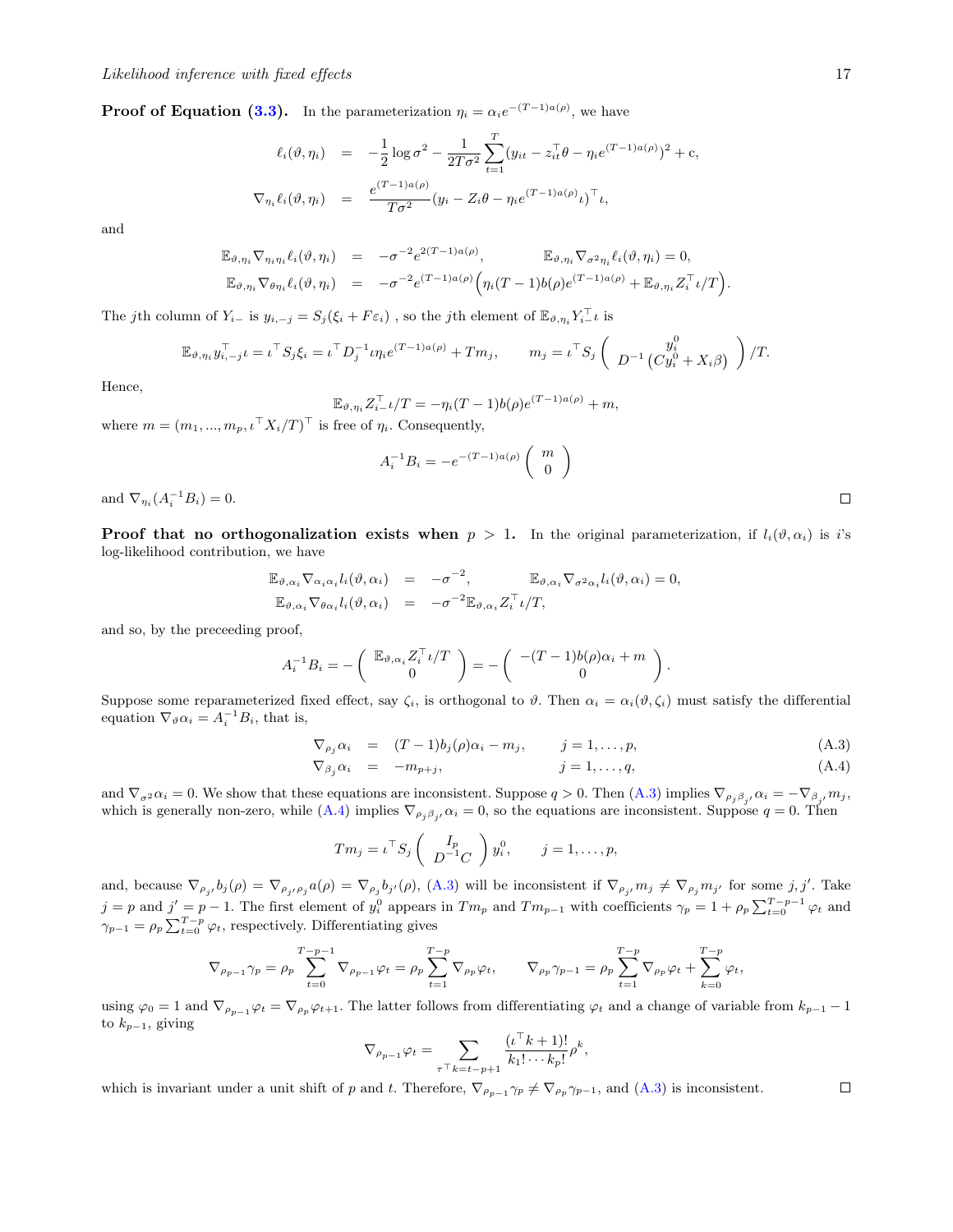Proof of Equation  $(3.5)$ . By the preceeding proof,

$$
\frac{\mathbb{E}_{\vartheta,\alpha_i} \nabla_{\alpha_i \vartheta} \ell_i}{\mathbb{E}_{\vartheta,\alpha_i} \nabla_{\alpha_i \alpha_i} \ell_i} = \left(\begin{array}{c} \mathbb{E}_{\vartheta,\alpha_i} Z_i^\top \iota/T\\ 0 \end{array}\right)
$$

and so

$$
g_i = \begin{pmatrix} \sigma^{-2} (Z_i^{\top} - \mathbb{E}_{\vartheta, \alpha_i} Z_i^{\top} \iota \iota^{\top} / T) (y_i - Z_i \theta - \iota \alpha_i) \\ \sigma^{-4} (y_i - Z_i \theta - \iota \alpha_i)^{\top} (y_i - Z_i \theta - \iota \alpha_i) / 2 - \sigma^{-2} T / 2 \end{pmatrix}.
$$

Recalling  $\mathbb{E}_{\vartheta, \alpha_i} Z_i^{\dagger} \iota/T = -(T-1)b(\rho)\alpha_i + m$ , we have

$$
\nabla_{\alpha_i \alpha_i} g_i = \begin{pmatrix} -2\sigma^{-2} T(T-1)b(\rho) \\ \sigma^{-4} T \end{pmatrix}, \qquad \nabla_{\alpha_i \alpha_i} \ell_i = -\sigma^{-2} T,
$$

and therefore

$$
g_i - \frac{1}{2} \frac{\nabla_{\alpha_i \alpha_i} g_i}{\nabla_{\alpha_i \alpha_i} \ell_i} = \begin{pmatrix} \sigma^{-2} (Z_i^{\top} - \mathbb{E}_{\vartheta, \alpha_i} Z_i^{\top} \iota \iota^{\top} / T) (y_i - Z_i \theta - \iota \alpha_i) - (T - 1) b(\rho) \\ \sigma^{-4} (y_i - Z_i \theta - \iota \alpha_i)^{\top} (y_i - Z_i \theta - \iota \alpha_i) / 2 - \sigma^{-2} (T - 1) / 2 \end{pmatrix}.
$$

Evaluating at  $\alpha_i = \hat{\alpha}_i(\vartheta) = \iota^{\perp}(y_i - Z_i\theta)/T$  and noting that  $\nabla_{\alpha_i \alpha_i \alpha_i} \ell_i = 0$  gives [\(3.5\)](#page-6-3).

**Proof of Lemma [3.](#page-9-0)** Let  $A = S_1 F_0$  and  $B = \nabla_{\rho_0} A$ . Then

$$
b_0 = -\frac{\iota^{\top} A \iota}{T(T-1)},
$$
  $c_0 = -\frac{\iota^{\top} B \iota}{T(T-1)},$   $V_0^{LB} = \frac{\text{tr} A^{\top} M A}{T-1} = \frac{T \text{tr} A A^{\top} - \iota^{\top} A A^{\top} \iota}{T (T-1)}.$ 

Hence,  $V_0^{LB} \ge 2b_0^2$  and  $V_0^{LB} \ge 2b_0^2 - c_0$  if and only if

<span id="page-18-0"></span>
$$
T \text{tr} A A^{\top} - \iota^{\top} A A^{\top} \iota - \frac{2(\iota^{\top} A \iota)^2}{T (T - 1)} \geq 0,
$$
 (A.5)

$$
T \text{tr} A A^{\top} - \iota^{\top} A A^{\top} \iota - \frac{2(\iota^{\top} A \iota)^2}{T (T - 1)} - \iota^{\top} B \iota \quad \geq \quad 0. \tag{A.6}
$$

The matrix  $A=A_T$  is

$$
A = \begin{pmatrix} 0 & 0 \\ 1 & 0 \end{pmatrix}, \qquad T = 2,
$$
  
\n
$$
A = \begin{pmatrix} A_{T-1} & 0 \\ a_T^T & 0 \end{pmatrix}, \qquad a_T = (\rho^{T-2}, \rho^{T-3}, ..., 1)^T, \qquad T > 2,
$$

where the subscript on  $\rho$  is omitted. By recursion, it can be deduced that

$$
\iota^{\top} A \iota = \sum_{j=0}^{T-2} (T-j-1) \rho^j, \qquad \iota^{\top} B \iota = \sum_{j=1}^{T-2} j (T-j-1) \rho^{j-1},
$$
  
\n
$$
\text{tr} A A^{\top} = \sum_{j=0}^{T-2} (T-j-1) \rho^{2j}, \qquad \iota^{\top} A A^{\top} \iota = \sum_{j=0}^{T-2} \left( \sum_{k=0}^{j} \rho^k \right)^2,
$$

yielding  $V_0^{LB}$  as stated in the lemma. Now let  $r > 0$  and use the equalities just obtained to see that if  $(A.6)$  holds for  $\rho = r$ , then [\(A.5\)](#page-18-0) holds for  $\rho = r$  and (A.5) and [\(A.6\)](#page-18-0) hold for  $\rho = -r$ , with strict inequalities for  $T \geq 3$ . Hence, we only need to show that [\(A.6\)](#page-18-0) holds for  $\rho \ge 0$ , with equality if and only if  $T = 2$  or  $\rho = 1$ . Write (A.6) as  $Q_T \ge 0$ . Because  $Q_2 = 0$ , to show that  $(A.6)$  holds, it suffices to show that  $\Delta Q_T \geq 0$  for  $T \geq 2$ , where  $\Delta (\cdot)_T = (\cdot)_{T+1} - (\cdot)_T$ . Write  $\Delta Q_T$ as

$$
\Delta Q_T = \Delta \left( T \text{tr} A A^{\top} - \iota^{\top} A A^{\top} \iota - 2 \frac{(\iota^{\top} A \iota)^2}{T (T - 1)} - \iota^{\top} B \iota \right)_T
$$
  
\n
$$
= \left\{ \left( \text{tr} A A^{\top} \right)_{T+1} - 2 \frac{(\iota^{\top} A \iota)^2_{T+1}}{T (T + 1)} \right\} + \left\{ 2 \frac{(\iota^{\top} A \iota)^2_{T}}{T (T - 1)} - \Delta \left( \iota^{\top} B \iota \right)_T \right\}
$$
  
\n
$$
+ \left\{ T \Delta \left( \text{tr} A A^{\top} \right)_T - \Delta \left( \iota^{\top} A A^{\top} \iota \right)_T \right\}
$$

 $\Box$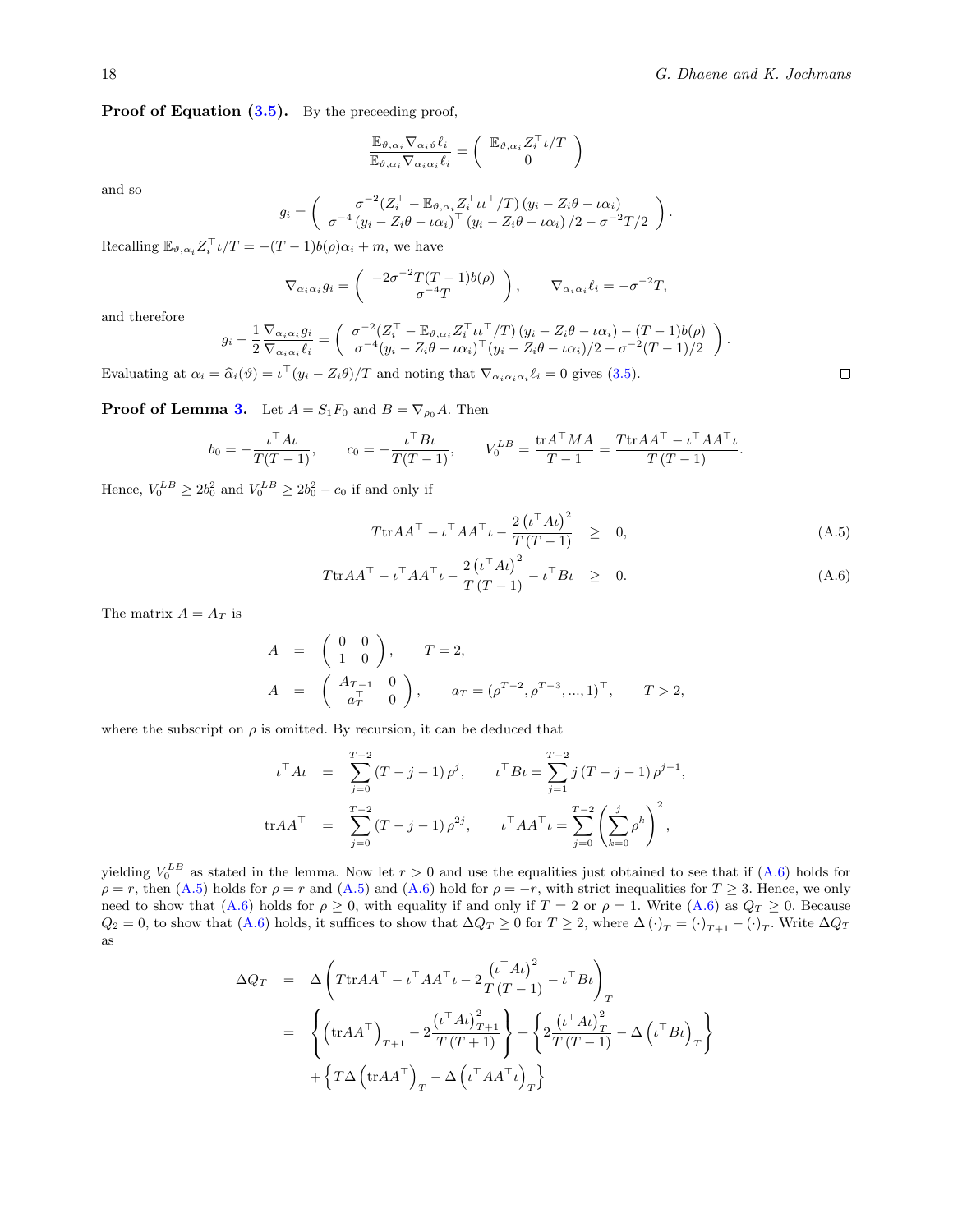and denote the quantities in braces as  $\tau_1$ ,  $\tau_2$ , and  $\tau_3$ . Using  $T(T+1)/2 = \sum_{i=0}^{T-1} (T-i)$ , we have

$$
\tau_1 = \sum_{j=0}^{T-1} (T-j) \rho^{2j} - \frac{2}{T(T+1)} \left( \sum_{j=0}^{T-1} (T-j) \rho^j \right)^2
$$
  
= 
$$
\frac{2}{T(T+1)} \left( \sum_{i=0}^{T-1} \sum_{j=0}^{T-1} (T-i) (T-j) \rho^{2j} - \sum_{i=0}^{T-1} \sum_{j=0}^{T-1} (T-i) (T-j) \rho^{i+j} \right)
$$
  
= 
$$
\frac{2}{T(T+1)} u^\top Ru,
$$

where  $u = (T, T - 1, ..., 1)^{\top}$  and

$$
R = \begin{pmatrix} 1 & 1 & \cdots & 1 \\ \rho^2 & \rho^2 & \cdots & \rho^2 \\ \vdots & \vdots & \ddots & \vdots \\ \rho^{2T-2} & \rho^{2T-2} & \cdots & \rho^{2T-2} \end{pmatrix} - \begin{pmatrix} 1 & \rho & \cdots & \rho^{T-1} \\ \rho & \rho^2 & \cdots & \rho^T \\ \vdots & \vdots & \ddots & \vdots \\ \rho^{T-1} & \rho^T & \cdots & \rho^{2T-2} \end{pmatrix}.
$$

Consider the principal minors of *R*. Those of order 1 are 0; those of order 2 are

$$
\det \begin{pmatrix} 0 & \rho^{2i} - \rho^{i+j} \\ \rho^{2j} - \rho^{i+j} & 0 \end{pmatrix} = \rho^{i+j} \left( \rho^j - \rho^i \right)^2 \ge 0, \qquad 0 < i < j < T,
$$

given  $\rho \geq 0$ ; and those of order greater than 2 are 0 because R is the sum of two matrices of rank 1 and, hence, rank  $(R) \leq 2$ . Therefore, R is positive semi-definite and  $\tau_1 \geq 0$ . Furthermore,

$$
\tau_3 = T \sum_{j=0}^{T-1} \rho^{2j} - \left(\sum_{j=0}^{T-1} \rho^j\right)^2 = \sum_{i=0}^{T-1} \sum_{j=0}^{T-1} \rho^{2j} - \sum_{i=0}^{T-1} \sum_{j=0}^{T-1} \rho^{i+j} = \iota^{\top} R \iota \ge 0.
$$

Use

$$
\Delta \left( \iota^{\top} B \iota \right)_{T} = \sum_{j=1}^{T-1} j(T-j) \rho^{j-1} - \sum_{j=1}^{T-2} j(T-j-1) \rho^{j-1} = \sum_{j=0}^{T-2} (j+1) \rho^{j}
$$

$$
= \frac{2}{T(T-1)} \sum_{i=0}^{T-2} \sum_{j=0}^{T-2} (T-i-1) (j+1) \rho^{j}
$$

to write

$$
\tau_2 = d \left( \sum_{i=0}^{T-2} \sum_{j=0}^{T-2} (T-i-1) (T-j-1) \rho^{i+j} - \sum_{i=0}^{T-2} \sum_{j=0}^{T-2} (T-i-1) (j+1) \rho^j \right),
$$

where  $d = \frac{2}{T(T-1)}$ . Note that  $\tau_2$  is a polynomial of degree  $2T - 4$  in  $\rho$ . When  $T = 2$  or  $\rho = 1$ ,  $\tau_2 = 0$ . When  $\rho \neq 1$ ,

$$
\left(\iota^{\top} A \iota\right)_{T} = \frac{T - 1 - T\rho + \rho^{T}}{\left(1 - \rho\right)^{2}}, \qquad \Delta \left(\iota^{\top} B \iota\right)_{T} = \frac{1 - \rho^{T} - T\rho^{T-1} + T\rho^{T}}{\left(1 - \rho\right)^{2}},
$$

and so

$$
\tau_2 = \frac{d (T - 1 - T\rho + \rho^T)^2}{(1 - \rho)^4} - \frac{1 - \rho^T - T\rho^{T-1} + T\rho^T}{(1 - \rho)^2}.
$$

For  $T > 2$ ,

$$
\lim_{\rho \to 1} \tau_2 (1 - \rho)^{-2} = \frac{1}{72} T (T - 1) (T - 2) (T + 1) > 0
$$

and, therefore,  $\tau_2 = (1 - \rho)^2$ and, therefore,  $\tau_2 = (1 - \rho)^2 P(T, \rho)$ , where  $P(T, \rho)$  is a polynomial of degree  $2T - 6$ . If all coefficients of  $P(T, \rho) = \sum_{j=0}^{2T-6} p_j \rho^j$  are positive, we conclude that  $\tau_2 \ge 0$ . Write  $\tau_2 = \sum_{j=0}^{2T-4} q_j \rho^j$ , wher

$$
q_{j} = \begin{cases} \frac{d}{6} \left\{ (j+1) \left( j \left( j-1 \right) + 6 \left( T-1 \right) \left( T-j-1 \right) \right) - 3jT(T-1) \right\}, & j \leq T-2, \\ \frac{d}{6} \left( 2T - j - 1 \right) \left( 2T - j - 2 \right) \left( 2T - j - 3 \right), & T-1 \leq j. \end{cases}
$$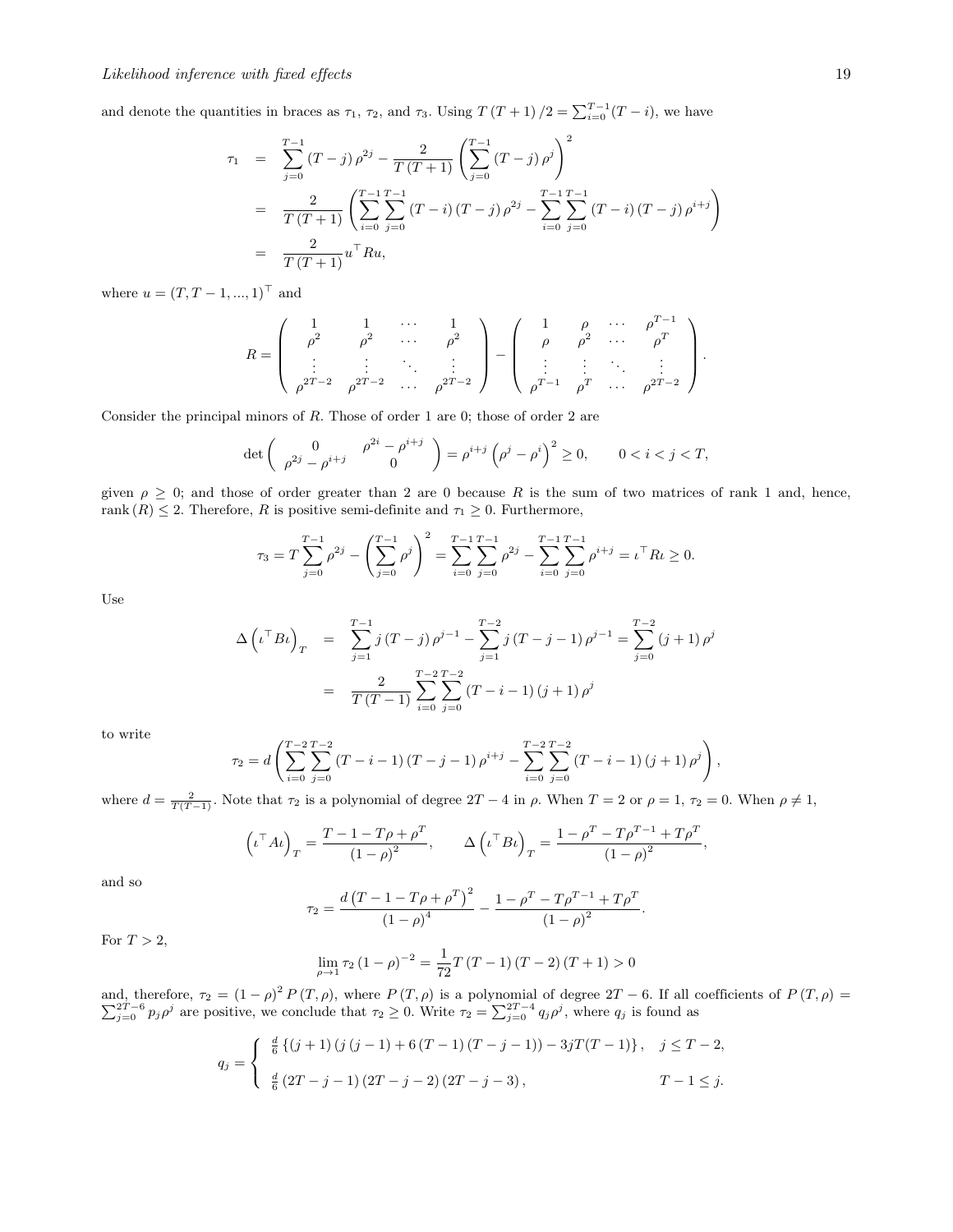Equating the coefficients of  $\tau_2$  and  $(1 - \rho)^2 P(T, \rho)$  gives  $p_k = \sum_{j=0}^k (k+1-j) q_j$ . To show that  $p_k > 0$  for  $0 \le k \le k$  $2T - 6$ , we only need to show that  $p_k > 0$  for *k* up to  $T - 2$  because for larger *k*,  $q_k > 0$  and so  $p_k$  increases in *k*. For *k* up to  $\min(T-2, 2T-6)$ , we obtain

$$
p_k = \frac{d}{12} (k+1) (k+2) (k+3) \left( (T-1) (2T-k-2) + \frac{k}{10} (k-1) - T (T-1) \right)
$$

and, hence,  $p_k > 0$  because either  $k < T - 2$ , implying  $2T - k - 2 > T$ , or  $k = T - 2 \le 2T - 6$ , implying  $T \ge 4$  and  $k \geq 2$ . Therefore,  $\tau_2 \geq 0$ . This establishes  $Q_T \geq 0$ , that is,  $(A.6)$ . Recall that  $Q_2 = 0$  and note that  $\rho = 1$  implies  $\tau_1 = \tau_2 = \tau_3 = 0$  and, hence,  $Q_T = 0$ . Therefore,  $Q_T = 0$  if  $T = 2$  or  $\rho = 1$ . If  $T \ge 2$  and  $\rho \ne 1$ , then  $\Delta Q_T > 0$  because  $\tau_2 > 0$  when  $T = 2$  and  $\tau_2 > 0$  when  $T > 2$ . Therefore,  $Q_T = 0$  only if  $T = 2$  or  $\rho =$  $\tau_3 > 0$  when  $T = 2$  and  $\tau_2 > 0$  when  $T > 2$ . Therefore,  $Q_T = 0$  only if  $T = 2$  or  $\rho = 1$ .

**Proof of Theorem [1.](#page-9-1)**  $L_a(\rho)$  having a local maximum or a flat inflection point at  $\rho_0$  is equivalent to  $b(\rho)$  approaching  $S(\rho)$  from below as  $\rho$  approaches  $\rho_0$  from the left. We will write this as  $b(\rho) \uparrow S(\rho)$  at  $\rho_0$ , and show that  $b(\rho) \uparrow S(\rho)$  on  $[\rho, \overline{\rho}]$  at most once. From

$$
\nabla_{\rho} H(\rho) = \frac{2(\rho - \rho_{\rm ml}) \left(3\zeta_0^2 - (\rho - \rho_{\rm ml})^2\right)}{\left(\zeta_0^2 + (\rho - \rho_{\rm ml})^2\right)^3}
$$

it follows that  $S(\rho)$  is strictly concave on  $[\rho, \rho_{\text{ml}}]$  and strictly convex on  $[\rho_{\text{ml}}, \overline{\rho}]$ . Because  $\varphi_t = \rho^t$ ,  $b(\rho)$  and its first two derivatives are

$$
b(\rho) = -\sum_{t=0}^{T-2} \frac{T-1-t}{T(T-1)} \rho^t,
$$
  
\n
$$
c(\rho) = -\sum_{t=1}^{T-2} \frac{t(T-1-t)}{T(T-1)} \rho^{t-1}, \qquad d(\rho) = -\sum_{t=2}^{T-2} \frac{t(t-1)(T-1-t)}{T(T-1)} \rho^{t-2}.
$$

For  $\rho \neq 1$ ,

$$
b(\rho) = -\frac{T - 1 - T\rho + \rho^T}{T (T - 1) (1 - \rho)^2}, \qquad c(\rho) = -\frac{T - 2 - T\rho + T\rho^{T - 1} - (T - 2)\rho^T}{T (T - 1) (1 - \rho)^3},
$$
  
\n
$$
d(\rho) = -\frac{2T - 6 - 2T\rho + T (T - 1)\rho^{T - 2} - 2T (T - 3)\rho^{T - 1} + (T - 2) (T - 3)\rho^T}{T (T - 1) (1 - \rho)^4}.
$$

When  $T \leq 3$ ,  $b(\rho)$  is linear and so, given that  $S(\rho)$  is concave-convex on  $[\rho, \overline{\rho}]$ ,  $b(\rho) \uparrow S(\rho)$  on  $[\rho, \overline{\rho}]$  at most once. Suppose  $T \geq 4$ . Then,  $b(\rho)$  is a polynomial of degree 2 or higher with negative coefficients, so  $b(\rho)$  is negative, decreasing, and strictly concave, on  $\mathbb{R}_+$ . Further, by Descartes' rule of signs,  $c(\rho)$  has one zero on  $\mathbb{R}_-$  when *T* is even and none when *T* is odd, and  $d(\rho)$  has no zeros on  $\mathbb{R}_-$  when *T* is even and one when *T* is odd. Suppose *T* is even. Then  $c(-1) = 0$  and  $b(-1) = -\frac{1}{2(T-1)} < 0$ , so  $b(\rho)$  is negative and strictly concave on R, and, hence, its intersection with  $S(\rho)$  on  $[\rho, \overline{\rho}]$  can only be on  $(\rho_{\rm ml}, \overline{\rho}]$ , where  $S(\rho)$  is strictly convex and is approached from below by  $b(\rho)$  at most once. Now suppose *T* is odd and  $T \geq 5$ . Then,

$$
d(-1) = \frac{T-3}{4T} > 0, \qquad d(-\frac{1}{2}) = -\frac{2^{4-T} (T-2) (2^T - 3T + 1)}{27T (T-1)} < 0,
$$

so  $b(\rho)$  is strictly convex on  $(-\infty, \rho_v]$  and strictly concave on  $[\rho_v, \infty)$  for some  $\rho_v \in (-1, -\frac{1}{2})$  and decreases on R. Define  $\rho_u$  by  $b(\rho_u) = 0$ , that is, by  $T(1 - \rho_u) = 1 - \rho_u^T$ ,  $\rho_u \in \mathbb{R}_-$ . Since  $T \ge 5$ , we have  $-2 < \rho_u < -1$ . Thus,  $b(\rho)$  is negative and strictly convex on  $(\rho_u, \rho_v]$ , with  $-2 < \rho_u < -1 < \rho_v < -\frac{1}{2}$ . Let  $R = [\rho_u, \rho_v] \cap [\rho_{m}, \overline{\rho}]$ . If R is empty, then  $\rho_v < \rho_{m}$  or  $\overline{\rho} < \rho_u$ ; in either case, by the concavity-convexity of  $S(\rho)$ ,  $b(\rho) \uparrow S(\rho)$  on  $[\rho, \overline{\rho}]$  at most once. If *R* is non-empty, to show that  $b(\rho) \uparrow S(\rho)$  on  $[\rho, \overline{\rho}]$  at most once, it suffices to show that  $S(\rho)$  decreases faster than  $b(\rho)$  on *R*, i.e.,  $H(\rho) < c(\rho)$  for  $\rho \in R$ . We will show below that (i)  $V_0^{LB} \geq \frac{T-1}{T}$  if  $\rho_0 \leq 0$ ; (ii)  $V_0^{LB} \geq \frac{1}{2}$  if  $\rho_0 > 0$ . By (ii),  $\rho_{ml} = \rho_0 + b_0/V_0 \geq \rho_0 + 2b_0 > -\frac{1}{2}$ <br>if  $0 < \rho_0 \leq 1$  because  $b(0) = -\frac{1}{T}$ ,  $b(1) = -\frac{1}{2}$ ,  $S(\rho_w') = b(0) = -\frac{1}{T}, \rho_w' \in [\rho_{m1}, \bar{\rho}]$ . Then  $\rho_w - \rho_{m1} < \rho_w' - \rho_{m1} = \frac{1}{2}(T - \sqrt{T^2 - 4\zeta_0^2})$ . By (i),  $\zeta_0^2 = \frac{V_0 - b_0^2}{V_0^2} \le \frac{1}{V_0} \le \frac{T}{T - 1} \le \frac{5}{4}$ . Since  $H(\rho)$  increases on  $[\rho_{m}, \overline{\rho}]$  and  $H(\rho'_{w})$  decreases in *T* and increases in  $\zeta_0^2$ ,

$$
H(\rho_w) = -\frac{\zeta_0^2}{(\zeta_0^2 + (\rho_w - \rho_m))^2} + 2S^2(\rho_w) < -\frac{\zeta_0^2}{(\zeta_0^2 + (\rho_w' - \rho_m))^2} + \frac{2}{T^2}
$$
  

$$
\leq -\frac{5/4}{\left(\frac{5}{4} + \frac{1}{4} \left(5 - \sqrt{20}\right)^2\right)^2} + \frac{2}{25} < -\frac{1}{2}
$$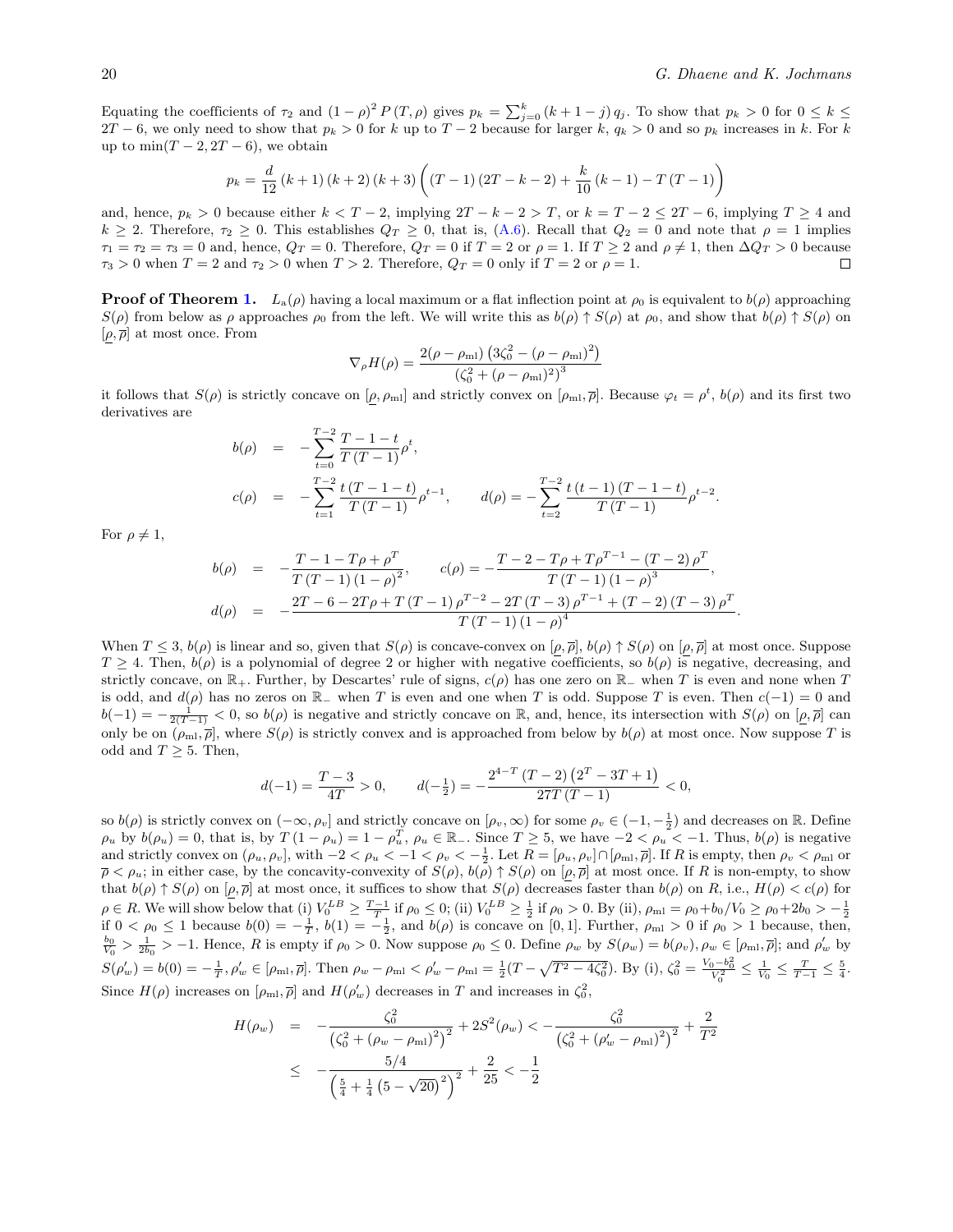and so,  $H(\rho) < -\frac{1}{2}$  for  $\rho \in [\rho_{m1}, \rho_w]$ . On the other hand,  $T(1 - \rho_u) = 1 - \rho_u^T$  implies  $\frac{1 - \rho_u}{\rho_u} = \frac{1 - \rho_u^{T-1}}{T-1}$  and, therefore,

$$
c(\rho_u) = -\frac{-T + T\rho_u^{T-1}}{T(T-1)(1-\rho_u)^2} = \frac{1}{\rho_u(1-\rho_u)} > -\frac{1}{2}.
$$

So,  $c(\rho) > -\frac{1}{2}$  for  $\rho \in [\rho_u, \rho_v]$  and  $H(\rho) < c(\rho)$  for  $\rho \in R$ . We conclude that  $b(\rho) \uparrow S(\rho)$  on  $[\rho, \overline{\rho}]$  at most once, provided (i) and (ii) hold, which we now show. Write  $V_0^{LB} = \frac{1}{T(T-1)} \sum_{j=0}^{2T-4} v_j \rho_0^j$ , where

$$
v_{2j} = T(T-j-1)
$$
  
-  $\{(2j+1)(T-j-1) - j(j+1) + (2j - T + 1)(2j - T + 2)1_{\{2j \geq T\}}\},$   

$$
v_{2j+1} = -\{(2j+2)(T-j-2) - j(j+1) + (2j - T + 2)(2j - T + 3)1_{\{2j+1 \geq T\}}\},
$$

using  $(\sum_{k=0}^{j} \rho^{k})^2 = \sum_{k=0}^{j} (k+1) \rho^{k} + \sum_{k=1}^{j} (j-k+1) \rho^{j+k}$ . Clearly,  $v_{2j+1} < 0$ . Further,  $v_{2j} > 0$  because

$$
v_{2j} = \begin{cases} (T-2j-1)(T-j-1) + j(j+1) & \text{if } 0 \le 2j < T, \\ (T-j-1)(j+1) & \text{if } T \le 2j \le 2T-4. \end{cases}
$$

Hence,  $V_0^{LB}$  decreases in  $\rho_0$  on  $\mathbb{R}_-$  and (i) follows because  $V_0^{LB} = \frac{T-1}{T}$  when  $\rho_0 = 0$ . When  $0 < \rho_0 < 1$ , a sufficient condition for  $V_0^{LB} \ge \frac{1}{2}$  is that  $d_k \ge 0$  for  $0 \le k \le T-2$ , where  $d_k = \sum_{j=0}^k (v_{2j} + v_{2j+1}) - \frac{T(T-1)}{2}$ . We have

$$
v_{2j} + v_{2j+1} = \begin{cases} (T - 2j - 1)(T - j - 1) - (T - 2j - 2)(2j + 2) & \text{if } 2j + 1 < T, \\ (2j - T + 3)(T - j - 1) & \text{if } 2j + 1 \ge T. \end{cases}
$$

Only when  $2j + 1 < T$  is it possible that  $v_{2j} + v_{2j+1} < 0$ , so it suffices to show that  $d_k \geq 0$  for  $2k + 1 < T$ . We obtain, for  $2k + 1 < T$ ,

$$
d_k = \frac{1}{2} (k+1) (2T^2 - 5Tk + 4k^2 - 8T + 13k + 10) - \frac{T (T-1)}{2}.
$$

Define  $f_k$  by  $d_k = \frac{1}{2}(k+1) f_k$ . Then,  $f_0 = (T-2)(T-5) \ge 0$ ,  $f_1 = \frac{1}{2}(3T^2 - 25T + 54) > 0$ , and, for  $k \ge 2$ ,

$$
f_k > \frac{5}{3}T^2 - 5Tk + 4k^2 - 8T + 13k + 10
$$
  
=  $\frac{1}{3}((T - 2k - 2)(5T - 6k - 16) + k(T - 5) + 2(T - 1)) > 0.$ 

Hence,  $V_0^{LB} \geq \frac{1}{2}$  when  $0 < \rho_0 < 1$ . When  $\rho_0 \geq 1$ , it also holds that  $V_0^{LB} \geq \frac{1}{2}$  because then  $b_0 < b(1) = -\frac{1}{2}$  and  $V_0^{LB} \geq 2b_0^2$ . Therefore, (ii) holds.

**Proof of Lemma [4.](#page-11-0)** Use  $y_{i,-1} = S_1(\xi_{0i} + F_0 \varepsilon_i)$  to write  $Z_i = (y_{i,-1}, X_i) = (S_1 F_0 \varepsilon_i, 0) + \Xi_i$ , where  $\Xi_i = (S_1 \xi_{0i}, X_i)$ is independent of  $\varepsilon_i$ . Proceeding as above, we have

$$
V_0 = \frac{\text{plim}_{N \to \infty} \frac{1}{N} \sum_{i=1}^{N} Z_i^{\top} M Z_i}{\sigma_0^2 (T - 1)} = \begin{pmatrix} V_0^{LB} & 0 \\ 0 & 0 \end{pmatrix} + V_{\Xi},
$$

where

$$
V_{\Xi} = \begin{pmatrix} V_{\xi\xi} & V_{\xi X} \\ V_{X\xi} & V_{XX} \end{pmatrix} = \frac{\text{plim}_{N \to \infty} \frac{1}{N} \sum_{i=1}^{N} \Xi_i^{\top} M \Xi_i}{\sigma_0^2 (T - 1)}
$$

is positive semi-definite and  $V_{XX}$  is positive definite by assumption. Therefore,  $V_{\xi\xi} - V_{\xi X} V_{XX}^{-1} V_{X\xi} \ge 0$  and  $(V_0^{\rho\rho})^{-1} =$  $V_0^{LB} + V_{\xi\xi} - V_{\xi X} V_{XX}^{-1} V_{X\xi} \geq V_0^{LB}.$ 

## Appendix B: Tables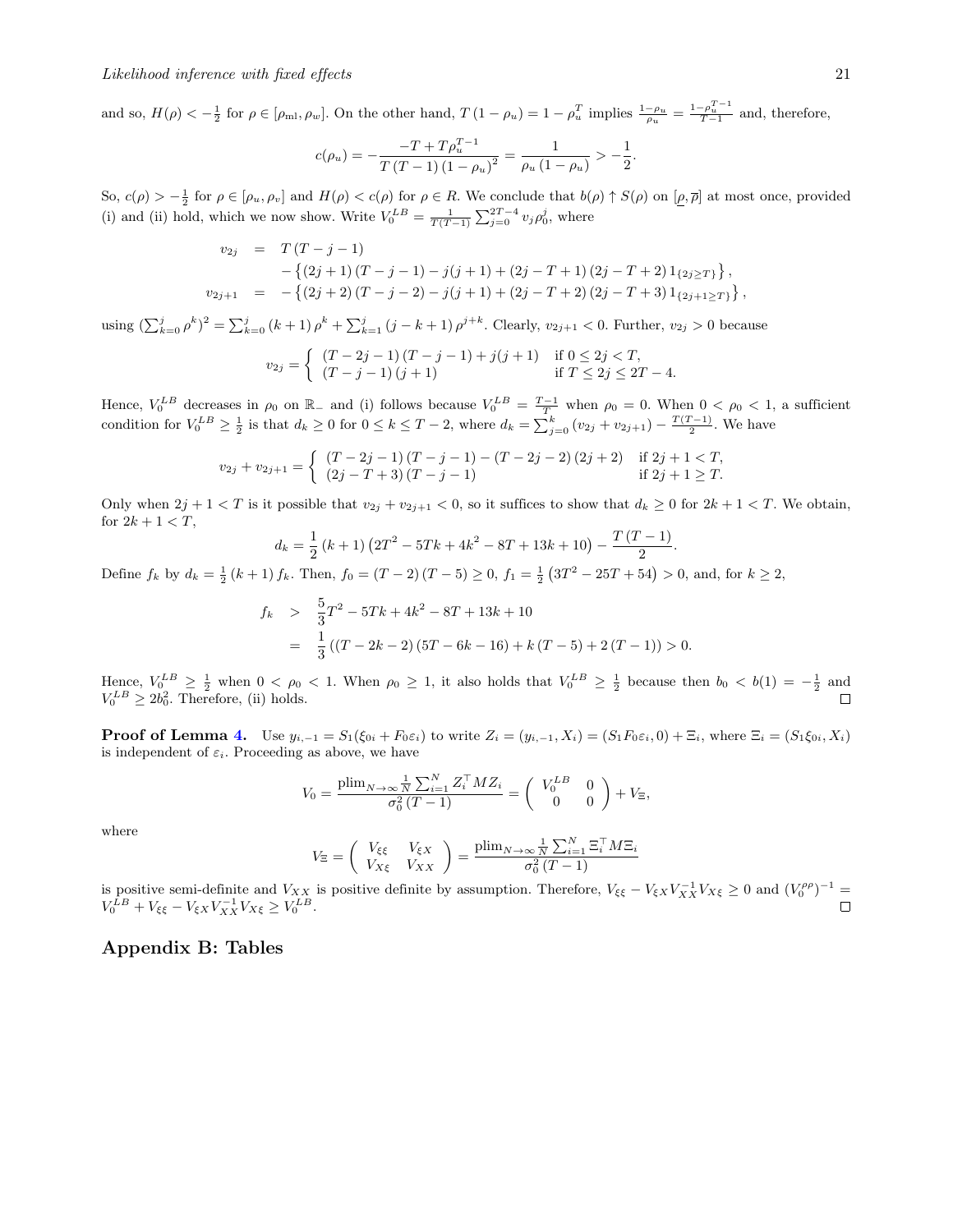| j<br>ł<br>$\frac{1}{2}$<br>i<br>I                    |
|------------------------------------------------------|
| ļ<br>j                                               |
| $\mathbf{1}$<br>i<br>i<br>)<br>ŀ                     |
| ֖֖֖֖֖֖֖֖֖֖֧ׅ֖֧֖֖֚֚֚֚֚֚֚֚֚֚֚֚֚֚֚֚֚֚֚֚֚֚֬֝֝֬<br>i<br>١ |
| $\frac{1}{2}$<br>$\frac{1}{4}$<br>Ï                  |
| .<br>.<br>.<br>Ĩ.                                    |
| $\frac{1}{2}$                                        |
| i<br>İ                                               |
| j<br>֚֘                                              |
|                                                      |
| eable <sub>+</sub> , please<br>į<br>l                |

|                                                          |                    |                                                                                                                                                                                                                                                                                                                                            |                                                                                                                                                                                                                                                                                                                                                      |      |   |                 |             |             |                |                                                                                                                                                                                                                                |                       |                  |                |                 |                 |                     |              |                                                                                                                                     |                                  |                  |      |      |      |                                                |                         |                  |      |                                  |      |      |                  |                |                                                                        |      | 600                                                                 |                                |
|----------------------------------------------------------|--------------------|--------------------------------------------------------------------------------------------------------------------------------------------------------------------------------------------------------------------------------------------------------------------------------------------------------------------------------------------|------------------------------------------------------------------------------------------------------------------------------------------------------------------------------------------------------------------------------------------------------------------------------------------------------------------------------------------------------|------|---|-----------------|-------------|-------------|----------------|--------------------------------------------------------------------------------------------------------------------------------------------------------------------------------------------------------------------------------|-----------------------|------------------|----------------|-----------------|-----------------|---------------------|--------------|-------------------------------------------------------------------------------------------------------------------------------------|----------------------------------|------------------|------|------|------|------------------------------------------------|-------------------------|------------------|------|----------------------------------|------|------|------------------|----------------|------------------------------------------------------------------------|------|---------------------------------------------------------------------|--------------------------------|
|                                                          |                    | $\frac{15}{2}$ $\frac{17}{2}$ $\frac{17}{2}$ $\frac{17}{2}$ $\frac{17}{2}$ $\frac{17}{2}$ $\frac{17}{2}$ $\frac{17}{2}$ $\frac{17}{2}$ $\frac{17}{2}$ $\frac{17}{2}$ $\frac{17}{2}$ $\frac{17}{2}$ $\frac{17}{2}$ $\frac{17}{2}$ $\frac{17}{2}$ $\frac{17}{2}$ $\frac{17}{2}$ $\frac{17}{2}$ $\frac{17}{2}$                                |                                                                                                                                                                                                                                                                                                                                                      |      |   |                 |             |             |                |                                                                                                                                                                                                                                |                       |                  |                |                 |                 |                     |              |                                                                                                                                     |                                  |                  |      |      |      |                                                |                         |                  |      |                                  |      |      |                  |                |                                                                        |      |                                                                     |                                |
|                                                          | $ci_{.95}^b$       |                                                                                                                                                                                                                                                                                                                                            |                                                                                                                                                                                                                                                                                                                                                      |      |   |                 |             |             |                |                                                                                                                                                                                                                                |                       |                  |                |                 |                 |                     |              |                                                                                                                                     |                                  |                  |      |      |      |                                                |                         |                  |      |                                  |      |      |                  |                |                                                                        |      |                                                                     |                                |
|                                                          |                    | ان المناطق المناطقة المناطقة المناطقة المناطقة المناطقة المناطقة المناطقة المناطقة المناطقة المناطقة المناطقة<br>المناطقة المناطقة المناطقة المناطقة المناطقة المناطقة المناطقة المناطقة المناطقة المناطقة المناطقة المناطقة ال                                                                                                            |                                                                                                                                                                                                                                                                                                                                                      |      |   |                 |             |             |                |                                                                                                                                                                                                                                |                       |                  |                |                 |                 |                     |              |                                                                                                                                     |                                  |                  |      |      |      |                                                |                         |                  |      |                                  |      |      |                  |                |                                                                        |      |                                                                     |                                |
|                                                          |                    | $\frac{1}{2}$                                                                                                                                                                                                                                                                                                                              |                                                                                                                                                                                                                                                                                                                                                      |      |   |                 |             |             |                |                                                                                                                                                                                                                                |                       |                  |                |                 |                 |                     |              |                                                                                                                                     |                                  |                  |      |      |      |                                                |                         |                  |      |                                  |      |      |                  |                |                                                                        |      |                                                                     |                                |
| $= 100$ observations                                     |                    | $\begin{array}{l} \frac{15}{100} \frac{100}{100} \frac{100}{100} \frac{100}{100} \frac{100}{100} \frac{100}{100} \frac{100}{100} \frac{100}{100} \frac{100}{100} \frac{100}{100} \frac{100}{100} \frac{100}{100} \frac{100}{100} \frac{100}{100} \frac{100}{100} \frac{100}{100} \frac{100}{100} \frac{100}{100} \frac{100}{100} \frac{10$ |                                                                                                                                                                                                                                                                                                                                                      |      |   |                 |             |             |                |                                                                                                                                                                                                                                |                       |                  |                |                 |                 |                     |              |                                                                                                                                     |                                  |                  |      |      |      |                                                |                         |                  |      |                                  |      |      |                  |                |                                                                        |      |                                                                     |                                |
|                                                          | $\rm{ci_{95}^{a}}$ |                                                                                                                                                                                                                                                                                                                                            |                                                                                                                                                                                                                                                                                                                                                      |      |   |                 |             |             |                |                                                                                                                                                                                                                                |                       |                  |                |                 |                 |                     |              |                                                                                                                                     |                                  |                  |      |      |      |                                                |                         |                  |      |                                  |      |      |                  |                |                                                                        |      | 164                                                                 |                                |
|                                                          |                    |                                                                                                                                                                                                                                                                                                                                            |                                                                                                                                                                                                                                                                                                                                                      |      |   |                 |             |             |                |                                                                                                                                                                                                                                |                       |                  |                |                 |                 |                     |              |                                                                                                                                     |                                  |                  |      |      |      |                                                |                         |                  |      |                                  |      |      |                  |                |                                                                        |      |                                                                     |                                |
|                                                          |                    | ای میں میں ایک میں ایک میں ایک میں ایک میں ایک میں ایک میں ایک میں ایک میں ایک میں ایک میں ایک میں ایک میں ایک<br>ایک میں ایک میں ایک میں ایک میں ایک میں ایک میں ایک میں ایک میں ایک میں ایک میں ایک میں ایک میں ایک میں ایک می                                                                                                           |                                                                                                                                                                                                                                                                                                                                                      |      |   |                 |             |             |                |                                                                                                                                                                                                                                |                       |                  |                |                 |                 |                     |              |                                                                                                                                     |                                  |                  |      |      |      |                                                |                         |                  |      |                                  |      |      |                  |                |                                                                        |      |                                                                     | momer                          |
|                                                          |                    |                                                                                                                                                                                                                                                                                                                                            |                                                                                                                                                                                                                                                                                                                                                      |      |   |                 |             |             |                |                                                                                                                                                                                                                                |                       |                  |                |                 |                 |                     |              |                                                                                                                                     |                                  |                  |      |      |      |                                                |                         |                  |      |                                  |      |      |                  |                |                                                                        |      |                                                                     |                                |
|                                                          |                    | $\frac{1}{2}$                                                                                                                                                                                                                                                                                                                              |                                                                                                                                                                                                                                                                                                                                                      |      |   |                 |             |             |                |                                                                                                                                                                                                                                |                       |                  |                |                 |                 |                     |              |                                                                                                                                     |                                  |                  |      |      |      |                                                |                         |                  |      |                                  |      |      |                  |                |                                                                        |      | $\overline{1}$                                                      |                                |
|                                                          | äε                 | $\widehat{\rho}_\mathrm{ab}$                                                                                                                                                                                                                                                                                                               |                                                                                                                                                                                                                                                                                                                                                      |      |   |                 |             |             |                |                                                                                                                                                                                                                                |                       |                  |                |                 |                 |                     |              |                                                                                                                                     |                                  |                  |      |      |      |                                                |                         |                  |      |                                  |      |      |                  |                |                                                                        |      |                                                                     |                                |
|                                                          |                    | $\bar{\beta}$                                                                                                                                                                                                                                                                                                                              |                                                                                                                                                                                                                                                                                                                                                      |      |   |                 |             |             |                |                                                                                                                                                                                                                                |                       |                  |                |                 |                 |                     |              |                                                                                                                                     |                                  |                  |      |      |      |                                                |                         |                  |      |                                  |      |      |                  |                |                                                                        |      |                                                                     | indicates non-existence of the |
| Simulation results for the first-order autoregression, N |                    | $\frac{15}{150}$                                                                                                                                                                                                                                                                                                                           |                                                                                                                                                                                                                                                                                                                                                      | .425 |   |                 |             |             |                | $-1328$ $-13446$ $-13446$ $-13446$ $-13446$ $-13446$ $-13446$ $-13446$ $-13446$ $-13446$ $-13446$ $-13446$ $-13446$ $-13446$ $-13446$ $-13446$ $-13446$ $-13446$ $-13446$ $-13446$ $-13446$ $-13446$ $-13446$ $-13446$ $-1344$ |                       |                  |                |                 |                 | $780 -$<br>$-120 -$ |              | $\begin{array}{r} 60 \text{g} - 1.000 \\ 776 \text{g} - 1.000 \\ 776 \text{g} - 1.000 \\ 180 \text{g} - 1.000 \text{g} \end{array}$ |                                  |                  |      |      |      |                                                |                         |                  |      |                                  |      |      |                  |                |                                                                        |      | $\begin{array}{rl} 020 - \\ 660 - \\ 201 - \\ 201 - \\ \end{array}$ |                                |
| Table 1.                                                 | bias               | $\widehat{\rho_{\text{h} \cdot \text{k}}}$                                                                                                                                                                                                                                                                                                 | $\frac{1}{1}$<br>$\frac{1}{1}$<br>$\frac{1}{1}$<br>$\frac{1}{2}$<br>$\frac{1}{2}$<br>$\frac{1}{1}$<br>$\frac{1}{2}$<br>$\frac{1}{1}$<br>$\frac{1}{2}$<br>$\frac{1}{1}$<br>$\frac{1}{2}$<br>$\frac{1}{1}$<br>$\frac{1}{2}$<br>$\frac{1}{2}$<br>$\frac{1}{2}$<br>$\frac{1}{2}$<br>$\frac{1}{2}$<br>$\frac{1}{2}$<br>$\frac{1}{2}$<br>$\frac{1}{2}$<br> |      |   |                 |             | .072        | .043<br>6      |                                                                                                                                                                                                                                | .044                  | $.029$<br>$.022$ |                | .012            | $000$ .         | 000                 |              | .004                                                                                                                                | .525                             |                  |      |      |      | $-490$<br>$-385$<br>$-370$<br>$-151$<br>$-189$ |                         | $-157$<br>$-731$ |      |                                  |      |      |                  |                | $-146$<br>$-115$<br>$-046$<br>$-076$<br>$-052$<br>$-0.050$<br>$-0.050$ |      | $\overline{0}$                                                      |                                |
|                                                          |                    | $\hat{\rho}_\mathrm{ab}$                                                                                                                                                                                                                                                                                                                   |                                                                                                                                                                                                                                                                                                                                                      |      | 3 |                 |             |             |                | 553325232525                                                                                                                                                                                                                   |                       |                  |                |                 |                 |                     |              |                                                                                                                                     |                                  |                  |      | 676  |      | $rac{696}{386}$                                | $468$<br>$511$<br>$286$ |                  |      | $346$<br>$399$<br>$326$<br>$148$ |      |      |                  | $197$<br>$125$ | $.090$<br>$.126$                                                       |      | $-0.91$                                                             |                                |
|                                                          |                    | $\widehat{\beta}$                                                                                                                                                                                                                                                                                                                          |                                                                                                                                                                                                                                                                                                                                                      | 026  |   | $\overline{01}$ | $rac{3}{2}$ | $\tilde{e}$ | $\overline{0}$ | $\overline{0}$                                                                                                                                                                                                                 | $\tilde{\mathrm{SO}}$ | 00               | $\overline{0}$ | $\overline{00}$ | $\overline{00}$ | .001                | $-00$        | 000                                                                                                                                 |                                  | $\frac{43}{120}$ | .059 | .086 | .061 | 015                                            | 059                     | .038             | .003 | $\overline{4}$                   | .025 | .002 | $\overline{016}$ | $\infty$       | $\overline{006}$                                                       |      |                                                                     |                                |
|                                                          |                    |                                                                                                                                                                                                                                                                                                                                            |                                                                                                                                                                                                                                                                                                                                                      |      |   |                 |             |             |                |                                                                                                                                                                                                                                |                       |                  |                |                 |                 |                     |              |                                                                                                                                     |                                  |                  |      |      |      |                                                |                         |                  |      |                                  |      |      | 55               |                | 5555                                                                   |      |                                                                     |                                |
|                                                          |                    |                                                                                                                                                                                                                                                                                                                                            |                                                                                                                                                                                                                                                                                                                                                      |      |   |                 |             |             |                |                                                                                                                                                                                                                                |                       |                  |                |                 |                 |                     | $\mathbb{Z}$ | $\mathbb{Z}$                                                                                                                        |                                  |                  |      |      |      |                                                |                         |                  |      |                                  |      |      |                  |                |                                                                        | 21 S |                                                                     |                                |
|                                                          |                    |                                                                                                                                                                                                                                                                                                                                            |                                                                                                                                                                                                                                                                                                                                                      |      |   |                 |             |             |                |                                                                                                                                                                                                                                |                       |                  |                |                 |                 |                     |              | $\begin{array}{c} \mathcal{O} & \mathcal{O} & \mathcal{O} \\ \mathcal{O} & \mathcal{O} & \mathcal{O} \end{array}$                   | $\circ$ $\overline{\phantom{0}}$ |                  |      |      |      | $\sim$ $\sim$                                  |                         |                  |      |                                  |      |      |                  |                |                                                                        |      |                                                                     |                                |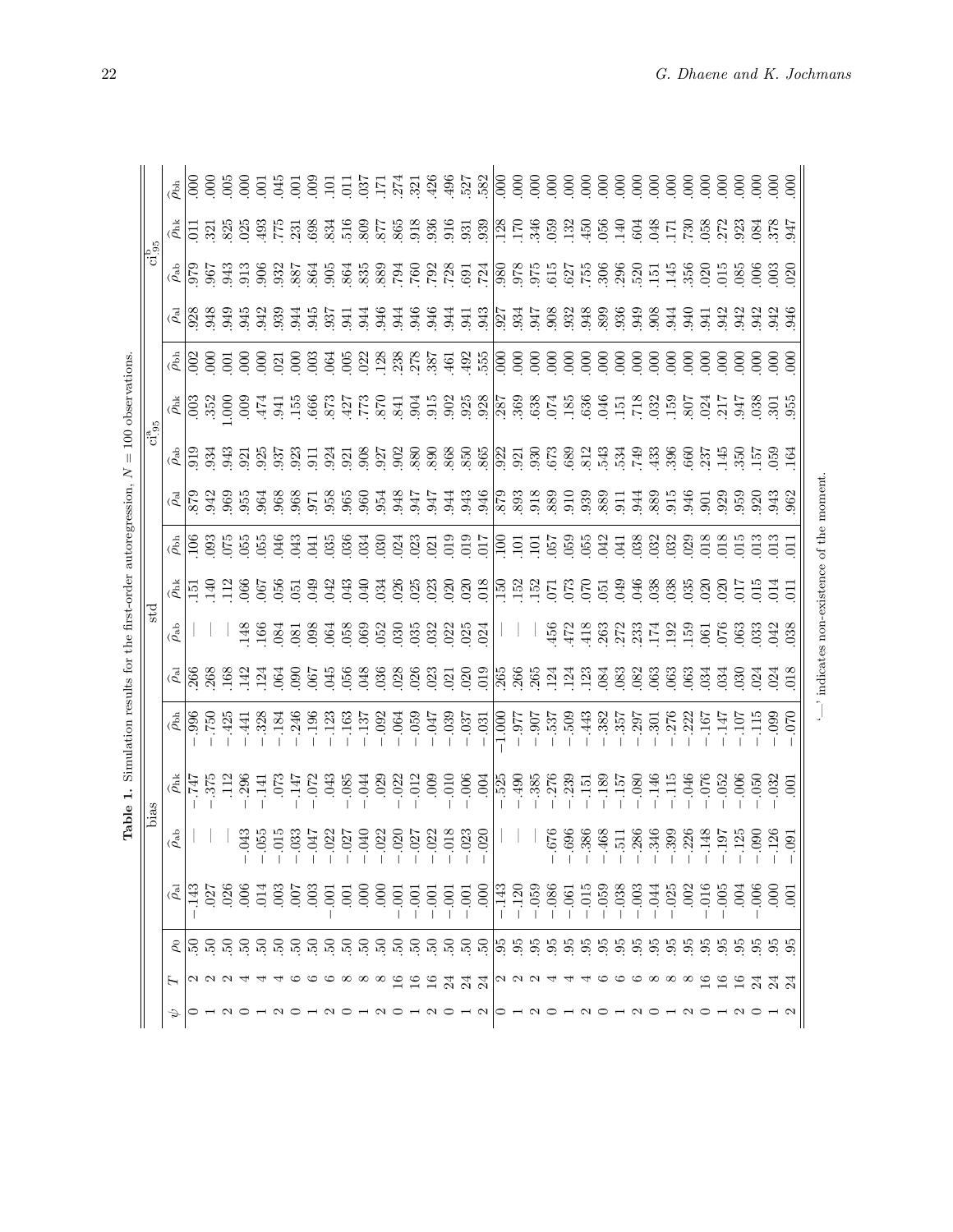| ֖֖֖֖֖֖֧ׅׅ֪ׅ֪ׅ֖֧ׅׅ֚֚֚֚֚֚֚֚֚֚֚֚֚֚֚֚֚֚֚֚֚֚֚֚֚֚֚֚֬֝֓֝֬֓֬֓֬֓֬֝֓֬֝֬֝֬֓֬֝֬<br>$\frac{1}{2}$<br>i<br>l<br>)<br>I<br>$\mathbf$<br>֧֧֧֧ׅ֚֚֚֚֚֚֚֚֚֚֚֚֚֚֚֚֚֚֚֝֝֜֡֝֜֜ |
|----------------------------------------------------------------------------------------------------------------------------------------------------------|
| I<br>l                                                                                                                                                   |
| ļ<br>j<br>l                                                                                                                                              |
| $\frac{1}{2}$<br>j<br>)<br>֖֖֖֖֖֚֚֚֚֚֚֚֚֚֬<br>ׇ֘֝<br>l<br>֕<br>í<br>i<br>$\ddot{\phantom{a}}$                                                            |
| $\mathbf{I}$<br><b>Second County</b><br>j<br>ï<br>ׇ֚֓֡<br>;<br>;<br>١<br>j                                                                               |
| j<br>֘֒                                                                                                                                                  |
| ĺ<br>$\frac{1}{2}$<br>ì<br> <br> <br>                                                                                                                    |
| ١<br>i<br>!<br>j<br>ì<br>i<br>Ï<br><b>Contract Contract</b>                                                                                              |
| $\mathbf{c}$<br>۱                                                                                                                                        |
| in and<br>$\overline{\phantom{a}}$<br>$\overline{1}$<br>I<br>I                                                                                           |

| $= 100$ observations.                                     | $ci_{.95}^b$<br>$c1\frac{a}{95}$ | $\hat{\rho}_{\rm bh}$<br>$\widehat{\rho}_{\rm hk}$<br>$\frac{1}{2}$   $\frac{1}{2}$   $\frac{1}{2}$   $\frac{1}{2}$   $\frac{1}{2}$   $\frac{1}{2}$   $\frac{1}{2}$   $\frac{1}{2}$   $\frac{1}{2}$   $\frac{1}{2}$   $\frac{1}{2}$   $\frac{1}{2}$   $\frac{1}{2}$   $\frac{1}{2}$   $\frac{1}{2}$   $\frac{1}{2}$   $\frac{1}{2}$   $\frac{1}{2}$   $\frac{1$<br>4 0 5 5 6 6 6 6 6 6 6 6 6 6 6 6 6 7 7 8 7 7 8 7 7 8 7 7 8 7 7 8 7 7 8 7 7 8 7 7 8 7 7 8 7 7 8 7 7 8 7<br>$\widehat{\rho}_{\text{h} \text{k}}$<br>$\frac{1}{2}$ $\frac{1}{2}$ $\frac{1}{2}$ |                 | $rac{63}{634}$<br>$rac{25}{200}$                                                                                                                                                                                                                                                                                                                                                                                                                                                                                                                                                | $\overline{0}0$<br>923 | $\frac{6}{9}$ | E 8 8 5 5<br>22885<br>22885<br>2285 |             |                  |                |               | 825<br>1756<br>1856<br>1856 |                                            |      |                      |         |        |         |               |      |             |         |      | 3533335                                                                                                                                                                                                                                                                                                                                           |                                      | 944    |               |                   | 33330         |        | 947          | 942     |              | 3523<br>3583                                                    | 941             | 334<br>315                |
|-----------------------------------------------------------|----------------------------------|---------------------------------------------------------------------------------------------------------------------------------------------------------------------------------------------------------------------------------------------------------------------------------------------------------------------------------------------------------------------------------------------------------------------------------------------------------------------------------------------------------------------------------------------------------------|-----------------|---------------------------------------------------------------------------------------------------------------------------------------------------------------------------------------------------------------------------------------------------------------------------------------------------------------------------------------------------------------------------------------------------------------------------------------------------------------------------------------------------------------------------------------------------------------------------------|------------------------|---------------|-------------------------------------|-------------|------------------|----------------|---------------|-----------------------------|--------------------------------------------|------|----------------------|---------|--------|---------|---------------|------|-------------|---------|------|---------------------------------------------------------------------------------------------------------------------------------------------------------------------------------------------------------------------------------------------------------------------------------------------------------------------------------------------------|--------------------------------------|--------|---------------|-------------------|---------------|--------|--------------|---------|--------------|-----------------------------------------------------------------|-----------------|---------------------------|
|                                                           |                                  | الله العام العام العام العام العام العام العام العام العام العام العام العام العام العام العام العام<br>العام العام العام العام العام العام العام العام العام العام العام العام العام العام العام العام العام العام ال                                                                                                                                                                                                                                                                                                                                        |                 | $\begin{array}{l} \begin{array}{l} \begin{array}{l} \begin{array}{l} \begin{array}{l} \begin{array}{l} \begin{array}{l} \begin{array}{l} \begin{array}{l} \end{array}\\ \begin{array}{l} \end{array}\\ \begin{array}{l} \end{array}\\ \begin{array}{l} \end{array}\\ \begin{array}{l} \end{array}\\ \begin{array}{l} \end{array}\\ \begin{array}{l} \end{array}\\ \begin{array}{l} \end{array}\\ \begin{array}{l} \end{array}\\ \begin{array}{l} \end{array}\\ \begin{array}{l} \end{array}\\ \begin{array}{l} \end{array}\\ \begin{array}{l} \end{array}\\ \begin{array}{l} \$ |                        |               |                                     |             |                  |                |               |                             |                                            |      |                      |         |        |         |               |      |             |         |      |                                                                                                                                                                                                                                                                                                                                                   |                                      |        |               |                   |               |        |              |         |              |                                                                 |                 |                           |
|                                                           | st                               | $\widehat{\rho}_{ab}$                                                                                                                                                                                                                                                                                                                                                                                                                                                                                                                                         |                 |                                                                                                                                                                                                                                                                                                                                                                                                                                                                                                                                                                                 |                        |               |                                     |             | 274              | 134            |               | $\frac{120}{090}$           | 88<br>1955<br>1955<br>1955<br>1955<br>1965 |      |                      |         |        |         |               |      |             |         |      | 5 3 4 5 5 6 6 6 6 7 8 9 6 7 8 9 6 7 8 9 6 7 8 9 6 7 8 7 8 9 6 7 8 9 7 8 7 8 7 8 7 8 7 8 7 8 7 8 7 8 9 7 8 9 7                                                                                                                                                                                                                                     |                                      |        |               |                   |               |        |              |         |              |                                                                 |                 | $_{019}$                  |
| Simulation results for the second-order autoregression, N |                                  | $\bar{\mathcal{C}}$<br>$\widehat{\rho}_{\text{bh}}$                                                                                                                                                                                                                                                                                                                                                                                                                                                                                                           | $-0.999$        | $\frac{264}{714}$<br>$-0.881$                                                                                                                                                                                                                                                                                                                                                                                                                                                                                                                                                   | $-1.000$               | $-.885$       | $-1.001$                            | $-.888$     | $-.405$          | $-.424$        | $-.312$       | $-.362$                     | $-177$                                     |      | $-0.241$<br>$-0.237$ | $-322$  | $-167$ |         |               |      |             |         |      | $\begin{array}{r} -256 \\ -158 \\ -1450 \\ -1450 \\ -1450 \\ -1450 \\ -1450 \\ -1450 \\ -1450 \\ -1450 \\ -1450 \\ -1450 \\ -1450 \\ -1450 \\ -1450 \\ -1450 \\ -1450 \\ -1450 \\ -1450 \\ -1450 \\ -1450 \\ -1450 \\ -1450 \\ -1450 \\ -1450 \\ -1450 \\ -1450 \\ -1450 \\ -1450 \\ -1450 \\ -1450 \\ -1450 \\ -1450 \\ -1450 \\ -1450 \\ -1450$ |                                      |        |               |                   |               |        |              |         |              | $-0.000$<br>$-0.01$<br>$-0.05$<br>$-0.05$<br>$-0.05$<br>$-0.05$ |                 |                           |
| N<br>Table                                                | bias                             | $\hat{\rho}_{nk}$<br>$\widehat{\rho}_\mathrm{ab}$                                                                                                                                                                                                                                                                                                                                                                                                                                                                                                             | $\overline{99}$ | .881                                                                                                                                                                                                                                                                                                                                                                                                                                                                                                                                                                            | $-1.000$               | $-.885$       | $-1.001$                            | $-.888$     | $-.339$<br>263   | $-.454$<br>116 | .250<br>040   | .386<br>020                 | $-132$<br>010<br>06<br>14<br>07<br>07      | .256 | $-.196$              | $-.336$ | $-131$ | $-.269$ | $-.052$       | .169 | .136<br>098 | $-.264$ | .086 | $-208$<br>$-028$<br>$-129$                                                                                                                                                                                                                                                                                                                        | $-.052$                              | $-140$ | $-.033$       | $-1111$<br>$-007$ |               | $-071$ | .029         | $-0.91$ | .018<br>020  | 076<br>$\overline{5}$                                           | .004            | $-0.51$<br>$\overline{0}$ |
|                                                           |                                  | $\bar{\mathcal{E}}$                                                                                                                                                                                                                                                                                                                                                                                                                                                                                                                                           | $\frac{47}{14}$ |                                                                                                                                                                                                                                                                                                                                                                                                                                                                                                                                                                                 | 747                    | 128           | 144                                 |             | $126$<br>$-0.51$ |                |               |                             |                                            |      |                      |         |        |         |               |      |             |         |      |                                                                                                                                                                                                                                                                                                                                                   |                                      |        |               |                   |               |        |              |         |              |                                                                 |                 |                           |
|                                                           |                                  | н                                                                                                                                                                                                                                                                                                                                                                                                                                                                                                                                                             | 2               | ଝାଞ କ ଞ                                                                                                                                                                                                                                                                                                                                                                                                                                                                                                                                                                         | $\mathbf{\Omega}$      | $\mathbb{S}$  | N                                   | <b>8888</b> |                  |                | $\mathcal{S}$ | <b>A</b><br>88888           |                                            |      |                      |         |        |         | <b>ERERER</b> |      |             |         |      | <u>ଞ୍ ଗ୍ ଞ୍ ଗ୍ ଞ୍ ଗ୍ ଞ୍ ଗ୍ ଞ୍ ଗ୍ ଞ୍</u><br>∞                                                                                                                                                                                                                                                                                                      | $\stackrel{\circ}{\scriptstyle \pm}$ |        | $\frac{6}{1}$ |                   | $\frac{6}{1}$ |        | $\mathbb{Z}$ |         | $\mathbb{Z}$ | នខនខន                                                           | $\overline{24}$ |                           |
|                                                           |                                  | Ŷ,                                                                                                                                                                                                                                                                                                                                                                                                                                                                                                                                                            | ್               |                                                                                                                                                                                                                                                                                                                                                                                                                                                                                                                                                                                 |                        |               | 2                                   |             | S                |                |               |                             | N                                          |      | S                    |         |        |         | 2             |      | w           |         |      | N                                                                                                                                                                                                                                                                                                                                                 | ಌ                                    |        |               |                   | Z             |        | S            |         |              |                                                                 | 2               |                           |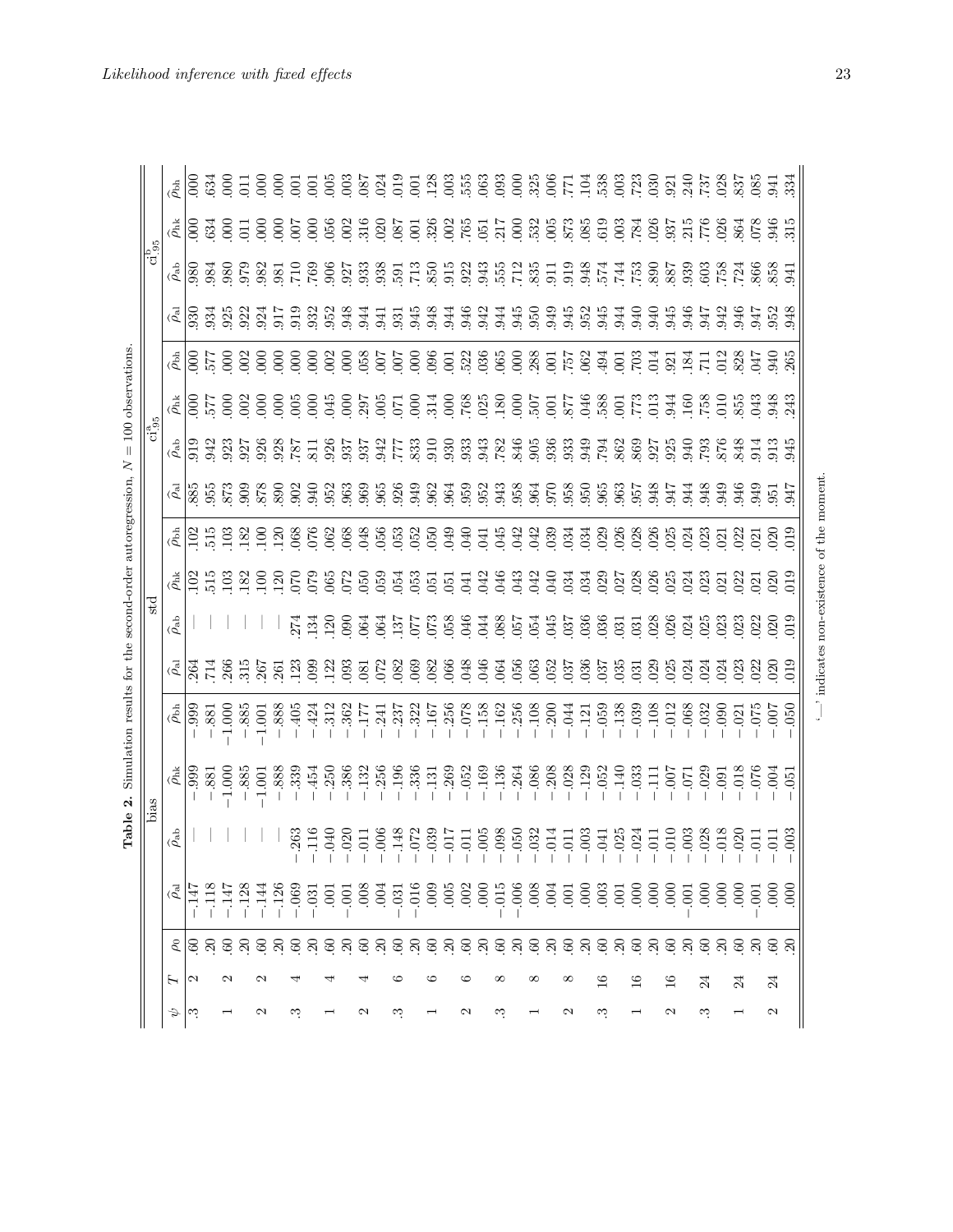| i                                                                                                                            |  |  |  |
|------------------------------------------------------------------------------------------------------------------------------|--|--|--|
| י<br>ו<br>í<br>ì<br>١<br>¢<br>֠<br>١<br>Ì<br>l                                                                               |  |  |  |
| $\overline{\mathbf{u}}$<br>$\overline{a}$<br>Ĭ                                                                               |  |  |  |
| ֖֖֖֚֚֚֚֚֚֚֚֚֚֚֡<br>١<br>í<br>)<br>ו<br>נ<br>í<br>l                                                                           |  |  |  |
| ֧֦֦֧֦֧֧֧֧֧֧֧֦֧֧֧֛֛֪֛֪֛֛֛֪֧֛֛֛֛֪֛֚֚֚֚֝֝֝֝֬֝֝֓֝֬֝֓֝֬֝֓֝֬֝֓֝֬֝֓֝֬֝֓֝֬֝֓֝֓֝֬֜֜֝֬֝֓֜<br>i<br>ı<br>۱<br>آ<br>١<br>i<br>j<br>i<br>S |  |  |  |
|                                                                                                                              |  |  |  |
| j<br>Ì                                                                                                                       |  |  |  |
|                                                                                                                              |  |  |  |
| j<br>j<br>j<br><b>PERSONAL PROPERTY</b><br>Ì                                                                                 |  |  |  |
| Ć<br>¢                                                                                                                       |  |  |  |
| )<br>1<br>$\overline{\phantom{a}}$<br>1<br>lab.<br>E                                                                         |  |  |  |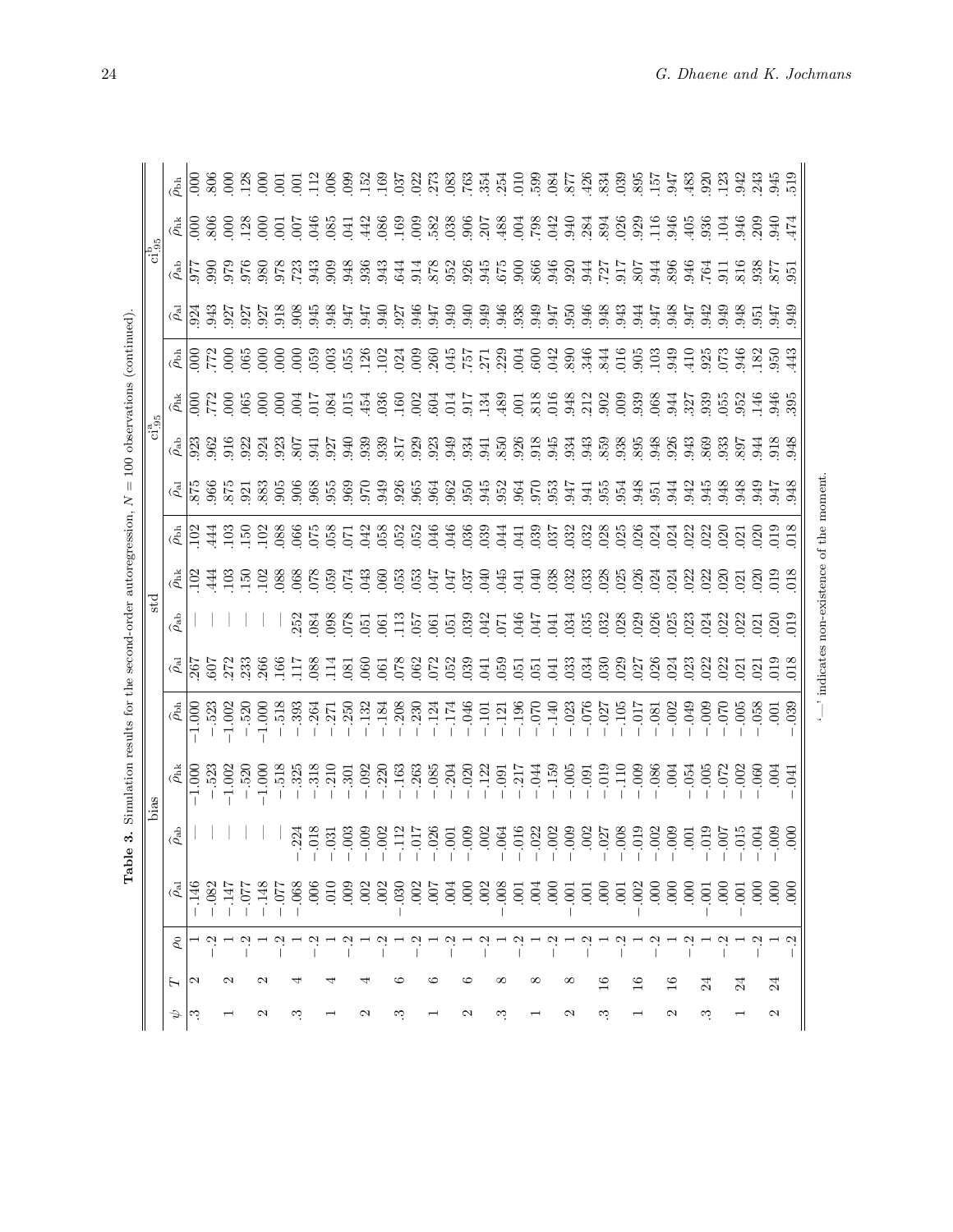|                          | $\ddot{\text{c}}_{\text{95}}^{\text{b}}$ |
|--------------------------|------------------------------------------|
| $\overline{\phantom{a}}$ | $-1.95$<br>:<br>$\ddot{\phantom{a}}$     |
| j                        | ī<br>STO                                 |
| Ì<br>í                   | Spir<br>÷                                |

|                   |                   |            |                                                                                                                                                                                                                                                                                               |                         | bias                                                                                                                                                                                                                                                                                                          |                    |                | std                            |                              |                               |                | $\operatorname{ci}_{.95}^{\rm a}$ |                              |                                  |                  | $\rm{ci_{95}^{h}}$      |                             |                                  |
|-------------------|-------------------|------------|-----------------------------------------------------------------------------------------------------------------------------------------------------------------------------------------------------------------------------------------------------------------------------------------------|-------------------------|---------------------------------------------------------------------------------------------------------------------------------------------------------------------------------------------------------------------------------------------------------------------------------------------------------------|--------------------|----------------|--------------------------------|------------------------------|-------------------------------|----------------|-----------------------------------|------------------------------|----------------------------------|------------------|-------------------------|-----------------------------|----------------------------------|
| Ş                 | Н                 | $\theta_0$ | $\widehat{\theta_{\rm al}}$                                                                                                                                                                                                                                                                   | $\widehat{\theta}_{ab}$ | $\widehat{\theta_{\rm n k}}$                                                                                                                                                                                                                                                                                  | $\widehat{\theta}$ | $\bar{\theta}$ | $\widehat{\theta}_{ab}$        | $\widehat{\theta_{\rm n k}}$ |                               | $\mathfrak{b}$ | $\widehat{\theta}_{ab}$           | $\theta_{\rm nk}$            | $\widehat{\theta}_{\mathrm{bh}}$ | $\tilde{\theta}$ | $\widehat{\theta}_{ab}$ | $\widehat{\theta_{\rm nk}}$ | $\widehat{\theta}_{\mathrm{bh}}$ |
| $\circ$           | 2                 |            |                                                                                                                                                                                                                                                                                               | 133                     | $\overline{5}$                                                                                                                                                                                                                                                                                                | $\overline{56}$    |                |                                | $\frac{103}{2}$              | $\frac{103}{166}$             |                |                                   |                              | $\overline{50}$                  |                  |                         |                             | $\frac{1}{200}$                  |
|                   |                   |            | .032                                                                                                                                                                                                                                                                                          | 039                     |                                                                                                                                                                                                                                                                                                               | 242                |                |                                | 166                          |                               |                |                                   |                              | 663                              |                  |                         |                             |                                  |
|                   | $\mathbf{\Omega}$ |            | 035                                                                                                                                                                                                                                                                                           | $\overline{5}$          | 243                                                                                                                                                                                                                                                                                                           | 743                |                |                                |                              |                               |                |                                   |                              |                                  |                  |                         |                             |                                  |
|                   |                   |            | $\overline{00}$                                                                                                                                                                                                                                                                               |                         | $-075$                                                                                                                                                                                                                                                                                                        | $-075$             |                |                                |                              |                               |                |                                   |                              |                                  |                  |                         |                             |                                  |
| 2                 | 2                 |            | 022                                                                                                                                                                                                                                                                                           | $\frac{0}{00}$          |                                                                                                                                                                                                                                                                                                               |                    |                |                                |                              | 98989819314334998999898888888 |                |                                   |                              |                                  |                  |                         |                             |                                  |
|                   |                   |            |                                                                                                                                                                                                                                                                                               |                         |                                                                                                                                                                                                                                                                                                               |                    |                |                                |                              |                               |                |                                   |                              |                                  |                  |                         |                             |                                  |
| ○                 |                   |            | $8888$<br>$0.583$<br>$0.58$                                                                                                                                                                                                                                                                   | 5555                    | $223$<br>$-35$<br>$-35$<br>$-36$<br>$-36$<br>$-36$<br>$-36$<br>$-36$<br>$-36$<br>$-36$<br>$-36$<br>$-36$<br>$-36$<br>$-36$<br>$-36$<br>$-36$<br>$-36$<br>$-36$<br>$-36$<br>$-36$<br>$-36$<br>$-36$<br>$-36$<br>$-36$<br>$-36$<br>$-36$<br>$-36$<br>$-36$<br>$-36$<br>$-36$<br>$-36$<br>$-36$<br>$-36$<br>$-3$ |                    |                |                                |                              |                               |                |                                   |                              |                                  |                  |                         |                             |                                  |
|                   |                   |            |                                                                                                                                                                                                                                                                                               |                         |                                                                                                                                                                                                                                                                                                               |                    |                |                                |                              |                               |                |                                   |                              |                                  |                  |                         |                             |                                  |
|                   |                   |            |                                                                                                                                                                                                                                                                                               |                         |                                                                                                                                                                                                                                                                                                               |                    |                |                                |                              |                               |                |                                   |                              |                                  |                  |                         |                             |                                  |
|                   |                   |            |                                                                                                                                                                                                                                                                                               | 60C                     |                                                                                                                                                                                                                                                                                                               |                    |                |                                |                              |                               |                |                                   |                              |                                  |                  |                         |                             |                                  |
| N                 |                   |            | $\overline{0}$                                                                                                                                                                                                                                                                                | 023                     | 137                                                                                                                                                                                                                                                                                                           |                    |                |                                |                              |                               |                |                                   |                              |                                  |                  |                         |                             |                                  |
|                   |                   |            |                                                                                                                                                                                                                                                                                               | 000                     | $.029$<br>$.192$                                                                                                                                                                                                                                                                                              |                    |                |                                |                              |                               |                | 941                               | 914                          |                                  |                  |                         |                             |                                  |
| ○                 |                   |            |                                                                                                                                                                                                                                                                                               | .067                    |                                                                                                                                                                                                                                                                                                               |                    |                |                                |                              |                               |                |                                   |                              |                                  |                  |                         |                             |                                  |
|                   |                   |            |                                                                                                                                                                                                                                                                                               | 60 <sup>4</sup>         | $\overline{0}0$                                                                                                                                                                                                                                                                                               |                    |                |                                |                              |                               |                |                                   |                              |                                  |                  |                         |                             |                                  |
|                   |                   |            |                                                                                                                                                                                                                                                                                               |                         | $\begin{array}{c} 150 \\ 018 \\ 090 \\ 020 \\ 127 \end{array}$                                                                                                                                                                                                                                                |                    |                |                                |                              |                               |                |                                   |                              |                                  |                  |                         |                             |                                  |
|                   |                   |            |                                                                                                                                                                                                                                                                                               | 5<br>003<br>025         |                                                                                                                                                                                                                                                                                                               |                    |                |                                |                              |                               |                |                                   |                              |                                  |                  |                         |                             |                                  |
| N                 |                   |            |                                                                                                                                                                                                                                                                                               |                         |                                                                                                                                                                                                                                                                                                               |                    |                |                                |                              |                               |                |                                   |                              |                                  |                  |                         |                             |                                  |
|                   |                   |            |                                                                                                                                                                                                                                                                                               | .003                    |                                                                                                                                                                                                                                                                                                               |                    |                |                                |                              |                               |                |                                   |                              |                                  |                  |                         |                             |                                  |
| ⊂                 | ∝                 |            |                                                                                                                                                                                                                                                                                               | .055                    |                                                                                                                                                                                                                                                                                                               |                    |                |                                |                              |                               |                |                                   |                              |                                  |                  |                         |                             |                                  |
|                   |                   |            |                                                                                                                                                                                                                                                                                               | $\overline{5}$          |                                                                                                                                                                                                                                                                                                               |                    |                |                                |                              |                               |                |                                   |                              |                                  |                  |                         |                             |                                  |
|                   | $\infty$          |            | $\ddot{S}$ , $\ddot{S}$ , $\ddot{S}$ , $\ddot{S}$ , $\ddot{S}$ , $\ddot{S}$ , $\ddot{S}$ , $\ddot{S}$ , $\ddot{S}$ , $\ddot{S}$ , $\ddot{S}$ , $\ddot{S}$ , $\ddot{S}$ , $\ddot{S}$ , $\ddot{S}$ , $\ddot{S}$ , $\ddot{S}$ , $\ddot{S}$ , $\ddot{S}$ , $\ddot{S}$ , $\ddot{S}$ , $\ddot{S}$ , | .048                    | 006<br>0060011<br>00600000                                                                                                                                                                                                                                                                                    |                    |                |                                |                              |                               |                |                                   | PRP 200946893455456354655555 |                                  |                  |                         |                             |                                  |
|                   |                   |            |                                                                                                                                                                                                                                                                                               | .002                    |                                                                                                                                                                                                                                                                                                               |                    |                |                                |                              |                               |                |                                   |                              |                                  |                  |                         |                             |                                  |
| N                 | ∞                 |            |                                                                                                                                                                                                                                                                                               |                         |                                                                                                                                                                                                                                                                                                               |                    |                |                                |                              |                               |                |                                   |                              |                                  |                  |                         |                             |                                  |
|                   |                   |            |                                                                                                                                                                                                                                                                                               | $027$<br>$003$<br>$038$ |                                                                                                                                                                                                                                                                                                               |                    |                |                                |                              |                               |                |                                   |                              |                                  |                  |                         |                             |                                  |
| ᅌ                 | $\frac{6}{1}$     |            |                                                                                                                                                                                                                                                                                               |                         |                                                                                                                                                                                                                                                                                                               |                    |                |                                |                              |                               |                |                                   |                              |                                  |                  |                         |                             |                                  |
|                   |                   |            |                                                                                                                                                                                                                                                                                               | 002                     |                                                                                                                                                                                                                                                                                                               |                    |                |                                |                              |                               |                |                                   |                              |                                  |                  |                         |                             |                                  |
|                   | $\frac{6}{1}$     |            | $\overline{0}$                                                                                                                                                                                                                                                                                | 036                     | 048                                                                                                                                                                                                                                                                                                           |                    |                |                                |                              |                               |                |                                   |                              |                                  |                  |                         |                             |                                  |
|                   |                   |            | $\overline{0}0$                                                                                                                                                                                                                                                                               | $\overline{0}3$         | $\frac{6}{100}$                                                                                                                                                                                                                                                                                               |                    |                |                                |                              | 052                           |                |                                   |                              |                                  |                  |                         |                             |                                  |
| $\mathbf{\Omega}$ | $\frac{6}{1}$     |            |                                                                                                                                                                                                                                                                                               | $02^{\circ}$            |                                                                                                                                                                                                                                                                                                               |                    |                |                                |                              |                               |                |                                   |                              |                                  |                  |                         |                             |                                  |
|                   |                   |            |                                                                                                                                                                                                                                                                                               | $\approx$               | $\frac{6}{6}$                                                                                                                                                                                                                                                                                                 |                    |                |                                |                              |                               |                |                                   |                              |                                  |                  |                         |                             |                                  |
| 0                 | $\mathbb{Z}$      |            |                                                                                                                                                                                                                                                                                               | 033                     | 3353                                                                                                                                                                                                                                                                                                          |                    |                |                                |                              | 8833333                       |                |                                   |                              |                                  | 7.88884448       |                         | 353353536                   |                                  |
|                   |                   |            |                                                                                                                                                                                                                                                                                               | $\overline{0}$          |                                                                                                                                                                                                                                                                                                               |                    |                |                                |                              |                               |                |                                   |                              |                                  |                  |                         |                             |                                  |
|                   | $\mathbb{Z}$      |            |                                                                                                                                                                                                                                                                                               | 033                     |                                                                                                                                                                                                                                                                                                               |                    |                |                                |                              |                               |                |                                   |                              |                                  |                  |                         |                             |                                  |
|                   |                   |            |                                                                                                                                                                                                                                                                                               | $\overline{0}$          |                                                                                                                                                                                                                                                                                                               |                    |                |                                |                              |                               |                |                                   |                              |                                  |                  |                         |                             |                                  |
| $\mathbf{\Omega}$ | $\overline{24}$   |            | 600                                                                                                                                                                                                                                                                                           | $\hat{\mathcal{E}}$     | 026                                                                                                                                                                                                                                                                                                           | 025                |                |                                |                              | 16                            |                |                                   |                              |                                  |                  |                         |                             | 606                              |
|                   |                   |            | $\infty$                                                                                                                                                                                                                                                                                      | $_{004}$                | 005                                                                                                                                                                                                                                                                                                           | 005                | $\Xi$          | $\frac{1}{2}$                  | 042                          | 042                           | 941            |                                   | $\overline{5}$               | $\Xi$                            | 943              | 942                     | 942                         | 942                              |
|                   |                   |            |                                                                                                                                                                                                                                                                                               |                         |                                                                                                                                                                                                                                                                                                               |                    |                | indicates non-existence of the |                              |                               | momen          |                                   |                              |                                  |                  |                         |                             |                                  |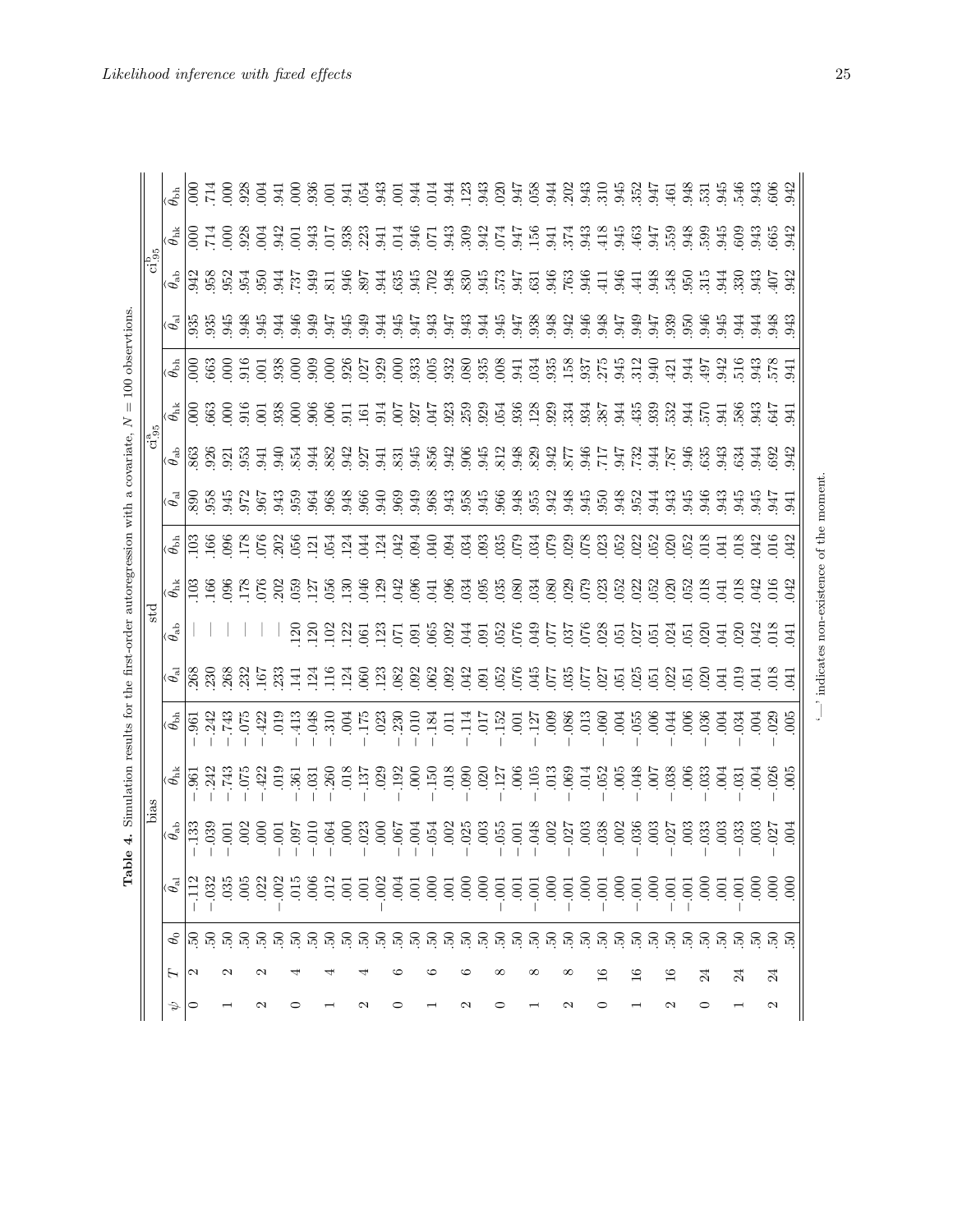| ֖֖֖֖֖ׅ֚֚֚֚֚֚֚֚֚֚֚֚֚֚֚֚֚֬֡֡֡֬֝֬֝֬֝֬֝֬֝֬֝֓֬֝֬֝֓֬֝֬֝֬֝֓֬֝֬֝֬֝֬֝֬<br>j                     |
|----------------------------------------------------------------------------------------|
| ١<br>j<br>i                                                                            |
| ł                                                                                      |
|                                                                                        |
| i<br>١                                                                                 |
|                                                                                        |
|                                                                                        |
| ֖֖֖֧ׅ֧֖֧֚֚֚֚֚֚֚֚֚֚֚֚֚֚֚֚֚֚֚֚֚֚֚֚֚֚֚֚֚֚֚֚֡֬֝֝֓֞֝֝                                       |
|                                                                                        |
| ֦                                                                                      |
|                                                                                        |
| Ì<br>j                                                                                 |
|                                                                                        |
| ¢<br>í<br>١                                                                            |
| ł                                                                                      |
| $\parallel$                                                                            |
|                                                                                        |
| l                                                                                      |
| ١                                                                                      |
|                                                                                        |
| l<br>ï<br>į                                                                            |
| $\frac{1}{2}$<br>ï                                                                     |
| i                                                                                      |
| ¢                                                                                      |
| $\mathbf{I}$<br>j                                                                      |
| ׇ֚֚֡                                                                                   |
|                                                                                        |
|                                                                                        |
| l<br>l                                                                                 |
| Ì                                                                                      |
| J<br>ׇ֦֘֡<br>֠                                                                         |
| $\overline{1}$<br>í                                                                    |
| Ï<br>١<br>ζ                                                                            |
| i                                                                                      |
| i                                                                                      |
| ;                                                                                      |
| ï                                                                                      |
| Ï                                                                                      |
| $\frac{1}{2}$<br>j                                                                     |
| ١                                                                                      |
|                                                                                        |
| i                                                                                      |
|                                                                                        |
| i<br>֧֧֧֦֧ׅ֧֧ׅ֧ׅ֧ׅ֧ׅ֧֛֧֧֛֧ׅ֧ׅ֧ׅ֧֛֛֧֛֚֚֚֚֚֚֚֚֚֚֚֚֚֚֚֚֚֚֚֚֚֚֚֚֚֚֚֚֚֚֚֚֚֝֝֓֜֝֓֜֜֓֜֜֝֓֜֜֜֝ |
| j                                                                                      |
| ï                                                                                      |
| i                                                                                      |
| ì                                                                                      |
| :<br>2<br>2<br>2                                                                       |
| I                                                                                      |
| I                                                                                      |
|                                                                                        |
| $-1.1$                                                                                 |
| i<br>2                                                                                 |
|                                                                                        |
| J<br>I<br>٢                                                                            |
| lable                                                                                  |
|                                                                                        |
| i<br>É                                                                                 |
|                                                                                        |

|               |                   |             | ທ່<br>Table                      |                                  |                                                                                      | Simulation results for the first-order autoregression with a covariate, $N = 100$ observations (continued). |                      |                         |                                |                                  |                           |                                        |                                                  |                                  |                |                                            |                              |                                  |
|---------------|-------------------|-------------|----------------------------------|----------------------------------|--------------------------------------------------------------------------------------|-------------------------------------------------------------------------------------------------------------|----------------------|-------------------------|--------------------------------|----------------------------------|---------------------------|----------------------------------------|--------------------------------------------------|----------------------------------|----------------|--------------------------------------------|------------------------------|----------------------------------|
|               |                   |             |                                  |                                  | bias                                                                                 |                                                                                                             |                      | std                     |                                |                                  |                           | $\overline{\text{ci}^{\text{a}}_{95}}$ |                                                  |                                  |                | $\overline{\mathrm{ci}^{\mathrm{b}}_{95}}$ |                              |                                  |
| Þ             | H                 | L           | $\widehat{\theta_{\rm al}}$      | $\widehat{\theta_{\mathtt{ab}}}$ | $\widehat{\theta_{\rm nk}}$                                                          | $\widehat{\theta}_{\mathrm{ph}}$                                                                            | $\bar{\mathfrak{G}}$ | $\widehat{\theta}_{ab}$ | $\tilde{\theta_{\rm int}}$     | $\widehat{\theta}$               | $\tilde{\theta_{\rm al}}$ | $\widehat{\theta}_\mathtt{ab}$         |                                                  | $\widehat{\theta}_{\mathrm{ph}}$ | $\bar{\theta}$ |                                            | $\widehat{\theta_{\rm n k}}$ | $\widehat{\theta}_{\mathrm{bh}}$ |
| $\circ$       | $\mathbf{\Omega}$ |             |                                  |                                  | 1.000                                                                                | 1.000                                                                                                       |                      |                         | 102                            |                                  |                           |                                        |                                                  |                                  |                |                                            |                              |                                  |
|               |                   | 5, 5, 5,    | .002                             | 342<br>029<br>017                |                                                                                      | $.926$<br>$0.977$                                                                                           | 266<br>215<br>267    |                         | 160                            | $\frac{102}{160}$                |                           |                                        | 838                                              |                                  |                |                                            | 1 E<br>000                   | EE 000                           |
|               | N                 |             | .122                             |                                  |                                                                                      |                                                                                                             |                      |                         | 102                            | 102                              |                           |                                        |                                                  |                                  |                |                                            | $\overline{5}$               | $\overline{6}$                   |
|               |                   | $\tilde{e}$ | $00$ .                           | $\frac{8}{2}$                    |                                                                                      | $\overline{013}$                                                                                            | 215                  |                         | 163                            |                                  |                           |                                        | 938                                              |                                  |                |                                            | 943                          | 943                              |
| $\mathcal{C}$ | $\mathbf{\Omega}$ | 92          | .062<br>$\overline{\phantom{a}}$ | 382                              | 86<br>65<br>65<br>68                                                                 | 908                                                                                                         | 268                  |                         | 100                            | $\frac{163}{100}$                |                           |                                        | $\overline{0}$                                   |                                  |                |                                            | $\overline{0}$               | $\overline{0}$                   |
|               |                   | $\tilde{e}$ | .002                             | 014                              | .045                                                                                 | .045                                                                                                        |                      |                         |                                |                                  |                           |                                        |                                                  |                                  |                |                                            | 933                          |                                  |
| ○             | ₹                 | 56          | .086                             | 641                              |                                                                                      | 537                                                                                                         |                      |                         | $\frac{68}{100}$               | 168<br>058<br>110                |                           |                                        | $\frac{88}{300}$                                 |                                  |                |                                            | 648                          |                                  |
|               |                   |             | .002                             | $\overline{015}$                 | $510 -$<br>784.-                                                                     | .014                                                                                                        |                      | $\frac{253}{108}$       |                                |                                  |                           |                                        |                                                  |                                  |                |                                            |                              |                                  |
|               |                   | 95          | .064                             | 585                              | .461                                                                                 | <b>0TG</b> .                                                                                                | $234$ $156$          | 256                     | 060                            | 059                              |                           |                                        | $\overline{0}0$                                  |                                  |                |                                            | $\overline{0}0$              |                                  |
|               |                   | 05          | $\overline{000}$                 | 010                              |                                                                                      | .013                                                                                                        | 119                  |                         |                                | 114                              |                           |                                        |                                                  |                                  |                |                                            | 940                          |                                  |
| N             |                   |             | .018<br>$\mathbf{I}$             | 303                              |                                                                                      | .445                                                                                                        |                      |                         |                                |                                  |                           |                                        |                                                  |                                  |                |                                            |                              |                                  |
|               |                   |             | .002                             | 020                              |                                                                                      | .037                                                                                                        |                      |                         |                                |                                  |                           |                                        |                                                  |                                  |                |                                            |                              |                                  |
| ○             | ల                 | se se       | 059                              | .452                             | $\frac{15}{3}$ $\frac{8}{3}$ $\frac{8}{3}$ $\frac{8}{3}$ $\frac{8}{3}$ $\frac{8}{3}$ | .382                                                                                                        |                      |                         | 15235<br>15235                 | 056<br>115<br>042                |                           | 9859874<br>985887                      | 508883                                           |                                  |                |                                            | 0.588                        |                                  |
|               |                   |             | .002                             | 010                              |                                                                                      | $-0.009$                                                                                                    |                      |                         |                                | 089                              |                           |                                        |                                                  |                                  |                |                                            |                              |                                  |
|               | ల                 | 95          | .038                             | 407                              |                                                                                      | .357                                                                                                        | $\frac{388}{2888}$   |                         | $\Xi$                          | 041                              |                           |                                        |                                                  |                                  |                |                                            | $\overline{000}$             |                                  |
|               |                   | 65          | 000                              | .008                             |                                                                                      | $000$ .                                                                                                     |                      |                         | $\overline{0}0$                |                                  |                           | 943                                    |                                                  |                                  |                |                                            | 943                          |                                  |
| 2             | అ                 | 5959        | $-.004$                          | 202                              | 3283                                                                                 | .298                                                                                                        | 58555<br>58555       |                         |                                | 88<br>88<br>88<br>88<br>88<br>88 |                           | 44234<br>4534                          |                                                  |                                  |                |                                            |                              |                                  |
|               |                   |             | .002                             | .012                             |                                                                                      | .022                                                                                                        |                      |                         |                                |                                  |                           |                                        |                                                  |                                  |                |                                            |                              |                                  |
| ○             | $\infty$          |             | .044                             | 348                              |                                                                                      | $-301$                                                                                                      |                      |                         |                                |                                  |                           |                                        |                                                  |                                  |                |                                            |                              |                                  |
|               |                   |             | 000                              | .006                             |                                                                                      | $-.005$                                                                                                     |                      |                         |                                |                                  |                           |                                        |                                                  |                                  |                |                                            | 945                          |                                  |
|               | ${}^{\circ}$      | 95          | .025                             | $\overline{.}309$                |                                                                                      | 277                                                                                                         |                      |                         |                                |                                  |                           |                                        |                                                  |                                  |                |                                            |                              |                                  |
|               |                   | 65          | 000                              | 500                              |                                                                                      |                                                                                                             |                      |                         |                                |                                  |                           |                                        |                                                  |                                  |                |                                            |                              |                                  |
| $\mathcal{C}$ | $\infty$          |             | $\overline{0}03$                 | <b>148</b>                       |                                                                                      |                                                                                                             |                      |                         |                                |                                  |                           |                                        |                                                  |                                  |                |                                            |                              |                                  |
|               |                   | 5. 5. 5.    | 001                              | $\frac{012}{175}$                | $-0.05$<br>$-259$<br>$-3008$<br>$-307$<br>$-162$                                     | $008$<br>$0.22$<br>$0.166$                                                                                  | <b>888588888</b>     |                         | 3253535                        | 032<br>074<br>096<br>056<br>051  |                           | <b>1252500</b><br>155560               | $6.88$ $6.88$ $6.88$ $6.88$ $6.88$ $6.88$ $6.88$ |                                  |                | <b>SESZSZSZSZS</b><br>SESZSZSZSZS          | <b>S#S#8</b>                 |                                  |
| ○             | $\frac{6}{1}$     |             | 016                              |                                  |                                                                                      |                                                                                                             |                      |                         |                                |                                  |                           |                                        |                                                  |                                  |                |                                            |                              |                                  |
|               |                   | 65          | 000                              | $003$<br>$154$                   | .003                                                                                 | $-.003$                                                                                                     |                      |                         |                                |                                  |                           | 3333880                                |                                                  | 941                              |                |                                            | 946                          |                                  |
|               | $\overline{16}$   | 95          | 004                              |                                  | .142                                                                                 | .146                                                                                                        |                      |                         | $\overline{018}$               | 018                              |                           |                                        | 600                                              | $\overline{0}0$                  |                |                                            | $\overline{0}0$              |                                  |
|               |                   | S.          | 000                              | 004                              |                                                                                      |                                                                                                             |                      |                         |                                |                                  |                           |                                        |                                                  |                                  |                |                                            |                              |                                  |
| 2             | $\frac{6}{2}$     | 55          | 003                              | 076                              | $108$<br>$-108$<br>$-13$                                                             | 115<br>107<br>115<br>115                                                                                    |                      |                         | 5553                           |                                  |                           |                                        |                                                  | <u> 약음</u><br>객들 양               |                |                                            | 3000                         |                                  |
|               |                   |             | $\overline{000}$                 | 605                              |                                                                                      |                                                                                                             |                      |                         |                                |                                  |                           |                                        |                                                  |                                  |                |                                            |                              |                                  |
| 0             | 24                | 95          | 006                              | 116                              |                                                                                      |                                                                                                             | 024                  |                         |                                |                                  |                           |                                        |                                                  |                                  |                |                                            | $\overline{0}0$              |                                  |
|               |                   | 95          | 000                              | .002                             |                                                                                      | .002                                                                                                        | 641                  | 641                     |                                | $\overline{5}$                   |                           |                                        |                                                  |                                  | 946            |                                            | 948                          |                                  |
|               | $\overline{24}$   | 95          | 000                              | 102                              |                                                                                      | 0.09                                                                                                        | $^{024}$             | $\frac{22}{350}$        |                                | $\frac{3}{2}$                    |                           |                                        |                                                  |                                  |                |                                            | $\overline{0}0$              |                                  |
|               |                   | S.          | 000                              | $\overline{0}3$                  |                                                                                      | $\overline{0}03$                                                                                            | 041<br>018           |                         |                                |                                  |                           |                                        |                                                  |                                  |                |                                            |                              | 941                              |
| 2             | $\overline{24}$   | 55 S        | $\overline{0}$                   | 0.05                             | $\frac{25}{25}$ $\frac{25}{25}$ $\frac{25}{25}$ $\frac{25}{25}$                      | $-0.05$                                                                                                     |                      |                         | 융용용용                           |                                  |                           | <u> A S A A A</u>                      | 388888                                           |                                  | 33335          | <u>င်း ခွဲမှာ ခွဲမှာ</u>                   | 384                          | $\infty$                         |
|               |                   |             | $\infty$                         |                                  |                                                                                      |                                                                                                             | $\overline{E}$       | $\overline{5}$          |                                | $\overline{5}$                   | 944                       |                                        |                                                  | 940                              |                |                                            |                              | 943                              |
|               |                   |             |                                  |                                  |                                                                                      |                                                                                                             |                      |                         | indicates non-existence of the |                                  | moment                    |                                        |                                                  |                                  |                |                                            |                              |                                  |